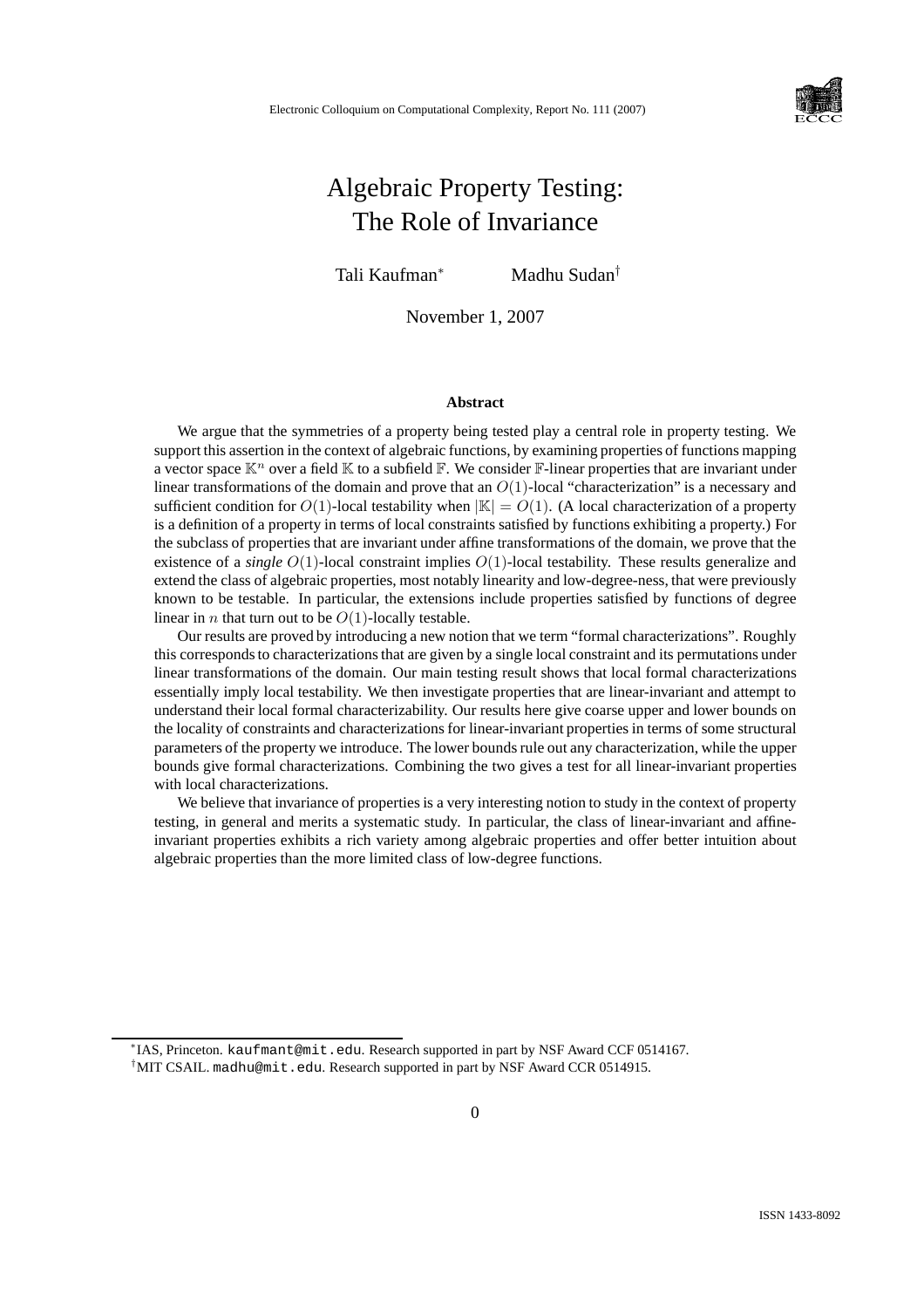### **1 Introduction**

Property testing considers the task of testing efficiently, by random sampling, if a function mapping a finite domain to a finite range "essentially" satisfies a given property. The property to be tested can be specified by the family of functions  $\mathcal F$  that possess the property. A property  $\mathcal F$  is k-locally testable if there exists a randomized test that queries the value of a function f on k inputs and accepts  $f \in \mathcal{F}$  and rejects  $f \notin \mathcal{F}$  with probability lower bounded by a quantity proportional to the distance of f from  $\mathcal F$ . Proximity of functions is measured in terms of its relative Hamming distance  $\delta(f, g) = \Pr_x[f(x) \neq g(x)]$  when x is chosen uniformly from the finite domain. A function f is δ-close to F if there exists a  $g \in \mathcal{F}$  such that  $\delta(f, g) \leq \delta$ and  $\delta$ -far otherwise.

The study of property testing emerged in the wake of the linearity test of Blum, Luby, and Rubinfeld [4] and was defined formally in Rubinfeld and Sudan [18]. The first substantial investigation of property testing occurred in Goldreich, Goldwasser, and Ron [10] who focussed on the testing of properties of combinatorial objects, in particular of graphs. Subsequent works have lead to major strides in the testing of graph properties culminating with the works of Alon et al. and Borgs et al. [1, 6]. The testing of algebraic properties has also seen significant progress since [4, 18] including testing of functions satisfying functional equations [17], and testing of various algebraic properties leading to error-correcting codes e.g. testing of Reed-Muller codes [2], generalized Reed-Muller codes [16, 13], dual-BCH codes [15]. On the negative side, the works of Bogdanov, Obata, and Trevisan [5] and Ben-Sasson, Harsha,and Raskhodnikova [3] give properties that are not locally testable.

In the light of this progress it is natural to ask: What are the essential features that make a property testable. In the context of graph-property testing (in the "dense-graph" model) this question is answered by the works of [1, 6], who show that a certain feature that they term "regularity" is necessary and sufficient for testing graph properties. In the algebraic setting, a similar understanding of properties that lead to local testability is lacking. In this paper we take some steps to remedy this.

**Invariance and Property Testing:** Our approach to (algebraic) property testing is to attribute testability to some "invariance" features exhibited by the property. Invariance features of a family  $F$ , especially under permutations of the domain, seems naturally linked to property testing. For example, let us consider the test for "majority" (the property F consisting of all functions  $f : \{1, \ldots, N\} \rightarrow \{0, 1\}$  that take the value 1 at least  $N/2$  times). This test is considered uninteresting and we propose a formal explanation. This test actually uses the symmetry of the property  $\mathcal{F}$ , and the symmetry required is the full group of permutations over the domain. Indeed the test easily extends to any other "symmetric" property  $\mathcal F$  of Boolean functions, which has the feature that if  $f \in \mathcal{F}$  and  $\pi$  is a permutation on the domain, the  $f \circ \pi(x) = f(\pi(x))$  is also in F. A formal reason to declare the test "obvious" may be that the group of invariances needed in F is so large (qualitatively).

Graph property testing similarly revolves around symmetries. This setting consider functions  $A: \{1, \ldots, n\} \times$  $\{1, \ldots, n\} \rightarrow \{0, 1\}$ , and properties that are invariant under permutations that permute rows and columns simultaneously. The groups of symmetries thus is somewhat smaller  $((\sqrt{N})^2)$  as opposed to N!, where  $N = n^2$  is the domain size). But now one needs some more features (monotonicity/heredity) to get property testers [1, 6]. Despite this natural link between property testing and invariances, this link does not seem to have been explicit in prior literature. We make it explicit here. We remark that in independent work, Goldreich and Sheffet [11], also make this notion explicit, and use it to understand the randomness complexity needs of property testing.

In this paper we explore invariances of an algebraic kind. To do so, we consider functions mapping an n-dimensional vector space over a finite field  $\mathbb K$  to a subfield  $\mathbb F$  of  $\mathbb K$ . Among such functions the families  $\mathcal F$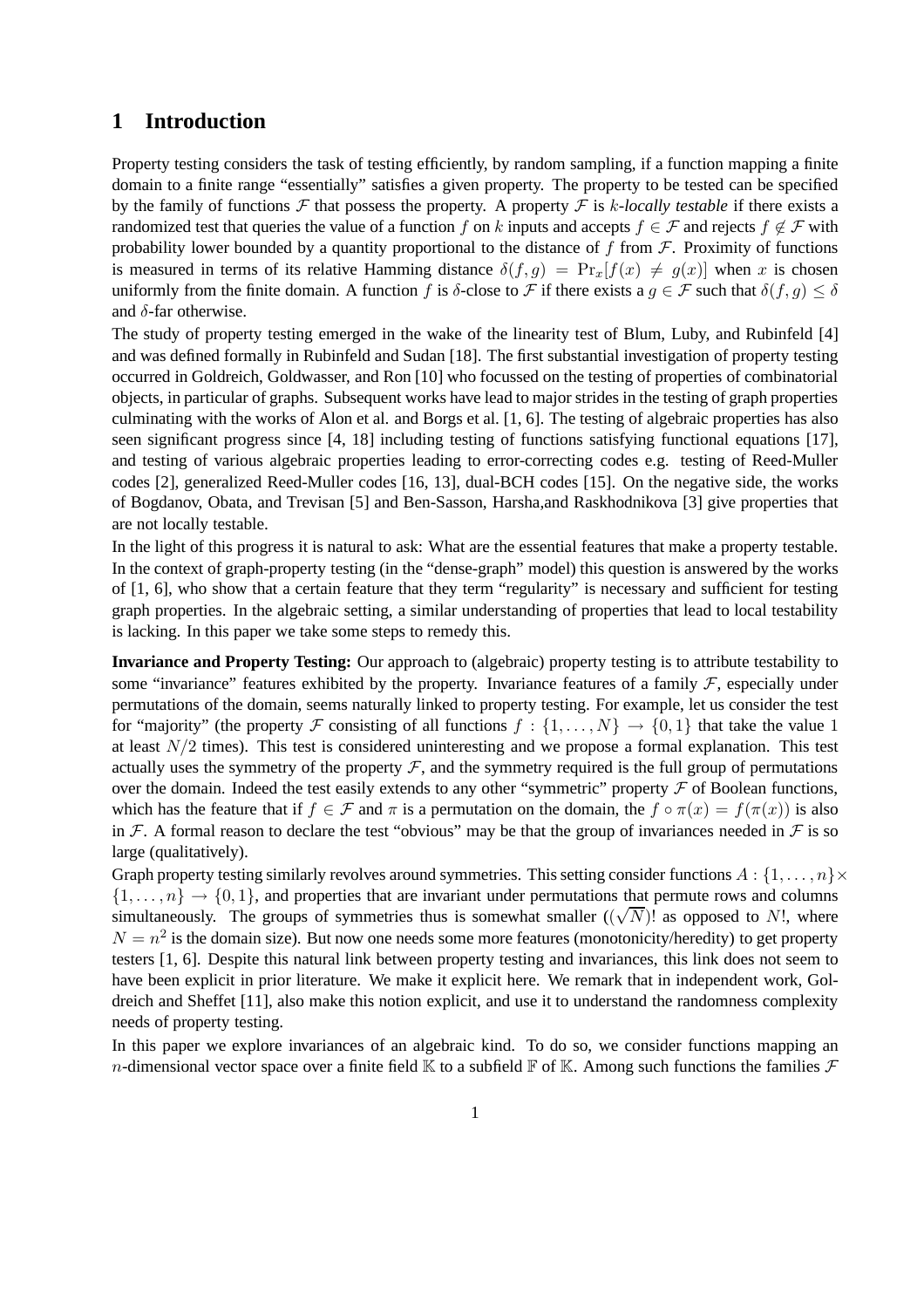we consider satisfy two properties:

- 1. They are K-linear invariant (or simply *linear invariant*), i.e., for every function  $f \in \mathcal{F}$ , and linear map  $L : \mathbb{K}^n \to \mathbb{K}^n$  (i.e., a function that satisfies  $\alpha L(\mathbf{x}) + \beta L(\mathbf{y}) = L(\alpha \mathbf{x} + \beta \mathbf{y})$  for every  $\alpha, \beta \in \mathbb{K}$ and  $x, y \in \mathbb{K}^n$ , it is the case that  $f \circ L$ , given by  $(f \circ L)(x) = f(L(x))$ , is also in  $\mathcal{F}$ . If such a closure holds for all affine maps L from  $\mathbb{K}^n$  to  $\mathbb{K}^n$ , then the property  $\mathcal F$  is said to be *affine-invariant*.
- 2. They are F-linear (or simply *linear*), i.e., for every pair of functions  $f, g \in \mathcal{F}$  and  $\alpha, \beta \in \mathbb{F}$  it is the case that the function  $\alpha f + \beta g$  is also in F. This is the property that typically leads to linear codes over the alphabet F.

In the algebraic context, linear-invariance over the domain seems to be a natural class of invariances (though not necessarily the only class) to consider, and may be viewed as analogous to the choice of working with "graph-properties". The linearity of the family  $\mathcal F$  (when viewed as a vector space over the range) is an additional property we impose to derive some testability results (analogous to the role played by heredity/monotonicity in graph property testing).

For simplicity we suppress the use of the phrase "F-linear" in this paper, and use the term linear-invariant (affine-invariant) family to reflect families which are both linear-invariant (resp. affine-invariant) and linear. (We stress that this is merely a notational choice. It maybe quite interesting to study non-linear properties that are linear-invariant also, but we don't do so here.)

The resulting collection of families unify most previously considered in algebraic settings. They include the class of linear functions, low-degree polynomials (and thus generalized Reed-Muller codes), as well as the dual-BCH codes. But they also include other families such as homogenous polynomials of any given degree and linearized polynomials. They satisfy nice closure properties e.g., if  $\mathcal{F}_1$  and  $\mathcal{F}_2$  are linearinvariant, then so are  $\mathcal{F}_1 \cap \mathcal{F}_2$  and  $\mathcal{F}_1 + \mathcal{F}_2$ , the family that consists of the sum of functions from  $\mathcal{F}_1$  and  $\mathcal{F}_2$ . Finally, we remark that the group of symmetries required by linear-invariance is relatively tiny, and only quasipolynomial in the domain size, compared to the exponential sizes relied upon in the symmetric properties as well as in graph properties.

Our principal results are to show necessary and sufficient conditions for testing linear-invariant families mapping  $\mathbb{K}^n$  to  $\mathbb{F}$ . The results hold for all choices of  $\mathbb{K}$  and  $\mathbb{F}$  as  $n \to \infty$ , but are specially strong when  $|\mathbb{K}| = O(1)$ . We describe our results, and approach, below.

**Constraints, Characterizations, Formal Characterizations, and Testing:** To understand necessary conditions for local testability, we start by recalling the some basic notions in this context, namely those of "constraints" and "characterizations".

We say that a family F satisfies a *constraint*  $C = (x_1, \ldots, x_k; S)$  where  $x_1, \ldots, x_k \in \mathbb{K}^n$  and  $S \subsetneq \mathbb{F}^k$  if every member  $f \in \mathcal{F}$  satisfies  $\langle f(x_1), \ldots, f(x_k) \rangle \in S$ . We refer to this constraint as a k-local constraint. In order for a property to be  $k$ -locally testable, with one-sided error, it must be the case that functions in the family satisfy some k-local "constraint" (since every rejected function must be rejected with a proof of nonmembership in the family). Local constraints also essential for a family of functions to be self-correctible and indeed it turns out that all function families we analyze are self-correctible.

Testable properties where every non-member is rejected with positive probability (as required by our definition of a local test) actually need to show even more structure. Specifically, it must be that there is some set of local constraints that completely *characterize* the family, i.e.,  $f \in \mathcal{F}$  if and only if it satisfies every one of the given set of k-local constraints. (See Definition 2.1 for a formal definition.) In this paper we will consider all function families that are linear invariant and have a local characterization and show that they are testable.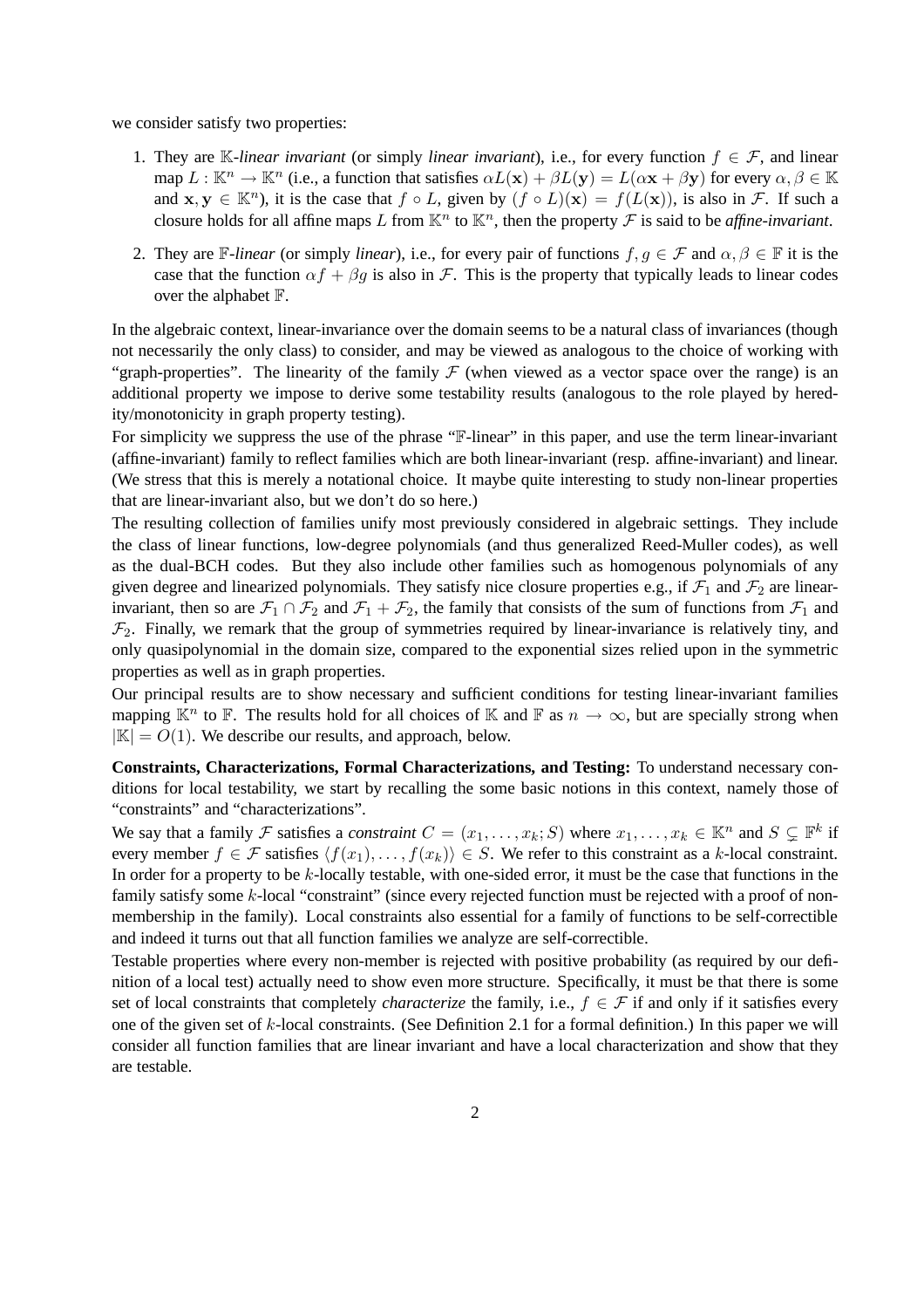To derive this result we examine the source of the local characterizability of a family. Local characterizability of a family requires that a family be specified by *several* local constraints. In examining the features that lead to property testing it is natural to ask for an explanation for this abundance of local constraints. One way to explain them is via the invariance features of the family. If a family satisfies one local constraint, then every "permutation" of the domain that preserves membership in the family yields a potentially new local constraint. In our case, thus the abundance of constraints can be explained by the linear invariance of the family. Every linear transformation of a constraint, leads to another valid constraint, and together this set can be quite large. Motivated by this, we introduce the notion of a *formal characterization*, which requires that the family be specified by a *single* constraint and its "orbit", i.e., all the other constraints obtained by linear transformations of the given one, characterize the family. (The actual definition allows a slightly broader class of characterizations, see Definition 2.3.) Modulo the formal definitions of these objects, we can state our first theorem informally as follows:

**Main Theorem 1 (Informal):** *If a family* F *is linear-invariant and has a* k*-local formal characterization, which satisfies some additional restrictions, then it is* k*-locally testable.* (See Theorem 2.9 for a formal statement.)

The requirement that a single constraint and its orbit characterize a family may seem overly restrictive, but known characterizations of most algebraic functions including those from [4, 18, 2, 16, 13] are actually formal and satisfy the (thus far unspecified) additional restrictions (see Proposition 2.7). As a result Theorem 2.9 already subsumes many of the algebraic testing results. Moreover, as discussed later in this section, the proof is actually somewhat simpler and unifies the different proofs presented in the literature for the different cases.

Our other main results show that the above theorem actually gives testers for all linear-invariant families provided the family is locally characterizable, a clear necessary condition. For the special case of affineinvariant families, we show that the existence of a *single* local constraint suffices to establish testability. Again we describe these theorems informally below.

**Main Theorem 2 (Informal):** *If a family*  $F$  *is affine-invariant and has a k-local constraint, then it has a* k poly(|K|) *-local formal characterization which satisfies the additional restrictions mentioned in Main Theorem 1 (Informal). Hence*  $\mathcal F$  *is k*<sup>poly( $|\mathbb{K}|$ )-*locally testable.* (See Theorem 2.10 for a formal statement.)</sup>

Thus when  $|\mathbb{K}| = O(1)$ , the above pins down the local testability to with polynomial factors. Moving to the case of linear-invariant families, here we do get local formal characterizations, but they do not satisfy the additional restrictions described in Theorem 2.9. However, we still manage to use the theorem to give a local test for all such families.

**Main Theorem 3 (Informal):** *If a family* F *is linear-invariant and has a* k*-local characterization, then it has a* k poly(|K|) *-local formal characterization (which need not satisfy the additional restrictions mentioned in Main Theorem 1 (Informal)). Furthermore,*  $\mathcal F$  *is k*<sup>poly( $|\mathbb K|$ )-*locally testable.* (See Theorem 2.11 for a</sup> formal statement.)

**Significance of results:** The significance of the results depend on the "novelty" of the class of properties that are linear-invariant, and have local constraints or characterizations. At first look it may appear that linear-invariance is just a rephrasing of the notion of being low-degree polynomials<sup>1</sup>. Indeed we even prove

<sup>&</sup>lt;sup>1</sup>We remark that it is not possible to deny that every property from  $\mathbb{K}^n$  to  $\mathbb{F}$  is a property of "polynomials", since every function is from  $\mathbb{K}^n$  to  $\mathbb F$  is a polynomial. However this is no more interesting than saying that the function family is  $|\mathbb{K}|^n$ -locally testable! What we claim here, and show later in the paper, is that the class of properties showing linear-invariance is not just polynomials of a given upper bound on the degree.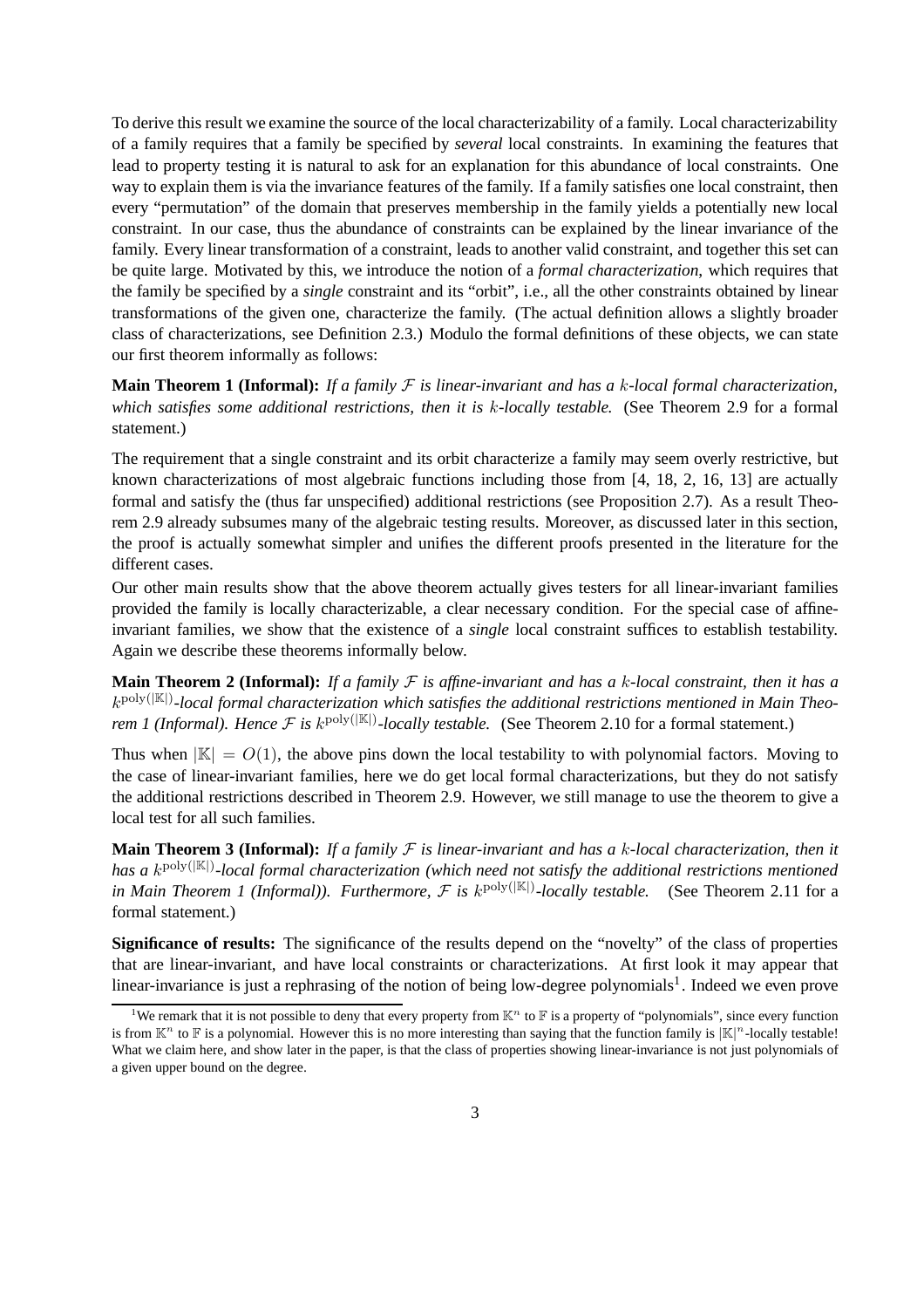that when  $\mathbb{K} = \mathbb{F} = \mathbb{Z}_p$  is a prime field then the only *affine-invariant* families are polynomials of a given bound on their degree. However each restriction,  $\mathbb{K} = \mathbb{F}, \mathbb{F} = \mathbb{Z}_p$  and the affine-invariance of  $\mathcal F$  (as opposed to mere linear-invariance), when relaxed leads to a broader set of properties.

For instance, when  $\mathbb{K} = \mathbb{F}$  and  $\mathbb{F}$  is not a prime field, then the class of "linearized polynomials" lead to an interesting collection of "high-degree" polynomials that are affine-invariant, but testable with much greater locality than their degree would suggest. (Linearized polynomials over the field  $\mathbb F$  of cardinality  $p^s$  for prime p and  $s > 1$  are functions of the form  $\sum_{i=0}^{s-1} c_i x^{p^i}$ .) In Theorem 7.1 we give a generalization of this result to multivariate polynomials and p-degree greater than 1, giving a moderately broad class of functions that are very locally testable using Theorem 2.9.

Moving to the case where  $\mathbb{K} \neq \mathbb{F}$ , a priori it is not even clear that it is good to think of them as polynomials over K (though as noted earlier, every function from  $\mathbb{K}^n$  to K, and hence from  $\mathbb{K}^n$  to F, is a polynomial with coefficients from K). Every non-constant function takes on a constant value  $1/|\mathbb{F}|$  fraction of the times and so must be a very high degree polynomial over  $K$  (of degree at least  $|K|/|F|$ ). Yet they can be locally testable with  $O(1)$  locality, again suggesting that the "degree" of polynomials in the set is not a good way to measure their testability. This class of functions are interesting in that they capture the "dual-BCH" codes studied (in the context of property testing) by Kaufman and Litsyn [15]. In this paper, we give some basic structural results about such functions (see Section 6) which allows us to get some weak, but general, results about testing multivariate versions of such functions.

The strongest contrast from low-degree polynomials however comes when studying linear-invariant (as opposed to affine-invariant) families. In the previous cases, it was the structure within the field K that played a central role in differentiating the properties under consideration from the class of low-degree polynomials. While this distinction led to some nice examples, the "coarseness" of our general results (Informal Theorems 2 and 3 above) is weak to capture this distinction. In the case of linear-invariant families, homogenous polynomials start to play a special role and this role is quantitatively much more significant. For example consider the set of *n*-variate polynomials over  $\mathbb{Z}_3$  supported on monomials of odd degree or monomials of degree at most 10. It can be verified that this a linear-invariant family. On the one hand this set includes polynomials of degree upto  $2n - 1$ , and indeed the supporting set of monomials has cardinality at least  $2^n$ . However, it turns out that this family is testable with  $O(1)$ -locality independent of n (and this follows from Lemma 6.17 that is used to prove the Informal Theorem 3 above)! Indeed Lemma 6.17 gives a broad generalization of this example to a rich collection of non-low-degree polynomials that are locally testable.

We remark that linear-invariance also leads to other rich effects. As mentioned above, the class of homogenous polynomials of degree d is linear-invariant and  $O(d)$ -locally testable. Also if  $\mathcal{F}_1$  and  $\mathcal{F}_2$  are linear-invariant, then so is  $\mathcal{F}_1 + \mathcal{F}_2$ . It follows, again from Lemma 6.17, that if both are locally testable then so is  $\mathcal{F}_1 + \mathcal{F}_2$ .

In summary, we assert that the class of linear-invariant properties mapping  $\mathbb{K}^n$  to  $\mathbb F$  form a rich enhancement of the class of low-degree polynomials and our results here show how to extend some of the property testing results to the enhanced collection of properties.

### **Techniques:** Our techniques belong into three different categories.

*Unification of previous testing results by Tensor product of codes.* Our testing result (Informal Theorem 1) unifies, simplifies and generalizes the proof of the robustness result from several prior works [4, 18, 2, 16, 13]. The later works in this sequence built on the proof structure developed in [4], but then needed to find new ways to address the many variants of a common technical problem that arose in all the proofs. Our insight in this work is to notice that all these problems were hovering around the concept of "tensor products" of linear spaces (or codes). By extracting this element explicitly (see proofs of Lemmas 3.1 and 3.3) we are able to find a single proof (not much more complicated than the first) that simultaneously solves all the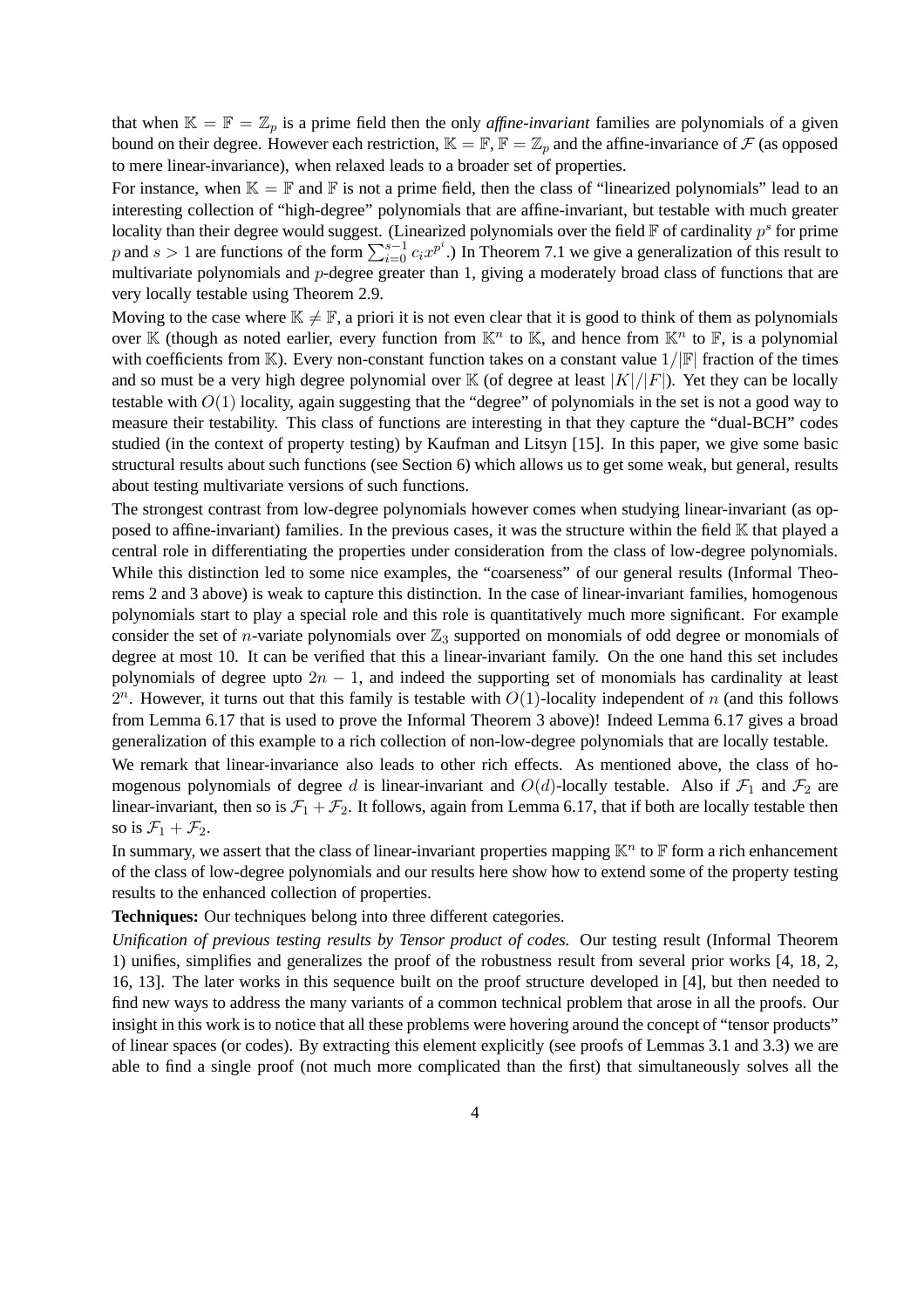

Figure 1: Informal summary of the notions and results in this paper.

problems. We remark that this proof does not specialize to any of the previous proofs, not even in the case of [4]. Previous proofs were more "efficient" in terms of the tradeoff between the rejection probability of the test and the distance from the family  $F$ . By sacrificing this efficiency we are able to unearth some of the underlying reasons for why testing works. Given the central role of linearity and low-degree testing in complexity theory, we hope that the additional understanding will be of technical benefit in the future.

*Structural theorems for linear invariant families.* Our structural theorems about linear-invariant families (Informal Theorems 2 and 3) are based on a careful analysis of polynomials mapping  $\mathbb{K}^n$  to  $\mathbb{F}$ . Recalling that every function from  $\mathbb{K}^n$  to  $\mathbb F$  can be viewed as a *n*-variate polynomial over  $\mathbb K$ , we ask questions of the form, what does a linear invariant family  $\mathcal F$  containing a single function (polynomial) f look like? We present some very simple but broadly useful lemmas in this context, which we describe first for the simple case when  $\mathbb{K} = \mathbb{F}$ . We give a "monomial extraction lemma", Lemma 4.2, which shows that every monomial appearing in the support of f is also in F (where we view the monomial also as a function from  $\mathbb{F}^n$  to  $\mathbb{F}$ ). For example, any linear-invariant family containing the polynomial  $x^2 + xy^2 + y^4$  also contains the function  $xy^2$ . This turns our attention to linear invariant families  $\mathcal F$  that contain some given monomial m. We show a "monomial spreading lemma", Lemma 4.6, which describes many other monomials that should be contained in F as well. For example a family containing the monomial  $x^2y^3$  over a field of characteristic greater than 5 also contains the monomials  $x^5$  and  $xy^4$  etc. We show a similar (more general) variant for affine-invariant families also. These lemmas, though simple, forge the path for a better understanding of linear-invariant and affine-invariant families. In particular they say that these families are completely characterized by the monomials in the families. In the case of affine-invariant families, the maximum degree of the monomials in the family forms a good, though crude, bound on the locality of the characterization/tests of the family, and this leads to the Informal Theorem 2 above.

For linear-invariant families however, the degree turns out to be the wrong measure to estimate the locality of characterizations or tests. Instead we introduce a new parameter that we call the *linear-invariance degree* of a family. For example, for the earlier-mentioned example of the family mapping  $\mathbb{Z}_3^n$  to  $\mathbb{Z}_3$  supported on all monomials of odd degree and on other monomials of degree upto 10, the linear-invariance degree turns out to be 10. We show that this invariance degree bounds, again crudely, the locality of the characterization/tests of any family and this leads to the Informal Theorem 3 above, in the case of  $\mathbb{K} = \mathbb{F}$ .

*Systematic study of functions from a field*  $\mathbb{K}$  *to a subfield*  $\mathbb{F}$ . Finally we extend the results to the case of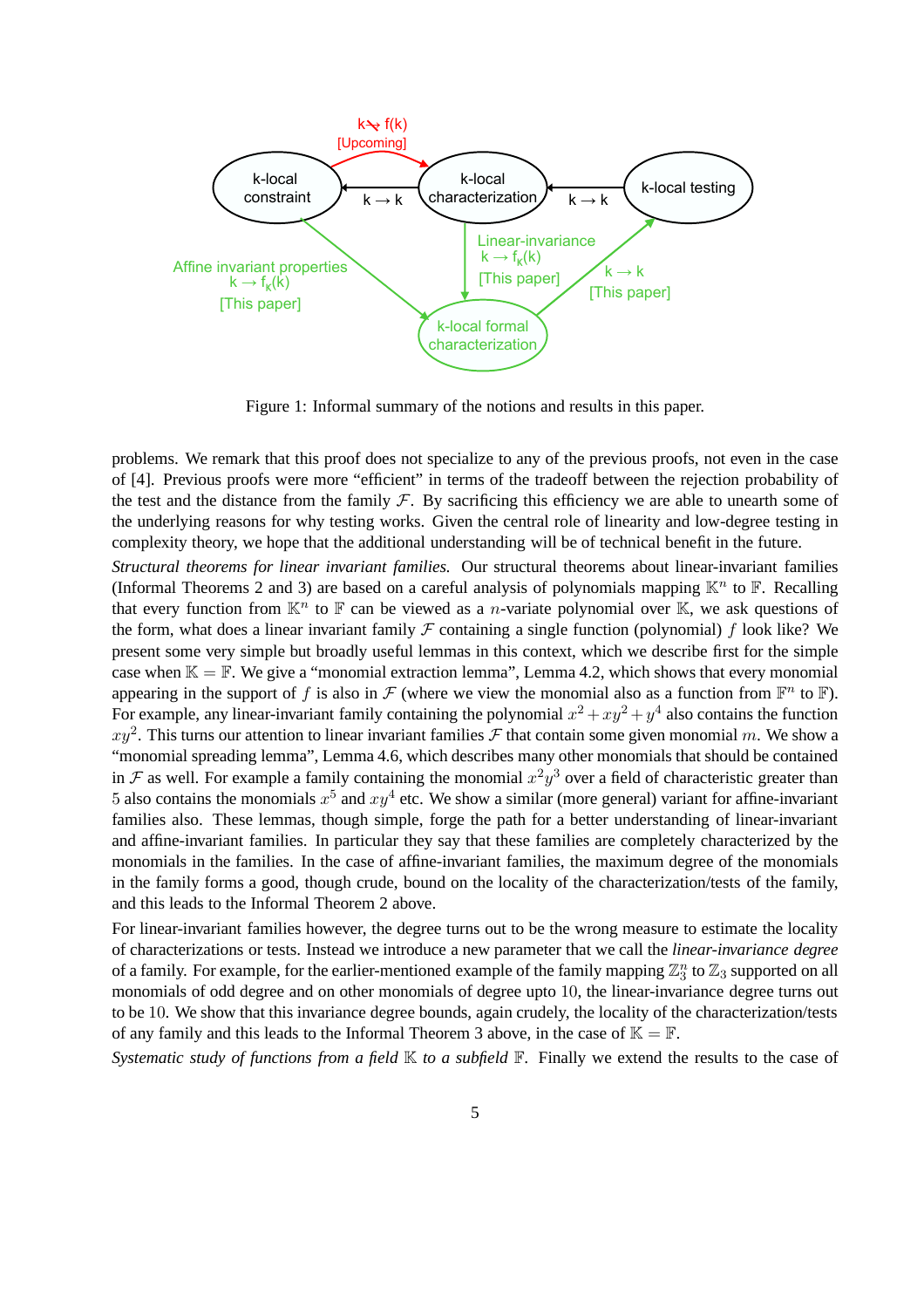function families mapping  $\mathbb{K}^n$  to some subfield  $\mathbb F$  of  $\mathbb K$ . Thus, our work provides the *first* systematic study of testability of functions from a field to its subfield. In this case we describe a basis for functions mapping  $K<sup>n</sup>$  to F, which itself seems somewhat new. This basis generalizes in a common way the well-studied "trace" and "norm" functions, both of which map K to F. These functions, that we refer to as "Traces of monomials", satisfy similar properties to the monomials in the simpler case of functions from  $\mathbb{F}^n$  to F. Viewed as a polynomial over K, if a function f has a support on a monomial m, then the trace of the monomial  $m$  is itself a function in any linear-invariant family containing  $f$ . Furthermore, the presence of one monomial implies the presence of many others in the family, leading to upper and lower bounds on the characterizations/tests of the family.

**Conclusions, the Alon et al. Conjecture and Future Work:** Our work attempts to highlight on the role of invariance in property testing. We remark that despite the obvious relationship of this notion to property testing, it has not been highlighted before. The only prior mentions seem to be in the works of Alon et al. [2], and in Goldreich and Sheffet [11].

Our work highlights linear-invariance as a central theme in algebraic property testing. Our results show that this notion yields a wide class of properties that have local property tests. These results are strong when the underlying field  $\mathbb K$  is small. However when  $\mathbb K$  is large, the characterization results (in particular, Theorem 2.10) becomes quite weak, even for affine-invariant families. In particular, in the case of the dual-BCH codes (which consider functions mapping  $\mathbb{F}_{2^t}$  to  $\mathbb{F}_2$ ), our characterizations are completely trivial, while these codes do have very efficient tests [15]. One way to improve our results would be if Theorem 2.10 could be improved to have no dependence on  $t$ . This however is not possible, as shown in upcoming joint work with Grigorescu [12]. Specifically they exhibit a family of affine-invariant functions mapping  $\mathbb{F}_{2^t}$  to  $\mathbb{F}_2$  that have 8-local constraints, but no  $o(t)$ -local characterizations. Thus some dependence on K is necessary in translating constraints to characterizations.

Our work provides the first systematic study of testing functions from a field to its subfield. This setting is different than the well studied case of functions from a field to itself. This difference is best illustrated by the following example

- For affine invariant function family of the form  $\mathbb{F}_2^n \to \mathbb{F}_2$  we have : a local constraint imply local characterization and local testability.
- For affine invariant function family of the form  $\mathbb{F}_{2^n} \to \mathbb{F}_2$  we might have (by the work of [12]) a local constraint, but *no* local characterization! , and hence *no* local testing!

Moreover, our work suggests a method to construct new locally testable codes by picking the dual code to be a code spanned by an orbit of a short local constraint (orbit under the group of linear transformations).

In general, we feel that the class of linear-invariant functions offer a rich variety of properties, sufficiently wide to test out conjectures about the nature of testable properties. For instance, Alon et al. [2] had conjectured that linear codes of large distance, that have a small weight codeword in the dual, and have a "2-transitive invariant group" are locally testable. When applied to codes derived from affine-invariant function families, their conjecture implies that every affine-invariant family from  $\mathbb{K}^n \to \mathbb{F}$  with a k-local constraint, must have an  $f_F(k)$ -local test and in particular, an  $f_F(k)$ -local characterization. The aforementioned result [12] refutes this conjecture of [2] by considering affine-invariant families. However, our work (Theorem 2.10) shows that a weak version of the [2] conjecture does hold, within the class of linear-invariant codes, by giving an  $f_{\mathbb{K}}(k)$ -local algebraic characterization and test.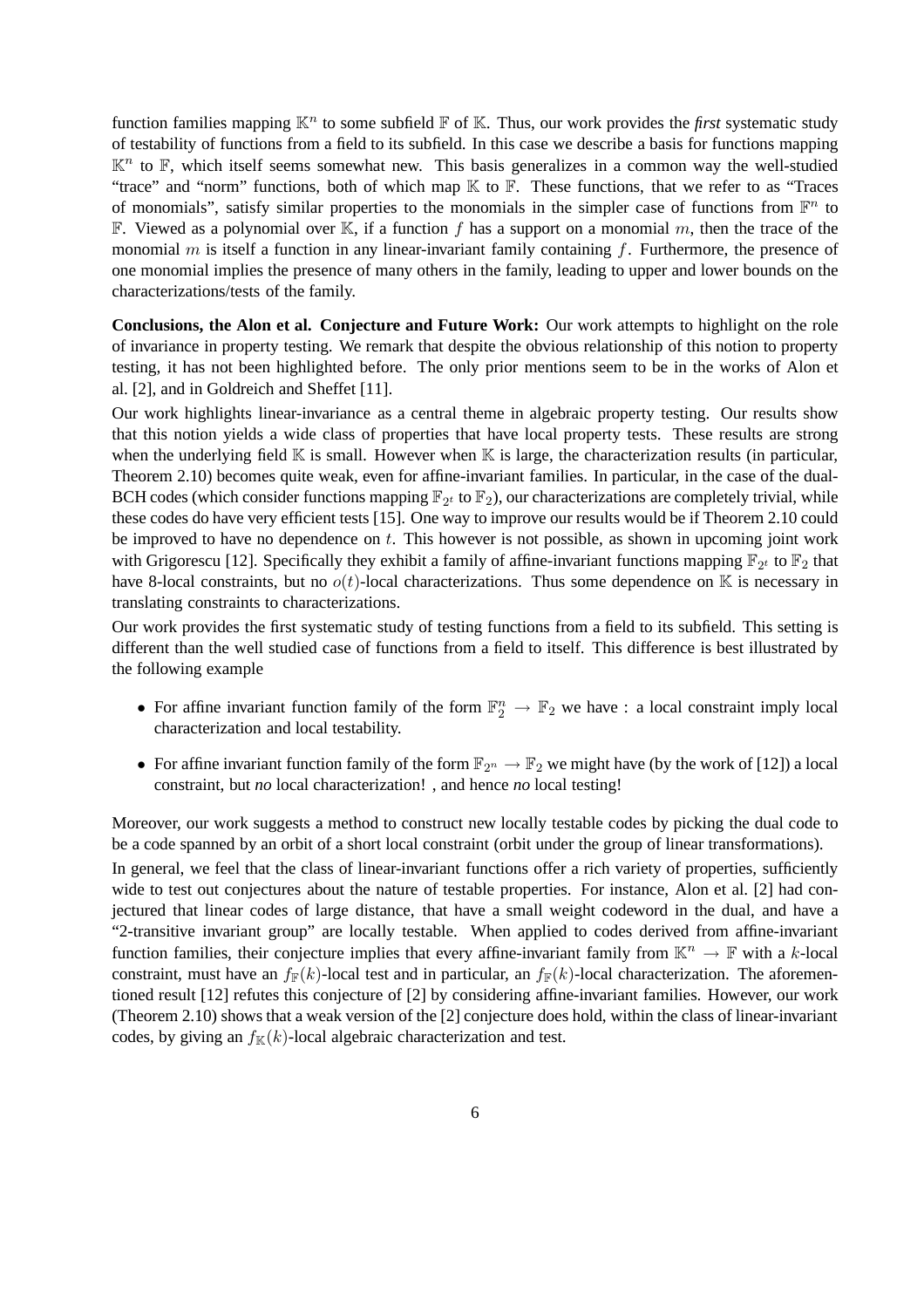This leaves the possibility that every locally characterized code with a "2-transitive invariant group" may be locally testable. Again we feel that this question can and should be examined in the context of affineinvariant families. In general, we feel that for every missing arrow, or qualitatively weak one, in Figure 1 poses an interesting open question that we hope will be investigated in future work.

This work put in focus object of the following form: F-linear subspaces that are invariant under permutations of a group  $G$ . In this work the group  $G$  is the group of linear transformations of the domain. In a future work one may try to understand invariance under different groups in the following sense.

- $\bullet$  Does  $k$ -local formal characterization imply local-testing also when the group of invariances is different than the group of linear transformations?
- Given a linear subspace that is invariant under permutations of a group  $G$ , when it is the case that  $k$ -local formal characterization exists (i.e. when there exists one short orbit that span the dual space)?

#### **Organization of this paper:**

In Section 2 we introduce some basic definitions needed to present our main results and we provide formal statements of our main results. Then in Section 3 we prove our main result on testing linear-invariant families. Section 7 presents an example of some families that possess very local characterizations and thus local tests. The remaining sections undertake the analysis of locality of characterizations in general linear-invariant families. Section 4 describes some basic structural properties, in particular on the role of monomials in functions mapping  $\mathbb{F}^n$  to  $\mathbb{F}$ . Section 5 turns these results into bounds on the locality of the characterizations and tests for affine-invariant and linear-invariant families mapping  $\mathbb{F}^n$  to  $\mathbb{F}$ . Section 6 extends the results of the previous two sections to the case of functions mapping  $\mathbb{K}^n$  to  $\mathbb{F}$ .

# **2 Definitions and Statement of Results**

We start with some common notation we use. We use  $\mathbb Z$  to refer to the integers. We use  $[n]$  to denote the set  $\{1, \ldots, n\}$ . Throughout we work with finite fields  $\mathbb F$  of cardinality  $q = p^s$  and  $\mathbb K$  of cardinality  $Q = q^t$ .  $\mathbb{F}^*$  and  $\mathbb{K}^*$  will denote the non-zero elements of the fields. For an integer vector  $\mathbf{d} = \langle d_1, \dots, d_n \rangle$  with  $0 \leq d_i < Q$  and  $c \in \mathbb{K}^*$ , we let  $c \cdot \mathbf{x}^d$  denote the monomial  $c \cdot \prod_{i=1}^n x_i^{d_i}$ . We use  $\mathbb{K}[\mathbf{x}]$  to denote polynomials in x with coefficients from K. We use  $\mathcal L$  to denote the space of linear functions from  $\mathbb K^n \to \mathbb K^n$  and A to denote the set of affine functions.

### **2.1 Robust local tests**

We start with the formal definitions of constraints, characterizations and formal characterizations.

**Definition 2.1** (*k***-local constraint/characterization)** *A k*-local constraint C is given by k points  $x_1, \ldots, x_k \in$  $\mathbb{K}^n$  and a set  $S \subsetneq \mathbb{F}^k$ . We say that a family  $\mathcal F$  satisfies a k-local constraint  $C = (\mathbf{x}_1, \dots, \mathbf{x}_k; S)$  if  $\langle f(\mathbf{x}_1), \ldots, f(\mathbf{x}_k) \rangle \in S$  *for every*  $f \in \mathcal{F}$ . We say that a family  $\mathcal F$  has a k-local characterization *if there exists a collection* C *of* k-local constraints such that  $f \in \mathcal{F}$  if and only if f satisfies all constraints  $C \in \mathcal{C}$ .

When the property being tested is  $\mathbb{F}$ -linear, it is well-known [3] that the set S might as well be an  $\mathbb{F}$ -linear proper subspace of  $\mathbb{F}^k$ . In what follows we often use the letter V to denote such a subspace (instead of S).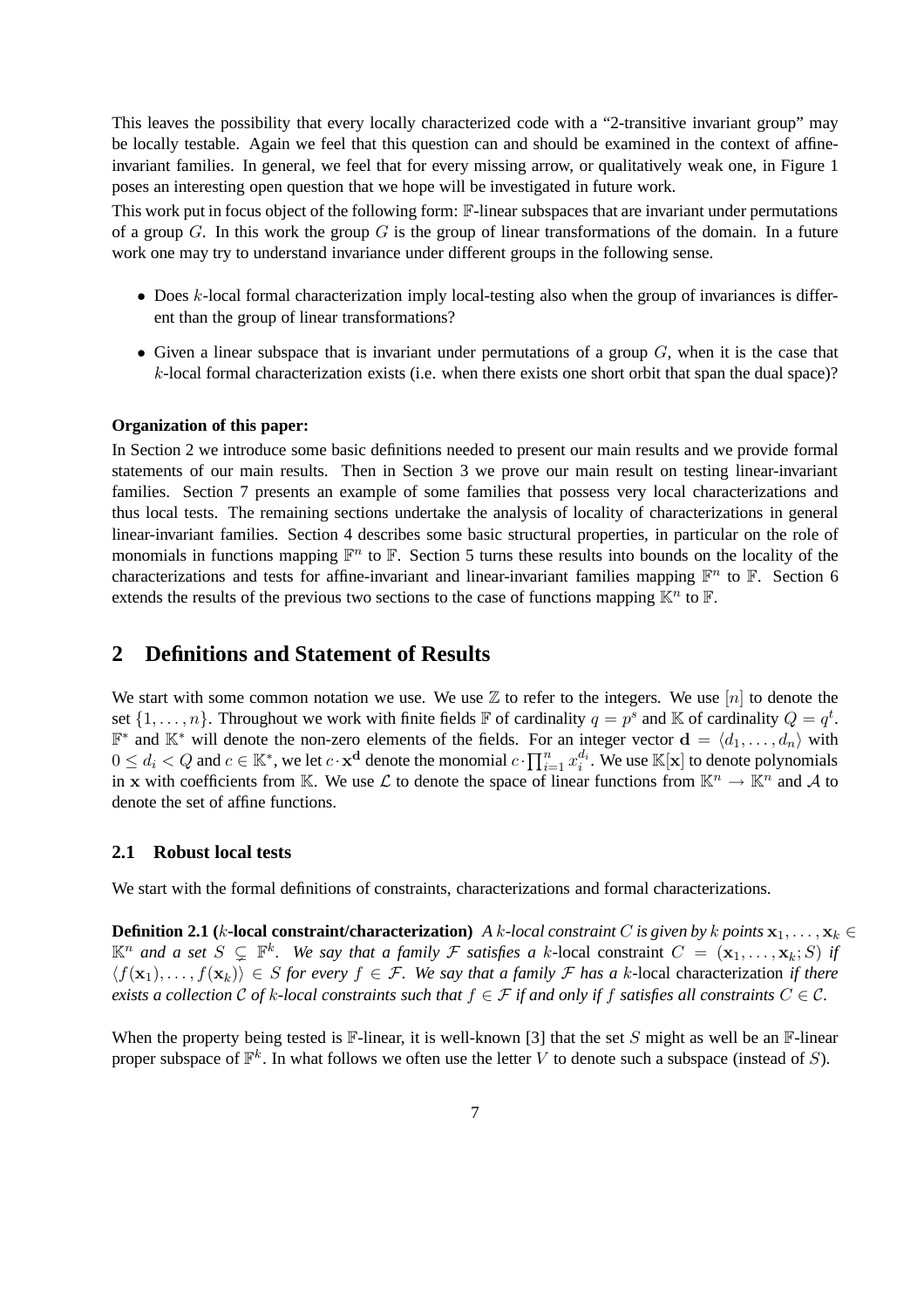We now introduce the notion of a k-local formal characterization. We start with a strong and elegant definition, though we will soon switch to a slightly weaker (but more cumbersome) definition that is easier to work with. The strong definition formalizes characterizations derived from linear, or affine, translations of a *single* k-local constraint.

**Definition 2.2 (Strong Formal Characterization)** *A family of functions*  $\mathcal{F} \subseteq {\mathbb{K}^n \to \mathbb{F}}$  *has a* strong klocal formal characterization *it there exists a constraint*  $C = (\mathbf{x}_1,\ldots,\mathbf{x}_k; V \subseteq \mathbb{F}^k)$  *such that*  $f \in \mathcal{F}$  *if and only if for every linear function*  $L : \mathbb{K}^n \to \mathbb{K}^n$  *it is the case that*  $\langle f(L(\mathbf{x}_1)), \dots, f(L(\mathbf{x}_k)) \rangle \in V$ *.* 

Characterizations such as the above are common in property testing. For instance the class of linear functions from  $\mathbb{Z}_p^n$  to  $\mathbb{Z}_p$ , for prime p and  $n \geq 2$  can be described by the constraint  $C = (\mathbf{a}, \mathbf{b}, \mathbf{a} + \mathbf{b}; V)$  where  $\mathbf{a} = \langle 1, 0, \ldots, 0 \rangle$ ,  $\mathbf{b} = \langle 0, 1, 0, \ldots, 0 \rangle$ , and  $V = {\langle \alpha, \beta, \alpha + \beta \rangle | \alpha, \beta \in \mathbb{Z}_p}$ . Similarly, the class of degree d polynomials mapping  $\mathbb{Z}_p^n$  to  $\mathbb{Z}_p$ , for  $d \leq p$  and  $n \geq 2$  can be described by the constraint  $C =$  $(\mathbf{a}, \mathbf{a} + \mathbf{b}, \mathbf{a} + 2\mathbf{b}, \dots, \mathbf{a} + (d+1)\mathbf{b}; V_d)$  where  $V_d = \{\langle \alpha_0, \dots, \alpha_{d+1} \rangle \in \mathbb{F}^{d+2} | \sum_{i=0}^{d+1} (-1)^i {d+1 \choose i} \}$  $i^{+1} \bigr) \alpha_i = 0 \}$ . More complex expressions can be found for functions mapping polynomials over any (esp. a non-prime) field to itself. However all these definitions do restrict  $n$  to be at least 2, which is somewhat artificial. Also for technical reasons we will use a "dual" (and weaker) notion of a "formal" constraint.

In the above version, a formal characterization may be viewed as being given by a collection of constraints: one for every linear map from  $\mathbb{K}^n$  to  $\mathbb{K}^n$ . In the "dual" version below, we will consider a collection of constraints which are parametrized by a constant number of variables taking values in  $K<sup>n</sup>$ . The "variables" of a constraint, i.e., locations examined by the constraint, are linear functions of the parameters. As usual the constraint requires that the vector of function values at the specified locations come from the set S.

**Definition 2.3 ((Weak)** k**-local formal characterization)** *A family* F *has a (weak)* k*-local formal characterization if there exists an integer m;* k *linear functions*  $\ell_1, \ldots, \ell_k : (\mathbb{K})^m \to \mathbb{K}$ *; and a linear subspace*  $V \subset \mathbb{F}^k$  such that  $f \in \mathcal{F}$  if and only if for every  $y_1, \ldots, y_m \in \mathbb{K}^n$ , we have  $\langle f(x_1), \ldots, f(x_k) \rangle \in V$ , where  $x_i = \ell_i(y_1, \ldots, y_m)$ . (Here we interpret the linear function  $\ell_i$  as a map from  $(\mathbb{K}^n)^m \to \mathbb{K}^n$  in the natural *way.)*

The following proposition establishes a fairly close connection between strong and weak formal characterizations.

**Proposition 2.4** *A family*  $\mathcal{F} \subseteq {\mathbb{K}^n \to \mathbb{F}}$  *has a weak k-local formal characterization if is it has a strong k*-local formal characterization. If  $n \geq k$  then the converse also holds.

**Proof:** Let  $C = (\mathbf{x}_1, \dots, \mathbf{x}_k; V)$  give a strong formal characterization of F. Renumber  $\mathbf{x}_1, \dots, \mathbf{x}_k$  so that the vectors  $\mathbf{x}_1, \ldots, \mathbf{x}_m$  are linearly independent and  $\mathbf{x}_j = \sum_{i=1}^m \lambda_{ij} \mathbf{x}_i$  for  $j \in \{m+1, \ldots, k\}$ . Now let  $\ell_1, \ldots, \ell_k : \mathbb{K}^m \to \mathbb{K}$  be defined as  $\ell_j (z_1, \ldots, z_m) = z_j$  if  $j \leq m$  and  $\ell_j (z_1, \ldots, z_m) = \sum_{i=1}^m \lambda_{ij} z_i$  for  $j \in \{m+1,\ldots,k\}$ . Then it can be easily seen that  $\ell_1,\ldots,\ell_k$  and V give a weak formal characterization of F.

In the other direction, suppose  $\ell_1, \ldots, \ell_k : \mathbb{K}^m \to \mathbb{K}$  and V give a weak formal characterization of F. Let  $\alpha_1, \ldots, \alpha_m \in \mathbb{K}^n$  be linearly independent vectors in  $\mathbb{K}^n$ . (Note such a collection exist since  $m \leq k \leq n$ .) Let  $x_1, \ldots, x_k$  be given by  $x_j = \ell_j (\alpha_1, \ldots, \alpha_m)$ . Then it can be verified that the constraint  $(x_1, \ldots, x_k; V)$ gives a strong formal characterization of  $F$ .

Henceforth whenever we refer to formal characterizations, we mean weak ones. The formal version of the Informal Theorems 1, 2, and 3 rely on some restricted classes of formal characterizations that we specify below.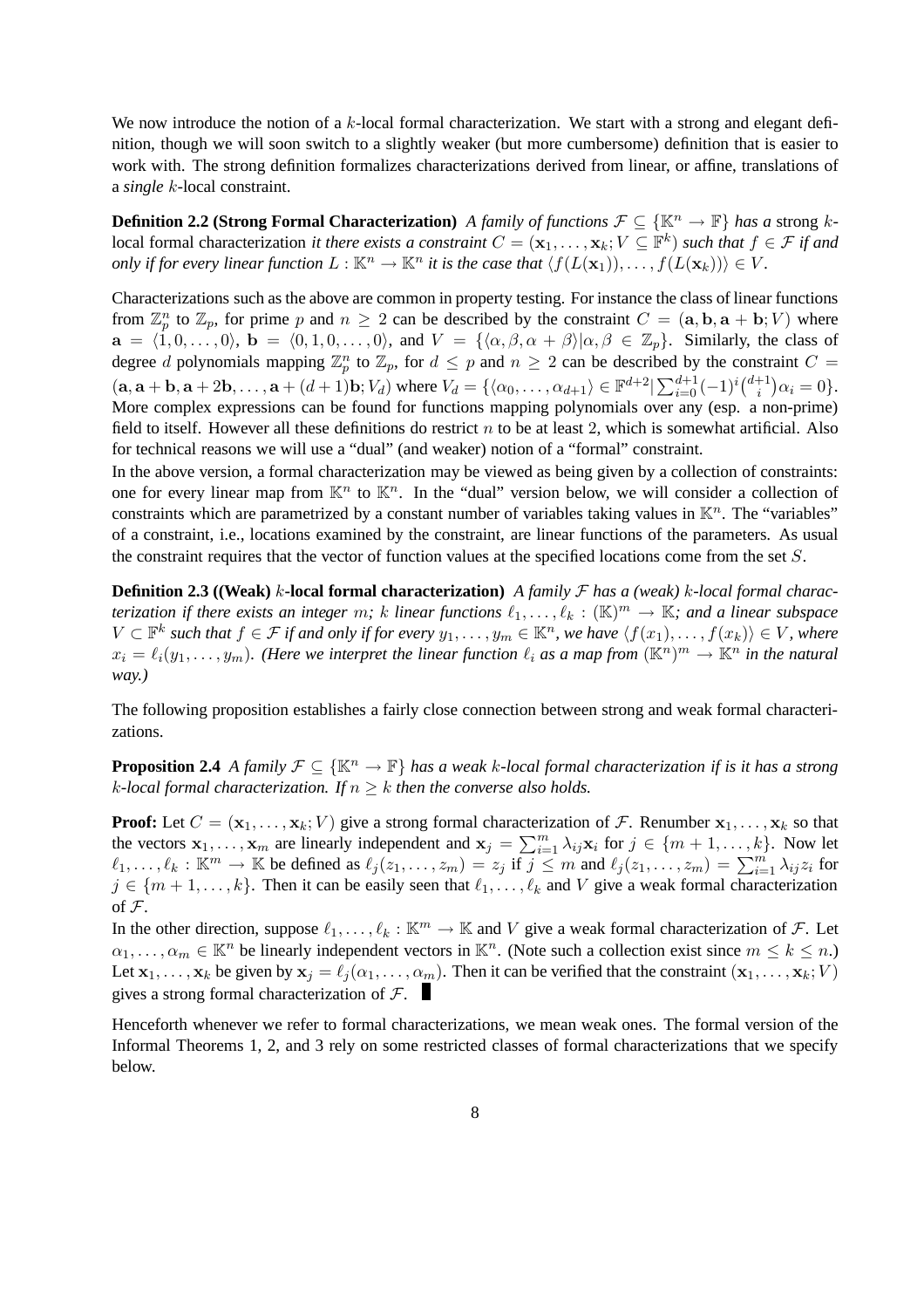**Definition 2.5 (2-ary Independent and Affine Formal Characterizations)** *A* k*-local formal characterization*  $(\ell_1, \ldots, \ell_k; V)$  *is* 2-ary independent *if*  $\ell_1$  *and*  $\ell_j$  *are linearly independent for every*  $j \in \{2, \ldots, k\}$ *. If all the*  $\ell_i$ 's are of the form  $y_1 + \ell_i(y_2, \ldots, y_m)$ , where  $\ell_i$ 's are non-zero, then we say that the characterization *is an* affine *characterization. (Note that every affine characterization is also 2-ary independent.)*

In the propositions below, we mention some general results on the existence of formal local characterizations. The first gives a general transformation, which may be quite weak for large K, but is quite useful for small K. The second summarizes known (quite strong) characterizations in our terms. Both proofs are omitted.

**Proposition 2.6** For every  $\mathbb K$  there exists a function  $g = g_{\mathbb K} : \mathbb Z \to \mathbb Z$  such that if F has a k-local charac*terization, then it has a* g(k)*-local formal characterization.*

**Proposition 2.7 (Follows from [7, 16])** *The set*  $\mathcal{F}_{n,d,\mathbb{F}}$  *of n*-variate polynomials of degree at most d over  $\mathbb{F}$ (so here  $\mathbb{K} = \mathbb{F}$ ) of cardinality  $q = p^s$ , have a  $d + 2$ *-local formal characterization, if*  $d \leq q - q/p$ , and a  $q^{\lceil d/(q(1-1/p))\rceil}$ -local formal characterzation if  $d \geq d(1-1/p)$ . In both cases, the formal characterizations *are affine.*

A much wider class of properties (other than just the class of low-degree polynomials) have local characterizations. We discuss this in detail shortly, but first we describe a natural test for properties with local formal characterizations.

**Definition 2.8 (Linear-invariant test)** For family F that has a formal local characterization given by  $(\ell_1, \ldots, \ell_k; V)$ , *the linear-invariant test is defined to be: "Pick*  $x_1, \ldots, x_m \in \mathbb{K}^n$  *at random and accept if and only if*  $\langle f(y_1), \ldots, f(y_k) \rangle \in V$ *, where*  $y_i = \ell_i(x_1, \ldots, x_m)$ *.*"

We can now state our main theorem, which formalizes the Informal Theorem 1 of Section 1, for testing linear-invariant families with local formal characterization.

**Theorem 2.9** If F is a (linear invariant) family of functions mapping  $\mathbb{K}^n$  to  $\mathbb{F}$ , with a 2-ary independent k*-local formal characterization, then it is* k*-locally testable. Specifically, the linear-invariant test accepts* all members of F, while a function  $f$  that is  $\delta$ -far from F is rejected with probability  $\min\left\{\frac{\delta}{2}\right\}$  $\frac{\delta}{2}, \frac{1}{(2k+1)(k-1)}\bigg\}.$ 

We prove this Theorem in Section 3. In particular, note that in all cases the rejection probability is independent of n and K. So if  $k = O(1)$ , then the rejection probability is  $\Omega(\delta)$ .

For well-known linear-invariant families such as linear functions [4], and Reed-Muller codes [18, 2, 16, 13], the theorem above produces local tests with the same locality as in the previous works, though the rejection probability may be slightly smaller in our case. The rest of this section describes property tests that we can derive that are not already captured by previous results.

To do so we study invariance properties of functions mapping  $\mathbb{K}^n$  to  $\mathbb{F}$ . All functions from  $\mathbb{K}^n$  to  $\mathbb{F}$  are polynomials. So the principal questions we study here are: "Which subsets of polynomials are linear (or affine) invariant?" and "Which of these families have  $k$ -local formal characterizations?"

We differentiate our results into two categories: those for affine-invariant families and those for linearinvariant families. In both cases, as argued earlier there is a rich variety of function families that are not "merely" low-degree polynomials. However in the case of affine-invariant families, the maximum degree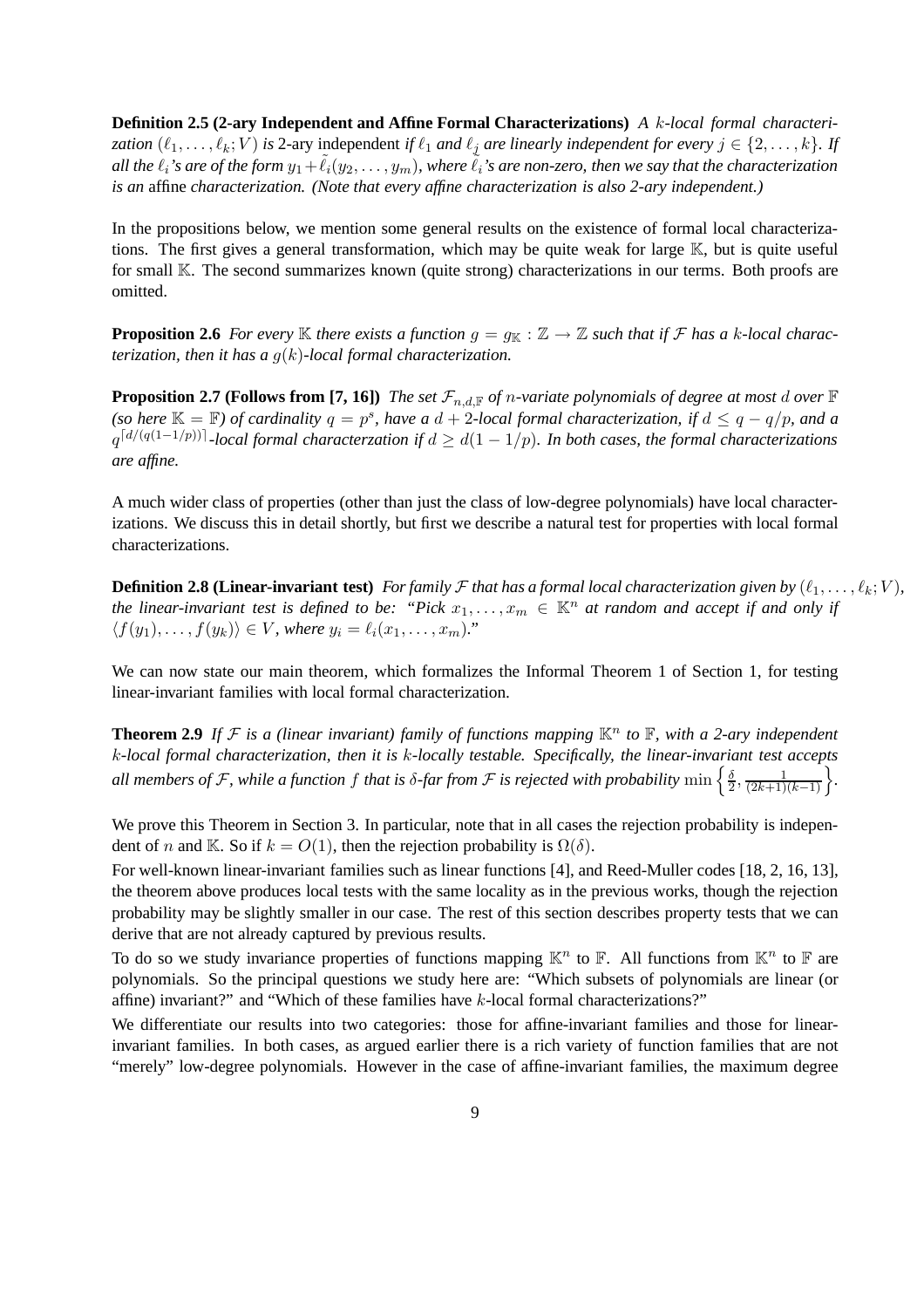of functions in the family does give a crude bound on the locality of characterizations and tests for the family. On the one hand families that contain even a single high-degree function cannot satisfy any local constraint; and on the other hand families with only low-degree functions have local formal characterizations (see Lemmas 6.9 and 6.14). For affine-invariant families, the characterizations can be converted to affineinvariant, and hence 2-ary independent ones, one can now apply Theorem 2.9 to get a testing result as well. This leads us to the following theorem, which formalizes Informal Theorem 2.

**Theorem 2.10** *. For fields*  $\mathbb{F} \subseteq \mathbb{K}$  *with*  $|\mathbb{F}| = q$  *and*  $|\mathbb{K}| = Q$ *, let*  $\mathcal{F} \subseteq {\mathbb{K}^n \to \mathbb{F}}$  *be an affine-invariant* family with a k-local constraint. Then  ${\cal F}$  has a  $k'=(Q^2k)^{Q^2}$ -local formal affine characterization. Further*more*  $F$  is k'-locally testable where the test accepts members of  $F$  with probability 1 and rejects functions that are  $\delta$ -far with probability  $\min\left\{\frac{\delta}{2}\right\}$  $\frac{\delta}{2}, \frac{1}{(2k'+1)}$  $\frac{1}{(2k'+1)(k'+1)}\bigg\}.$ 

Theorem 2.10 is proved in Section 6, though the simpler case where  $\mathbb{K} = \mathbb{F}$  is proved in Section 5.

The gap between the upper and lower bounds is the above theorem is quite weak. Partly this is because the degree of the polynomial in a family is only a weak estimator of the locality of characterizations. In Section 7 we give an example of a family mapping  $\mathbb{F}^n$  to  $\mathbb{F}$  where the degree is larger than the locality of the characterization by a factor of about  $q/p$ . This example is interesting in its own right in that it shows some of the ways in which affine-invariant families differ from families of low-degree polynomials.

In the case of linear-invariant families, the degree is no longer even a crude estimator of the locality of characterizations. In Section 5 we introduce the notion of the linear-invariance degree of a family and use this parameter in Sections 5 and 6 to derive upper bounds on the locality of formal characterizations, while also deriving lower bounds on the locality of (any) characterization (see Lemmas 6.8 and 6.16). These characterizations, unfortunately, are not 2-ary independent. However we manage to reduce the testing of linear-invariant families to some related families that do have 2-ary independent characterizations. This allows us to use Theorem 2.9, in a slightly more involved way, to get local tests for linear-invariant families as well. The following theorem, which formalizes Informal Theorem 3, summarizes this investigation.

**Theorem 2.11** *. For fields*  $\mathbb{F} \subseteq \mathbb{K}$  *with*  $|\mathbb{F}| = q$  *and*  $|\mathbb{K}| = Q$ , *let*  $\mathcal{F} \subseteq {\mathbb{K}}^n \to \mathbb{F}$  *be an linear*invariant family with a k-local characterization. Then  ${\cal F}$  has a  $k'=(Q^2k)^{Q^2}$ -local formal characterization. *Furthermore*  $F$  *is*  $k_0$ -locally testable, for  $k_0 = 2Qk'$  where the test accepts members of  $F$  with probability 1 *and rejects functions that are*  $\delta$ *-far with probability*  $\min \left\{ \frac{\delta}{2} \right\}$  $\frac{\delta}{2}, \frac{Q^2}{(2k_0+Q)}$  $\frac{Q^2}{(2k_0+Q)(k_0+Q)}\bigg\}.$ 

Again, Theorem 2.11 is proved in Section 6, though the simpler case where  $\mathbb{K} = \mathbb{F}$  is proved in Section 5.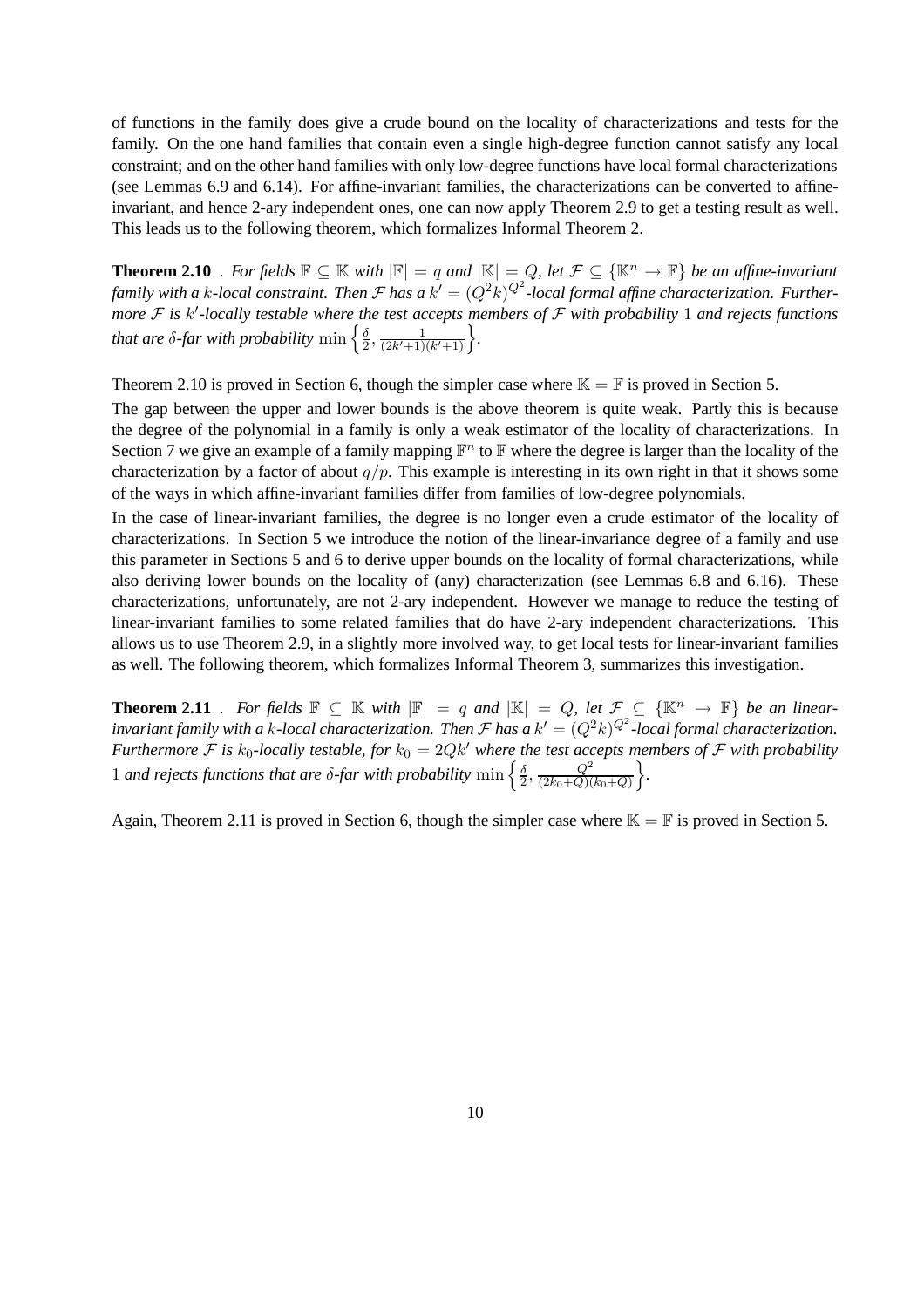### **Part I**

### **3 Local Testing from Local Formal Characterizations**

In this section we wish to prove Theorem 2.9 which asserts that a linear-invariant family  $\mathcal F$  with a 2-ary independent k-local formal characterization is k-locally testable, by the linear-invariant test for  $\mathcal{F}$ . We restate the theorem below.

**Theorem 2.9 (restated)** If  $F$  is a (linear invariant) family of functions mapping  $\mathbb{K}^n$  to  $\mathbb{F}$ , with a 2-ary inde*pendent* k*-local formal characterization, then it is* k*-locally testable. Specifically, the linear-invariant test* accepts all members of F, while a function  $f$  that is  $\delta$ -far from F is rejected with probability  $\min\left\{\frac{\delta}{2}\right\}$  $\frac{\delta}{2}, \frac{1}{(2k+1)(k-1)}\bigg\}.$ 

In particular, the theorem implies that every affine-invariant family  $\mathcal F$  with a k-local formal characterization is testable.

Recall the linear-invariant test picks  $x_1, \ldots, x_m \in \mathbb{K}^n$  at random and accepts if and only if  $\langle f(y_1), \ldots, f(y_k) \rangle \in$ V, where  $y_i = \ell_i(x_1, \ldots, x_m)$  for  $i \in [k]$ .

Let  $\epsilon(f)$  denote the probability that the linear-invariant test rejects a function f. It is clear that if  $f \in \mathcal{F}$  then  $\epsilon(f) = 0$ . So to prove Theorem 2.9 for the case of 2-ary independent formal characterizations, it suffices to show that if  $\epsilon(f) < \frac{1}{(2k+1)(k-1)}$ , then  $\delta(f, \mathcal{F}) \leq 2\epsilon(f)$ .

We start by making some notational simplifications. For  $i \in [k]$  and  $j \in [m]$ , let  $c_{ij} \in \mathbb{K}$  be such that  $\ell_i(x_1, \ldots, x_m) = \sum_{j=1}^m c_{ij} x_j$ . Without loss of generality, we assume that the first m linear functions simply project on to the first m coordinates; i.e.,  $\ell_i(x_1, \ldots, x_m) = x_i$  for  $i \in [m]$ . (This can be achieved by a linear transformation of the variable  $x_1, \ldots, x_m$  and by permuting the  $\ell_i$ 's.) Furthermore, we assume the remaining coordinates are linearly independent of  $x_1$  and so for every  $i \neq 1$ , the vector  $\langle c_{i2}, \ldots, c_{im} \rangle \neq 0$ . Fix a function f with  $\epsilon(f) < 1/((2k+1)(k-1))$ . As in [4], we now describe a function  $g : \mathbb{K}^n \to \mathbb{F}$ that is close to f, that will turn out to be a member of F. For any choice of values  $\alpha_2, \ldots, \alpha_k \in \mathbb{F}$  notice that there is at most one  $\alpha \in \mathbb{F}$  such that  $\langle \alpha, \alpha_2, \dots, \alpha_k \rangle \in V$ . Define  $\text{DECODE}(\alpha_2, \dots, \alpha_k)$  to be this  $\alpha$  if it exists (and a special symbol  $\perp$  denoting error otherwise). For  $x \in \mathbb{K}^n$  and let  $\text{Sc}^f(x; x_2, \ldots, x_m)$ DECODE( $f(y_2), \ldots, f(y_k)$ ) where  $y_i = \ell_i(x, x_2, \ldots, x_m)$ . Note that  $\epsilon(f)$  equals the probability that  $f(x) \neq \text{Sc}^f(x; x_2, \ldots, x_m)$ , when  $x, x_2, \ldots, x_m$  are chosen uniformly and independently from  $\mathbb{K}^n$ . In particular  $f(x) = \text{Sc}^f(x; x_2, \dots, x_m)$  for every  $x, x_2, \dots, x_m$  if and only if  $f \in \mathcal{F}$ .

Finally, we are ready to define the function g, which we claim to be the function close to f that is in  $\mathcal F$ . For  $x \in \mathbb{K}^n$ , let  $g(x) = \text{plurality}_{\alpha \in (\mathbb{K}^n)^{m-1}} \text{Sc}^f(x, \alpha)$ .

We now follow the same sequence of steps as in [4]. It is straightforward to show that f is close to q and we do so in Lemma 3.2. But before we do so, we move to the crucial step, which is to prove that the plurality above is really an overwhelming majority for every x. We show this first in Lemma 3.1. Finally, a proof similar to that of Lemma 3.1 shows that g must be a member of  $\mathcal F$  and we do so in Lemma 3.3. Theorem 2.9 follows easily from these lemmas.

**Lemma 3.1** *For every*  $x \in \mathbb{K}^n$ ,  $\Pr_{\mathbf{y},\mathbf{z}}[(\mathrm{Sc}^f(x,\mathbf{y}) \neq \mathrm{Sc}^f(x,\mathbf{z}))] \leq 2(k-1)\epsilon(f)$ *. Hence, for every*  $x \in \mathbb{K}^n$ *,*  $\Pr_{\mathbf{y}}[g(x) \neq \text{Sc}^f(x, \mathbf{y})] \leq 2(k-1)\epsilon(f).$ 

**Proof:** Let  $\epsilon = \epsilon(f)$ . We build two  $k \times k$  matrices  $M, N$  with  $M_{ij} \in \mathbb{R}^n$  and  $N_{ij} \in \mathbb{F}$  and use properties of these matrices to prove the lemma.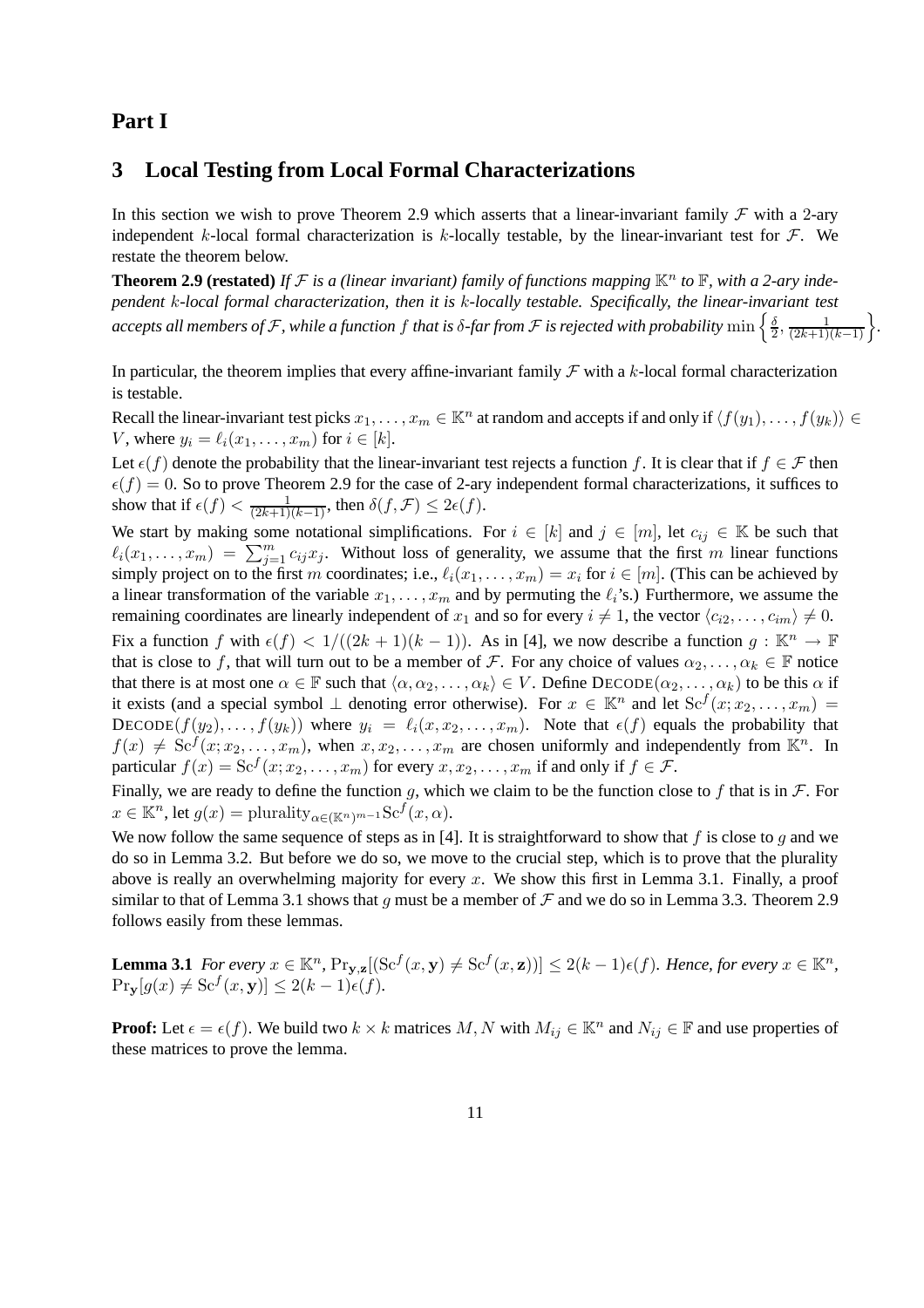For  $i, j \in [m]$  pick  $\gamma_{ij} \in \mathbb{K}^n$  as follows. Let  $\gamma_{11} = x$ ,  $\gamma_{1j} = y_j$ ,  $\gamma_{i1} = z_i$ , and  $\gamma_{ij}$  be chosen independently and uniformly at random from  $\mathbb{K}^n$  otherwise. (Note every  $\gamma_{ij}$  except  $\gamma_{11}$  is thus drawn uniformly at random from  $\mathbb{K}^n$ .) Now for  $i \in [k]$  and  $j \in [m]$ , let  $M_{ij} = \ell_i(\gamma_{1j}, \dots, \gamma_{mj})$ . (In particular, we have  $M_{ij} = \gamma_{ij}$  for  $i, j \in [m]$ .) Finally for  $i \in [k]$  and  $j \in [k]$ , let  $M_{ij} = \ell_j (M_{i1}, \ldots, M_{im})$ . The second matrix  $N_{ij}$  is defined to be  $f(M_{ij})$  except when  $i = j = 1$ , in which case we define  $N_{11} = \text{Sc}^f(x, y)$ .

Below we show that all the rows of  $N$  are codewords of  $V$  (with high probability), and that all the columns except possibly the first are also codewords of  $V$ . This allows us to conclude that the first column is also a codeword of V and this in turn yields the lemma.

We start by examining the properties of  $M$  and  $N$ . We claim that every row and every column of  $M$  corresponds to the queries of a potential test by our tester. We start with the rows. Fix  $i \in [k]$  and note that the entries of the *i*th row correspond to queries of the test with randomness  $M_{i1}, \ldots, M_{im}$  (corresponding to queries of the test "Does  $f(M_{i1}) = Sc^f(M_{i1}; M_{i2}, \ldots, M_{im})$ "). Notice further that for  $i \neq 1$  the values  $M_{i1}, \ldots, M_{im}$  are drawn uniformly and independently at random from  $\mathbb{K}^n$  (independent of x). To see this, suppose  $c_{ij} \neq 0$  for some  $j \in \{2, \ldots, m\}$ . Then note that there is a one to one correspondence between  $\langle \gamma_{j1}, \ldots, \gamma_{jm} \rangle$  and  $\langle M_{i1}, \ldots, M_{im} \rangle$  for any fixed choice of  $\{\gamma_{ik}\}_{i \neq j,k}$ . Thus choosing  $\langle \gamma_{j1}, \ldots, \gamma_{jm} \rangle$  uniformly at random makes  $\langle M_{i1}, \ldots, M_{im} \rangle$  uniform over  $(\mathbb{K}^n)^m$  independent of  $\gamma_{11} = x$ . We conclude that the probability that  $f(M_{i1}) \neq Sc^f(M_{i1}; M_{i2}, \ldots, M_{im})$  is at most  $\epsilon$ . In other words, the probability that the *i*th row of N is *not* a codeword of V is at most  $\epsilon$  for  $i \neq 1$ .

Next we move to the columns of M and N. Note that the construction of M was asymmetric in that every row was defined to form a "query" pattern of our test. However, we note that the same matrix could have been defined by constructing the first  $m$  rows first, and then defining each column to be a "query pattern" of the test. To see this recall that  $\ell_i(x_1, \ldots, x_m) = \sum_{j=1}^m c_{ij} x_j$ . Thus we have

$$
M_{ij} = \ell_j(M_{i1}, \dots, M_{im})
$$
  
= 
$$
\sum_{j'=1}^m c_{jj'} M_{ij'}
$$
  
= 
$$
\sum_{j'=1}^m c_{jj'} \sum_{i'=1}^m c_{ii'} M_{i'j'}
$$
  
= 
$$
\sum_{i'=1}^m c_{ii'} \sum_{j'=1}^m c_{jj'} M_{i'j'}
$$
  
= 
$$
\sum_{i'=1}^m c_{ii'} M_{i'j}
$$
  
= 
$$
\ell_i(M_{1j}, \dots, M_{mj}).
$$

By a similar argument to the previous paragraph we now have that the probability that the jth column of  $N$ is not a codeword is at most  $\epsilon$  for  $j \neq 1$ .

Thus, by the union bound, we have that with probability at most  $2(k-1)\epsilon$  there exists a row (other than the first) or a column (other than the first) such that  $N$  restricted to the row or the column is not a codeword of V. We now use this to show that the first row of N and the first column of N are also codewords of V. Here we use the properties of tensor products of codes. Recall that the tensor product of V with itself, denoted  $V \otimes V$  is the code consisting of all  $k \times k$  matrices over  $\mathbb F$  all of whose rows are codewords of V and all of whose columns are codewords of  $V$ . It is well known that if  $V$  has distance  $d$  then its tensor product with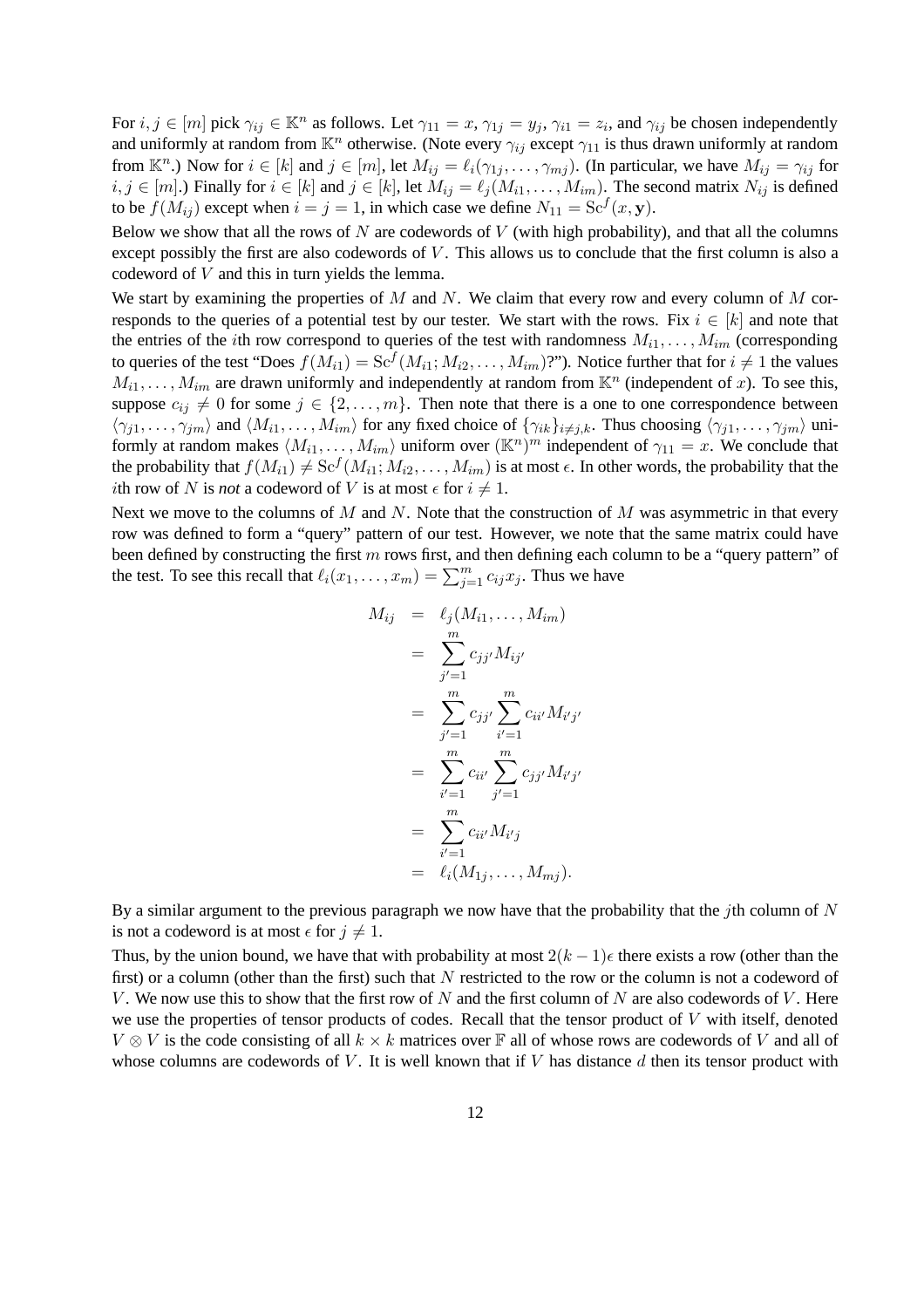itself has the following "erasure-correcting" property: Given the projection of any matrix  $B = A|_{S \times T}$  to a subset S of the rows and a subset T of the columns with  $|S|, |T| \geq k - d + 1$ , B can be extended to a (unique) codeword A of  $V \otimes V$  if and only if for every row  $s \in S$ , the sth row of B is consistent with (the projection to T of) some codeword of V, and for every column  $t \in T$ , the tth column of B is consistent with (the projection to  $S$  of) some codeword of  $V$ .

In our case, the code V has distance at least 2 and we know the projection of  $N$  onto all columns except the first and all rows except the first are consistent with  $V$ . Thus the extension to  $N$  to a codeword of  $V \otimes V$  is unique and this is the unique value which satisfies  $N_{11} = \text{DECODE}(N_{12}, \ldots, N_{1k}) =$ DECODE( $N_{21}, \ldots, N_{k1}$ ). We conclude that with probability at least  $1-2(k-1)\epsilon$ , we have  $\Pr_{\mathbf{y},\mathbf{z}}[\text{Sc}^f(x, \mathbf{y}) \neq 0]$  $\operatorname{Sc}^f(x, \mathbf{z})$ ]  $\leq 2(k-1)\epsilon(f)$ .

The consequence to  $q$  follows from the fact when drawing samples from a distribution, the probability of a collision is no more than the probability of the most likely element.

We now revert to the task of proving that f is close to q and that q is a member of the family  $\mathcal F$ . We start with the former task which we show in exactly the same way as in [4, 18].

**Lemma 3.2**  $\delta(f, q) < 2\epsilon(f)$ .

**Proof:** Let  $B = \{x \in \mathbb{K}^n | \Pr_{\alpha}[f(x) \neq \text{Sc}^f(x, \alpha)] \geq \frac{1}{2}\}$  $\frac{1}{2}$ . Notice that  $\epsilon(f) \geq \frac{1}{2}$  $\frac{1}{2} \Pr_x[x \in B]$ . On the other hand, if  $x \notin B$ , then  $f(x) = \text{plurality}_{\alpha}[\text{Sc}^f(x, \alpha)]$ . The lemma follows.

Next we show that the proof technique of Lemma 3.1 can be adapted to prove also that  $g \in \mathcal{F}$ . This modification is similar to those in the early papers [4, 18].

**Lemma 3.3** Let f be a function with  $\epsilon(f) < \frac{1}{(2k+1)(k-1)}$  and let g be its self-corrected version. Then  $g \in \mathcal{F}$ .

**Proof:** It suffices to show that for every  $x_1, \ldots, x_m \in \mathbb{K}^n$  the vector  $\langle g(y_1), \ldots, g(y_k) \rangle \in V$ , where  $y_i = \ell_i(x_1, \ldots, x_m)$ . Fix such a sequence  $x_1, \ldots, x_m \in \mathbb{K}^n$  and let  $y_i = \ell_i(x_1, \ldots, x_m)$ . for  $i \in [k]$ . As in the proof of Lemma 3.1, we will construct a matrix  $M \in (\mathbb{K}^n)^{k \times k}$  whose first row will be  $y_1, \ldots, y_k$ . We will then define a related matrix  $N$  and show that all rows of  $N$ , except possibly the first, and all columns are codewords of  $V$ . We will then conclude that its first row must be a codeword of  $V$  and this will imply the lemma.

For  $i, j \in [m]$ , pick  $\gamma_{ij}$  as follows.  $\gamma_{1j} = x_j$  and  $\gamma_{ij}$  is drawn uniformly and independently from  $\mathbb{K}^n$  for all other *i*, *j* pairs. For  $i' \in [k]$  and  $j \in [m]$ , define  $M_{i'j} = \ell_{i'}(\gamma_{1j}, \dots, \gamma_{mj})$ . Finally, for  $i', j' \in [k]$ , define  $M_{i'j'} = \ell_{j'}(M_{i'1}, \ldots, M_{i'm})$ . Now let  $N_{ij} = g(M_{ij})$  if  $i = 1$  and  $f(M_{ij})$  otherwise.

As in the proof of Lemma 3.1 we have that all the rows of M except the first represent the queries of a random test, and in particular the queried points are independent of  $y_1, \ldots, y_k$ . Thus we have that the probability that the *i*'th row of N is not a codeword of V is at most  $\epsilon$ , for  $i' \neq 1$ .

Next we turn to the columns of N. Note that once again we have  $M_{ij} = \ell_i(M_{1j}, \ldots, M_{mj})$ . Now for every j, the jth column of M represents the queries of a random test through  $y_i$ . Thus we have that the probability that the jth column of  $N$  is not a codeword of  $V$  is given by the probability of the event  $g(y_j) \neq \text{Sc}^f(y_j; M_{2j}, \dots, M_{mj})$  and by Lemma 3.1 the probability of this event is at most  $2(k-1)\epsilon$ .

Taking the union of all the "bad events" and deducting them, we have that with probability at least  $1-(2k+1)$  $1)(k-1)$  we have that all the rows of N except the first, and all the columns of N are codewords of V. We conclude (as in the proof of Lemma 3.1) that the first row of N, i.e., the vector  $\langle q(y_1), \ldots, q(y_k) \rangle$  is a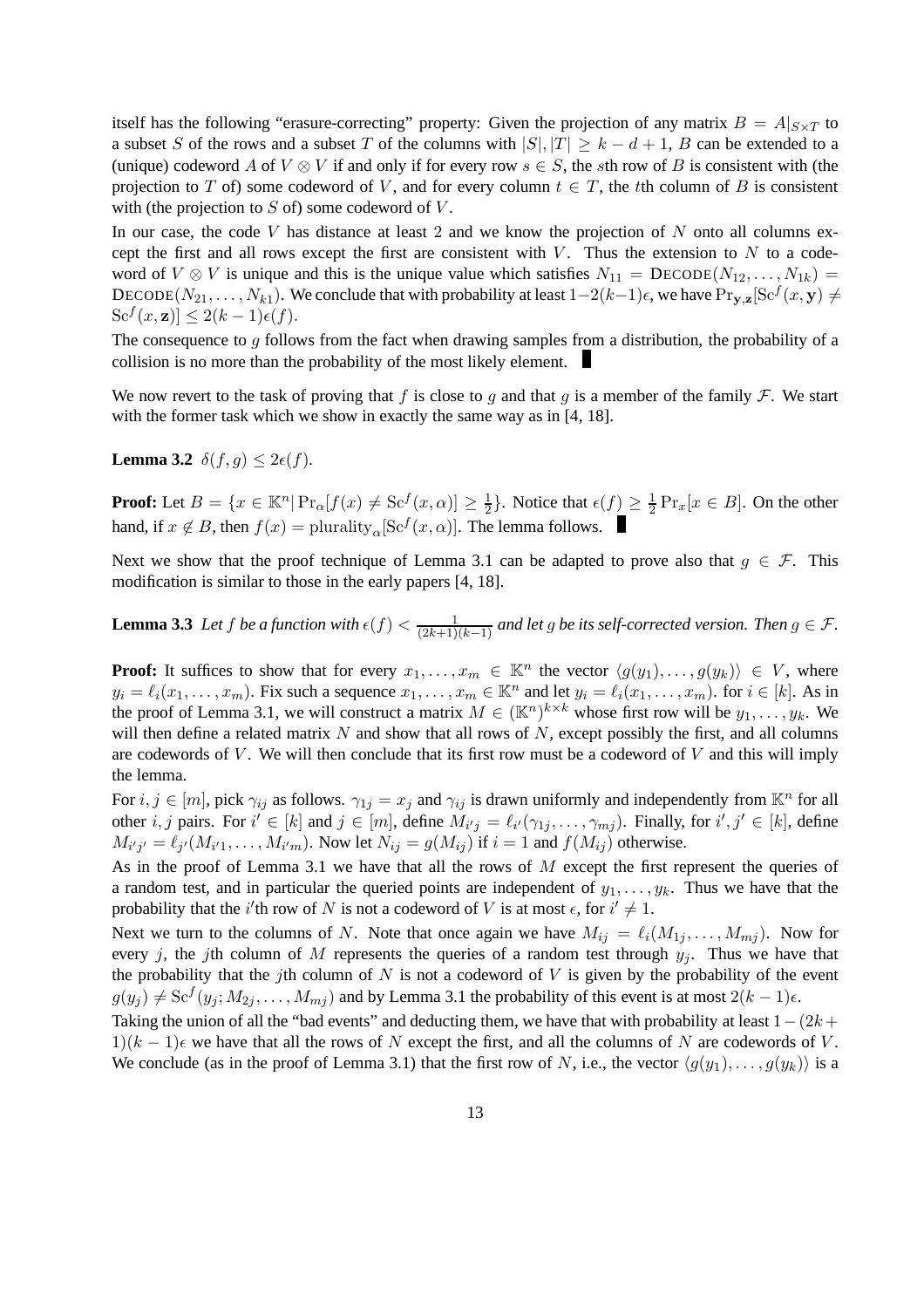codeword of V. Since  $1-(2k+1)(k-1)\epsilon(f) > 0$ , we have with positive probability  $\langle g(y_1), \ldots, g(y_k) \rangle \in$ V. But  $y_1, \ldots, y_k$  were chosen deterministically and so the probability of this event is either zero or one, yielding that this event must happen with probability one.

Finally, we can prove our main testing theorem, namely that locally (formally) characterized function families are locally testable.

**Proof of Theorem 2.9:** From Lemma 3.2, we have  $\delta(f, g) \leq 2\epsilon(f)$ . and by Lemma 3.3, we have  $g \in \mathcal{F}$ and so  $\delta(f) \leq 2\epsilon(f)$ .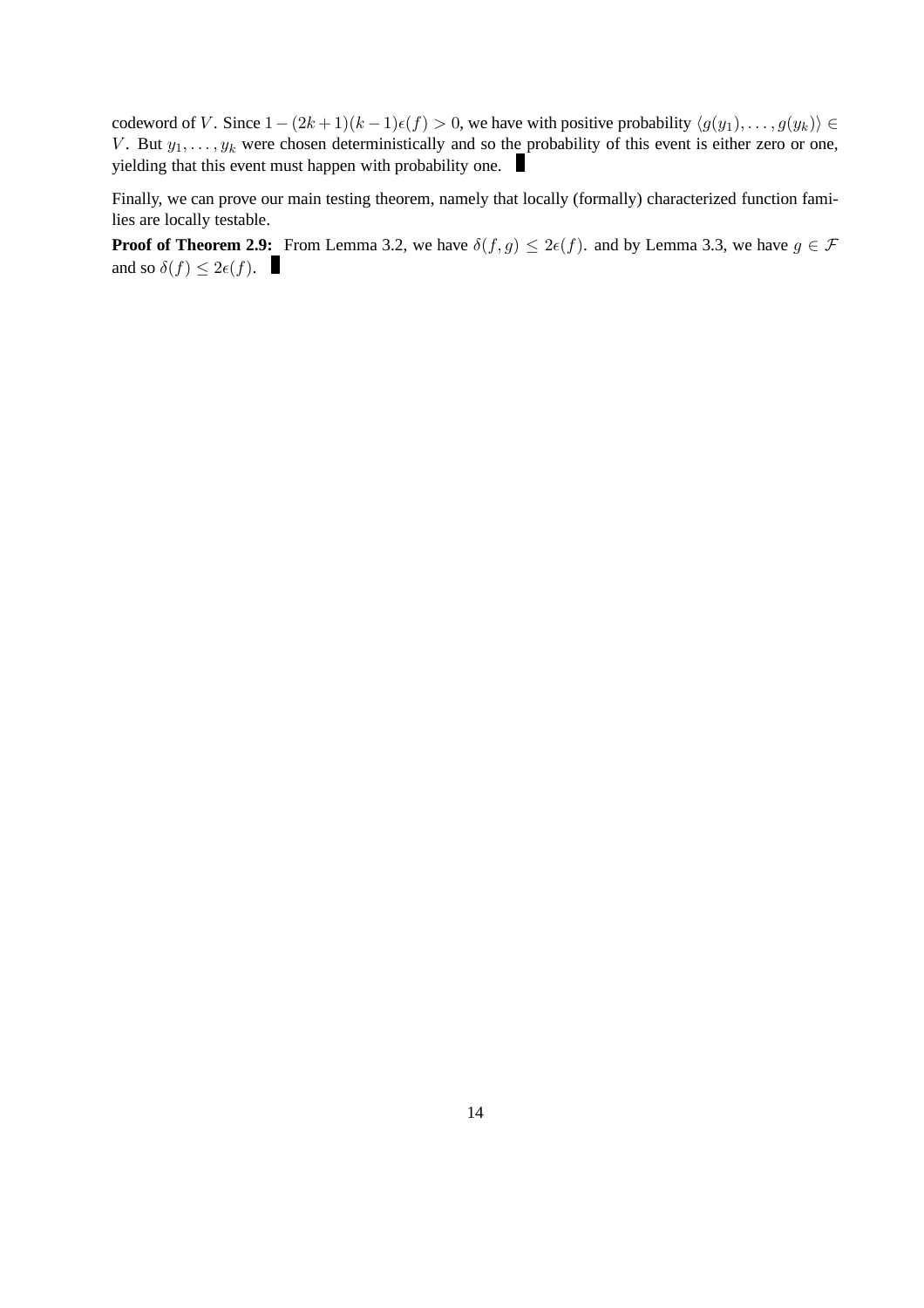# **Part II**

# **4 Structure of Affine-/Linear-Invariant Families**

In this section we aim to study structural properties of linear-invariant and affine-invariant families of functions mapping  $\mathbb{F}^n$  to  $\mathbb{F}$ . (Later we extend the study to functions from  $\mathbb{K}^n$  to  $\mathbb{F}$  in Section 6.) We start by proving two basic lemmas that describe some of the members of any linear-invariant (or affine-invariant) family F containing a given function f. The first of these shows that in a linear-invariant family F containing f, every monomial in the support of f, when viewed as a function, is also in the family  $\mathcal{F}$ . The second lemma illustrates that given a single monomial in some linear-invariant family  $F$ , one can deduce the presence of many other monomials in  $\mathcal F$ . In fact, over a prime field we show that *all* monomials with degree less than or equal to that of the starting monomial are in the family, if the family is affine-invariant. Together, these lemmas lead to a good understanding of the behavior of linear-invariant families and help the study of (formal) local characterizations in Section 5.

Before launching into the section we first introduce some notation and definitions that apply generally to functions mapping  $\mathbb{K}^n \to \mathbb{F}$ .

We use  $\{\mathbb{K}^n \to \mathbb{F}\}$  to denote the set of all functions mapping  $\mathbb{K}^n$  to  $\mathbb{F}$ .

**Definition 4.1** For a set of functions  $\mathcal{F} \subseteq \{\mathbb{K}^n \to \mathbb{F}\}$ ,  $\text{SPAN}_{\mathbb{F}}(\mathcal{F}) = \{\sum_{i=1}^{\ell} \alpha_i \cdot f_i | \ell \in \mathbb{Z}^+, \alpha_i \in \mathbb{F}, f_i \in \mathcal{F}\}$ *denotes the linear span (over*  $F$ ) *of*  $F$ *. For a family of functions*  $F\subseteq \{\mathbb{K}^n\to F\}$  *we let the linear span of*  $F$ *, denoted* L-SPAN<sub>F</sub>( $\mathcal{F}$ )*, be the smallest linear-invariant family of functions containing*  $\mathcal{F}$ *. Finally, the affine span of* F, denoted A-SPAN<sub>F</sub>(F) *is the smallest affine-invariant family containing* F.

When the range F is clear from the context we suppress the subscript and refer to  $\text{SPAN}_\mathbb{F}(\mathcal{F})$  as simply SPAN(*F*). Note that L-SPAN(*F*) can be written as SPAN( $\{f(L(\mathbf{x}))|f \in \mathcal{F}$  and  $L : \mathbb{K}^n \to \mathbb{K}^n$  is a linear function $\}$ ). Similarly, A-SPAN( $\mathcal{F}$ ) can be written as SPAN( $\{f(A(\mathbf{x}))|f \in \mathcal{F}$  and  $A : \mathbb{K}^n \to \mathbb{K}^n$  is an affine function $\}$ ). We will be switching back and forth between functions and polynomials. Specifically, given an n-dimensional vector space  $\mathbb{K}^n$ , we will associate *n* variables  $\mathbf{x} = \langle x_1, \dots, x_n \rangle$  with the space. Given a function  $f : \mathbb{K}^n \to$ **F** we will often use it exchangeably to represent the unique polynomial in  $p_f$  ∈ K[x] (with coefficients in K) whose degree in each variable is at most  $|K| - 1$ , and which evaluates to the function f on every point in  $\mathbb{K}^n$ . In particular, below we will be thinking of monomials in  $\mathbb{F}[\mathbf{x}]$  as functions from  $\mathbb{F}^n \to \mathbb{F}$ .

### **4.1 Extracting Monomials in Linear-Invariant Families**

For a polynomial  $f = \sum_{\mathbf{d}} c_{\mathbf{d}} \mathbf{x}^{\mathbf{d}}$ , we refer to the support of f to be the set of monomials  $c_{\mathbf{d}} \mathbf{x}^{\mathbf{d}}$  with  $c_d \neq 0$ . For a monomial  $m = \overline{\mathbf{x}^d}$ , we denote the degree of the monomial by  $deg(m) = \sum_{i=1}^n d_i$ . Our first lemma asserts that in a linear-invariant family mapping  $\mathbb{F}^n$  to  $\mathbb{F}$ , every monomial in the support of a function in the family also belongs to the family.

**Lemma 4.2** [Monomial extraction lemma] For every function  $f : \mathbb{F}^n \to \mathbb{F}$ , every monomial in the support *of*  $f$  *is contained in*  $L$ -SPAN $(f)$ *.* 

**Proof:** We prove the lemma by proving the following claim about univariate polynomials, and then using induction on the number of variables.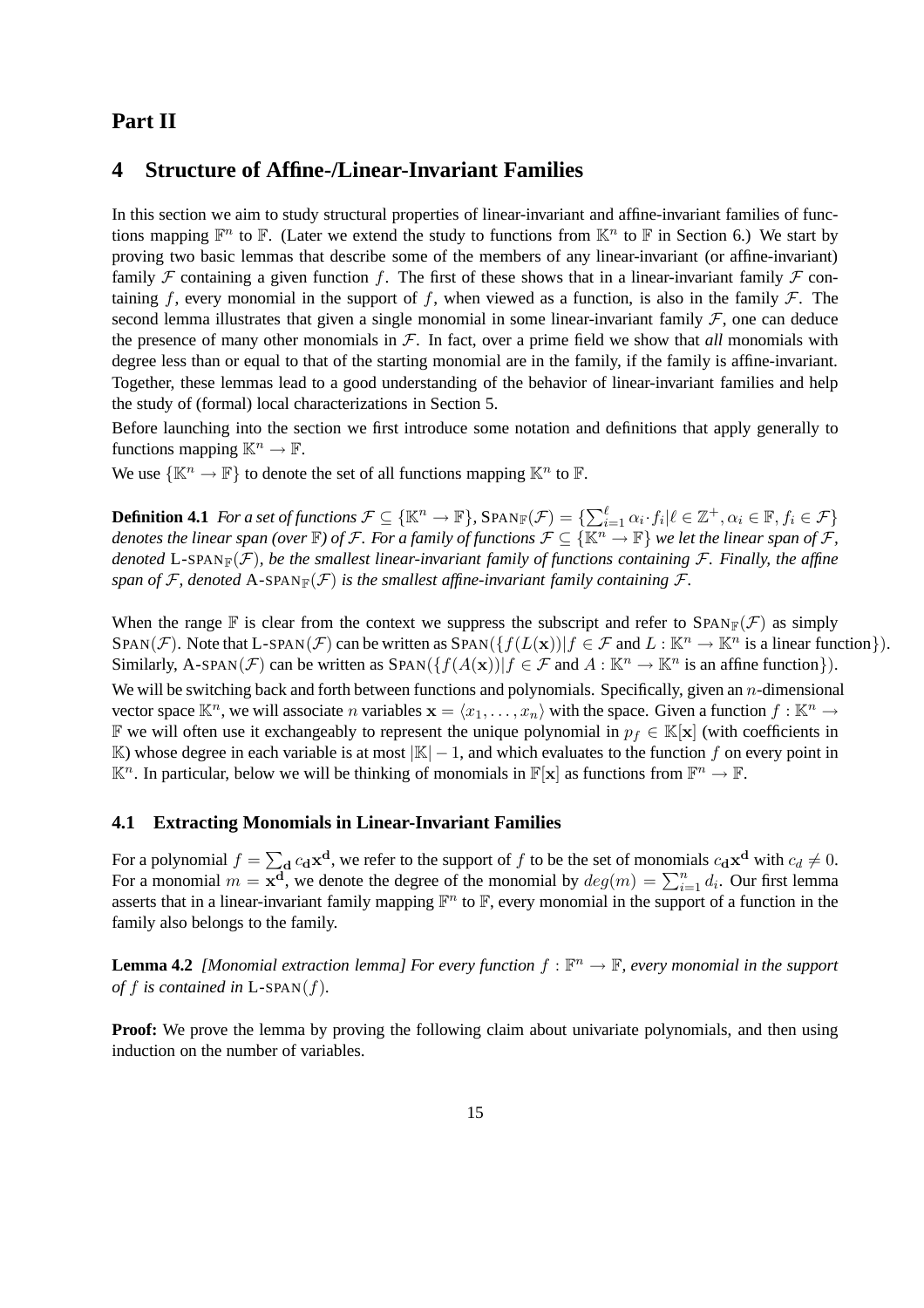**Claim 4.3** *Let*  $f(\mathbf{x}) = \sum_{k=0}^{q-1} f_i \cdot x_n^i$  *where*  $f_i \in \mathbb{F}[x_1, \ldots, x_{n-1}]$  *for*  $i \in \{0, \ldots, q-1\}$  *and*  $q = |\mathbb{F}|$ *. Then for every such*  $k \in \{0, \ldots, q-1\}$ ,  $f_k \cdot x_n^k \in \text{L-SPAN}(f)$ .

**Proof:** Note that for  $k = 0$ ,  $f_0 = f(x_1, \ldots, x_{n-1}, 0)$  which is obviously in L-SPAN(f). So fix  $k \in$  $\{1,\ldots,q-1\}$ . Now let  $\tilde{f} = f - f_0 = \sum_{i=1}^{q-1} f_i \cdot x_n^i$ . Note that since  $\tilde{f} \in L\text{-SPAN}(f)$ , it suffices to show that  $f_k \cdot x_n^k \in L$ -SPAN $(\tilde{f})$ . Fix a primitive element  $\alpha \in \mathbb{F} - \{0\}$ . We claim that  $f_k \cdot x_n^k =$  $-\sum_{j=1}^{q-1} \alpha^{-kj} \tilde{f}(x_1,\ldots,x_{n-1},\alpha^j x_n)$ , which immediately implies  $f_k \cdot x_n^k \in L\text{-span}(\tilde{f})$ . To verify the claim, we work on the RHS:

$$
-\sum_{j=1}^{q-1} \alpha^{-kj} \tilde{f}(x_1, \dots, x_{n-1}, \alpha^j x_n) = -\sum_{j=1}^{q-1} \alpha^{-kj} \sum_{i=1}^{q-1} f_i \cdot (\alpha^j x_n)^i
$$

$$
= -\sum_{i=1}^{q-1} f_i \cdot x_n^i \cdot \left(\sum_{j=1}^{q-1} \alpha^{(i-k)j}\right)
$$

But the inside term is of the form  $\sum_{j=1}^{q-1} \beta^j$  which is zero for every  $\beta \in \mathbb{F} - \{1\}$ , and equals  $-1$  when  $\beta = 1$ . We conclude that the above expression simplifies to  $f_k \cdot x_n^k$ . This concludes the proof of Claim 4.3.

We now conclude the proof of the lemma with a simple inductive argument. Let  $f = \sum_{\bf d} c_{\bf d} {\bf x}^{\bf d}$ . Fix a vector e such that  $c_{\mathbf{e}} \neq 0$ . We will show that  $c_{\mathbf{e}} \mathbf{x}^{\mathbf{e}}$  is in L-SPAN(*f*). To do so let

$$
h_i = \sum_{d_1, \dots, d_i} c_{d_1, \dots, d_i, e_{i+1}, \dots, e_n} \prod_{j=1}^i x_j^{d_j} \prod_{j=i+1}^n x_j^{e_j}.
$$

Note that  $h_n = f$  and  $h_0 = c_e \mathbf{x}^e$  is the monomial of interest to us. From Claim 4.3 we get that for every *i*,  $h_i$  is in L-SPAN( $h_{i+1}$ ) and thus in L-SPAN( $f$ ). For  $i = 0$ , this yields the lemma.

### **4.2 The spread of monomials in linear-/affine-invariant families**

The main lemma is a general lemma that asserts that the presence of a single monomial in a family implies the presence of other monomials, with "smaller" degrees in a somewhat technical sense. We follow the lemma up with a corollary that describes some of the ways in which the lemma will be used later. Before presenting the lemma we present a simple useful proposition.

**Proposition 4.4** *Let* x *and* z *be disjoint sets of variables. If a monomial* m = x <sup>d</sup> *has the monomial*  $m' = x^e \cdot z^{e'}$  it its linear (affine) span, then the monomial  $m \cdot z^f$  has the monomial  $m' \cdot z^{e'+f}$  it its linear *(resp. affine) span.*

**Proof:** We prove the proposition for the case of affine spans. The linear case is similar.

Let *n* denote the dimension of x and  $n'$  denote the dimension of z. By the fact that  $m'$  is in the affine span of m we get that  $m' = \mathbf{x}^{\mathbf{e}} \cdot \mathbf{z}^{\mathbf{e}'} = \sum_{i=1}^{\ell} c_i (A_i \mathbf{x} + \mathbf{b}_i)^{\mathbf{d}}$  for some finite sequence  $\{(c_i, A_i, \mathbf{b}_i)\}_{i=1}^{\ell}$  with  $c_i \in \mathbb{F}$ ,  $A_i \in \mathbb{F}^{(n+n')\times n}$  and  $\mathbf{b}_i \in \mathbb{F}^{n+n'}$ . For every  $i \in [\ell]$ , let  $A'_i \in \mathbb{F}^{(n+n')\times (n+n')}$  be given by

$$
A'_i = \left(A_i \begin{pmatrix} 0 \\ I_{n'} \end{pmatrix},\right)
$$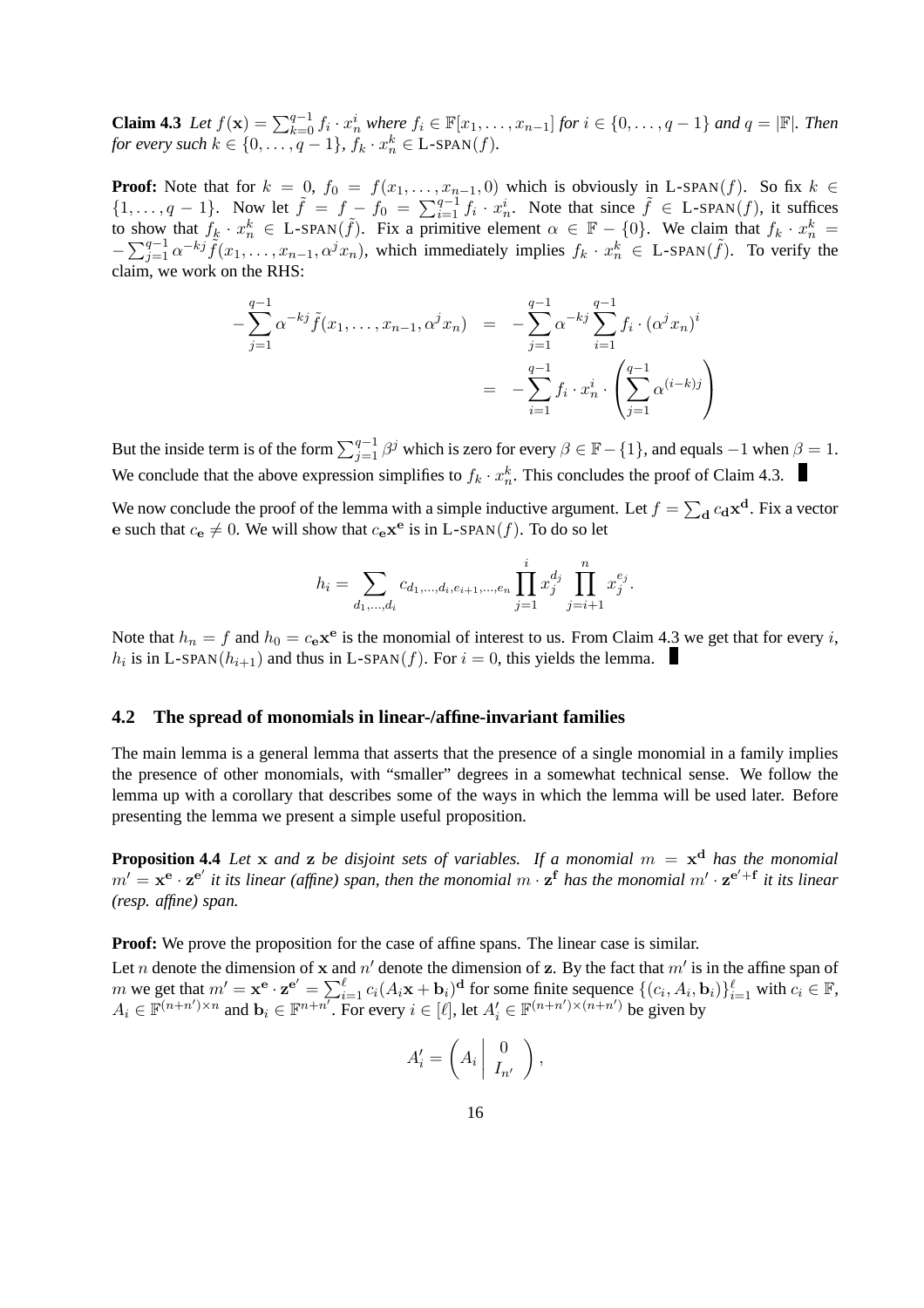and let  $\mathbf{b}'_i = \mathbf{b}_i$ . Note that

$$
\sum_{i=1}^{\ell} c_i A_i'(\mathbf{x}, \mathbf{z} + \mathbf{b}_i') \langle \mathbf{d}, \mathbf{f} \rangle = \sum_{i=1}^{\ell} c_i (A_i \mathbf{x} + b_i)^{\mathbf{d}} \cdot \mathbf{z}^{\mathbf{f}} = \mathbf{x}^{\mathbf{e}} \cdot \mathbf{z}^{\mathbf{e}'} \cdot \mathbf{z}^{\mathbf{f}}.
$$

Thus we have that the monomial  $x^d \cdot z^f$  has the monomial  $x^e \cdot z^{e'+f}$  it its affine span.

**Proposition 4.5** *Let*  $m, m' \in \mathbb{F}[\mathbf{x}] \subseteq \mathbb{F}[\mathbf{x}, y]$  *be such that*  $m' \in A$ -SPAN $(m)$ *. Then*  $y^{\deg(m) - \deg(m')} \cdot m' \in A$  $L$ -SPAN $(m)$ .

**Proof:** Let  $d = \deg(m)$  and  $d' = \deg(m')$ . Let  $m' = \sum_{i=1}^{\ell} c_i m(A_i \mathbf{x} + b_i)$ . Then  $\sum_{i=1}^{\ell} c_i m(A_i \mathbf{x} + b_i y)$ is a homogenous polynomial  $f(\mathbf{x}, y)$  of degree d. Furthermore  $f(\mathbf{x}, 1) = m'$ . If follows that  $f(\mathbf{x}, y) =$  $y^{d-d'} \cdot m'$ . To see this, let  $f(\mathbf{x}, y) = \sum_{i=0}^{d} f_i(\mathbf{x}) y^i$  where  $f_i$  is a homogenous polynomial of degree  $d - i$ . Then  $f(\mathbf{x}, 1) = \sum_{i=0}^{d} f_i(\mathbf{x})$ . Note that if  $f_i(\mathbf{x}) \neq 0$ , then there are no cancellations from the any of the other  $f_j(\mathbf{x})$ 's since these polynomials have disjoint support. Thus it follows that  $f_i(\mathbf{x}) = 0$  for  $i \neq d - d'$ and  $f_{d-d'}(\mathbf{x}) = m'$ , thus yielding the proposition.

We now present the main lemma of this section. To motivate the lemma, we first give an example. Consider the linear span of the monomial  $x^5 \in \mathbb{F}[x, y]$ . If the characteristic p of  $\mathbb F$  is greater that 5 (or if  $p = 3$ ), then L-SPAN $(x_1^5)$  = SPAN $(\{x_1^5, x_1^4y, x_1^3y_1^2, x_1^2y_1^3, xy_1^4, y_1^5\})$ . On the other hand, if  $\mathbb F$  is of characteristic 5, the L-SPAN $(x^5)$  = SPAN $(\{x^5, y^5\})$ . If F is of characteristic 2, then L-SPAN $(x^5)$  = SPAN $(\{x^5, x^4y, xy^4, y^5\})$ . The lemma below attempts to capture some of this diversity.

**Lemma 4.6 (Monomial Spread Lemma)**  $Let$   $d = \langle d_1, \ldots, d_n \rangle \in \{0, \ldots, q-1\}^n$  and  $e = \langle e_1, \ldots, e_n \rangle \in$  ${0, \ldots, q-1}^n$ . For  $i \in [n]$  and  $j \in \{0, \ldots, s-1\}$  let  $d_{ij}$  and  $e_{ij}$  be the unique integers from  ${0, \ldots, p-1}$ such that  $d_i = \sum_{j=0}^{s-1} d_{ij} p^j$  and  $e_i = \sum_{j=0}^{s-1} e_{ij} p^j$ . Let  $m$  be the monomial  $x^d$  and let  $m' = x^e$ . If for every  $j \in \{0, \ldots, s-1\}$  it is the case that  $\sum_{i=1}^{n} e_{ij} \leq \sum_{i=1}^{n} d_{ij}$ , then the following hold:

- *1.*  $m' \in A$ -SPAN $(m)$ .
- 2.  $y^{f-\deg(m')+\deg(m)} \cdot m' \in \text{L-SPAN}(y^f \cdot m)$  *for every non-negative*  $f$ *.*

**Proof:** We only prove Part (2). The affine case follows by setting  $y = 1$  in the proof below. Alternately, one can make the general observation that if a monomial  $y^a m'$  is contained in L-SPAN(m) for  $m, m' \in \mathbb{F}[\mathbf{x}]$ , then  $m'$  is contained in A-SPAN $(m)$ . Applying this observation to the conclusion from Part (2) of the lemma (with  $f = 0$ ) yields Part (1).

We start with a simple claim that deals with the special case of the span of bivariate monomials. The lemma then follows by a simple induction using this claim.

**Claim 4.7** *Let*  $k \in \{0, ..., q-1\}$  and  $k_0, ..., k_{s-1} \in \{0, ..., p-1\}$  *be such that*  $k = \sum_{j=0}^{s-1} k_j p^j$ . *Let*  $\ell$  *be a* non-negative integer and let  $j_0 \in \{0, \ldots, s-1\}$  be such that  $k_{j_0} > 0$ . Then, the monomial  $y^{\ell+p^{j_0}} \cdot x^{k-p^{j_0}}$ *is contained in* L-SPAN  $(y^{\ell} \cdot x^k)$ .

**Proof:** Let  $M(x, y) = y^{\ell} \cdot x^k$ . We show below that  $M(x + y, y)$  has the monomial  $M(x, y) \cdot (y/x)^{p^{j_0}}$  in its support. The claim then follows by Lemma 4.2.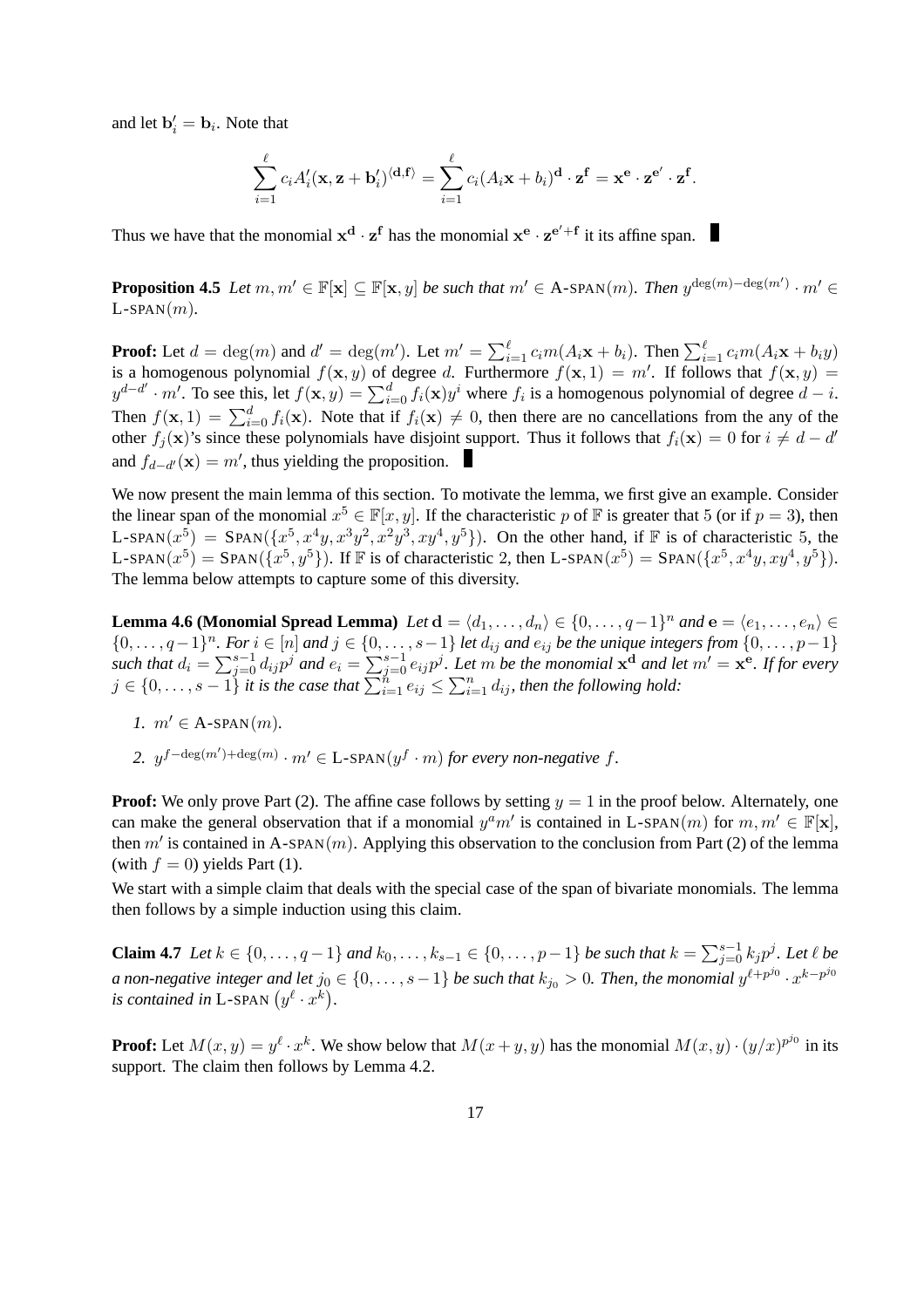For a monomial  $y^{\ell} \prod_{j=1}^{s} x^{a_j \cdot p^{j-1}}$ , we say that  $\sum_j a_j$  is its pseudo-degree. Then note that  $M(x + y, y) =$  $M(x,y) + \sum_{j \in [s]} k_j \cdot M(x,y) \cdot (y/x)^{p_{j-1}} + M'(x,y)$  where  $M'(x,y)$  is a polynomial of pseudo-degree less than  $(\sum_{j=1}^{s} k_j) - 1$ . Thus the coefficient of  $M(x, y)(y/x)^{p_{j_0-1}}$  in  $M(x+y, y)$  is exactly  $k_{j_0}$  which is non-zero if  $k_{j_0}\neq 0$ .

We now move to the proof of the lemma. We prove this lemma by induction on  $\sum_{i,j} |d_{ij} - e_{ij}|$ . We consider two cases:

CASE 1:  $\exists j$  s.t.  $\sum_i d_{ij} > \sum_i e_{ij}$ : Let  $\ell \in \{0, \ldots, s-1\}$  be such that  $\sum_i d_{i\ell} > \sum_i e_{i\ell}$  and let  $k \in [n]$ be such that  $d_{k\ell} > e_{k\ell}$ . Let  $\tilde{d}_{ij}$  be given as follows:  $\tilde{d}_{k\ell} = d_{k\ell} - 1$  and  $\tilde{d}_{ij} = d_{ij}$  otherwise. Let  $\tilde{d}_i =$  $\sum_{j=0}^{s-1} \tilde{d}_{ij} p^j$ . By Claim 4.7 we have that the monomial  $y^{f+p^{\ell}} \cdot x_k^{\tilde{d}_k}$  is in the linear span of  $y^f x_k^{d_k}$  and so (using Proposition 4.4)  $y^{f+p^{\ell-1}}\prod_i x_i^{\tilde{d}_i}$  is in the linear span of  $y^f\prod_i x_i^{d_i}$ . By induction we also have that  $y^{f+\deg(m)-\deg(m')}$ **x**<sup>e</sup> is in the linear span of  $y^{f+p^{j-1}}$ **x**<sup>d</sup>. Putting the two together we get the lemma in this case.

CASE 2:  $\exists k_1, k_2, \ell$  s.t.  $d_{k_1\ell} > e_{k_1\ell}$  and  $d_{k_2\ell} < e_{k_2\ell}$ . Now define  $\tilde{d}$  to be  $\tilde{d}_{k_1\ell} = d_{k_1\ell} - 1$ ,  $\tilde{d}_{k_2\ell} = d_{k_2\ell} + 1$ and  $\tilde{d}_{ij} = d_{ij}$  otherwise. Again, let  $\tilde{d}_i = \sum_{j=0}^{s-1} \tilde{d}_{ij} p^j$ . Applying Claim 4.7 to  $x = x_{k_1}$  and  $y = x_{k_2}$ , we now have that the monomial  $x_{k_1}^{\tilde{d}_{k_1}} \cdot x_{k_2}^{\tilde{d}_{k_2}}$  is contained in the linear span of  $x_{k_1}^{d_{k_1}}$  $\frac{d_{k_1}}{k_1} \cdot x_{k_2}^{d_{k_2}}$  $\frac{a_{k_2}}{k_2}$ . It follows (using Proposition 4.4) that  $y^f \cdot \prod_{i=1}^n x_i^{\tilde{d}_i}$  is in the linear span of  $y^f \mathbf{x}^d$ . Again, by induction, it also follows that  $y^{f+\deg(m)-\deg(m')}$ .  $\mathbf{x}^{\mathbf{e}'}$  is in the linear span of  $y^f \mathbf{x}^{\tilde{\mathbf{d}}}$  We conclude that  $y^{f+\deg(m)-\deg(m')}$ .  $m'$  is in the linear span of  $y^f \cdot m$ . This yields the lemma statement for this case.

The lemma now follows since the two cases above are exhaustive.

In the following corollary we describe some of the special cases that are used in later sections.

### **Corollary 4.8** *The following statements are true:*

- *1.* If  $e_1, \ldots, e_n$  are non-negative integers such that  $e_{n-1} + e_n < p$  then the monomial  $x_1^{e_1} \cdots x_n^{e_n}$  is in the linear span of the monomial  $x_1^{e_1}\cdots x_{n-2}^{e_{n-2}}$  $e_{n-2}$  ·  $x_{n-1}^{e_{n-1}+e_n}$  $\frac{e_{n-1}+e_n}{n-1}$ .
- 2. If  $q/p \leq d < q$  and f is an arbitrary integer then the monomial  $x^{q/p}y^{f+d-q/p}$  is in the linear span of  $x^d y^f$ *. and*  $x^{q/p}$  is in the affine span of  $x^d$ *.*
- 3. If  $d_1 + \cdots + d_n \ge q/p$  and  $f \ge 0$ , then the monomial  $y^{e+f}x_1^{q/p}$  $\frac{q/p}{1}$  is in the linear span of  $y^fx_1^{d_1}\cdots x_n^{d_n}$ *for*  $e = d_1 + \cdots + d_n - q/p$ *, and*  $x_1^{q/p}$  $a^{q/p}_1$  is in the affine span of  $x_1^{d_1} \cdots x_n^{d_n}$ .

**Proof:** We prove only the containments in the linear span. The affine part can be obtained by setting  $y = 1$ in the proofs.

1. Part 1 is obtained as follows. Let  $d_i = e_i$  for  $i \in [n-2]$  and  $d_{n-1} = e_{n-1} + e_n$  and  $d_n = 0$ . Let  $d_{ij}$ s be the unique integers such that  $d_i = \sum_{j=1}^s d_{ij} p^{j-1}$ , and let  $e_{ij}$  be defined analogously from  $e_i$ . Finally let  $f = f' = 0$ . Then it is clear that  $e_{ij} = d_{ij}$  except possibly when  $i \in \{n-1, n\}$  and  $j = 1$ . In these cases we have  $d_{n-1,1} = e_{n-1} + e_n$  and  $e_{n-1,1} = e_{n-1}$  and  $e_{n,1} = e_n$ , which also satisfies  $d_{n-1,1} + d_{n,1} \le e_{n-1,1} + e_{n,1}$ . Also note that  $f' = f + \sum_{j=1}^{s} p^{j-1} \sum_{i=1}^{n} (d_{ij} - e_{ij}) = 0$ . Thus, by Lemma 4.6, we have that  $x_1^{e_1} \cdots x_n^{e_n}$  is in the linear span of the monomial  $x_1^{e_1} \cdots x_{n-2}^{e_{n-2}}$  $\frac{e_{n-2}}{n-2} \cdot x_{n-1}^{e_{n-1}+e_n}$  $\frac{e_{n-1}+e_n}{n-1}$ .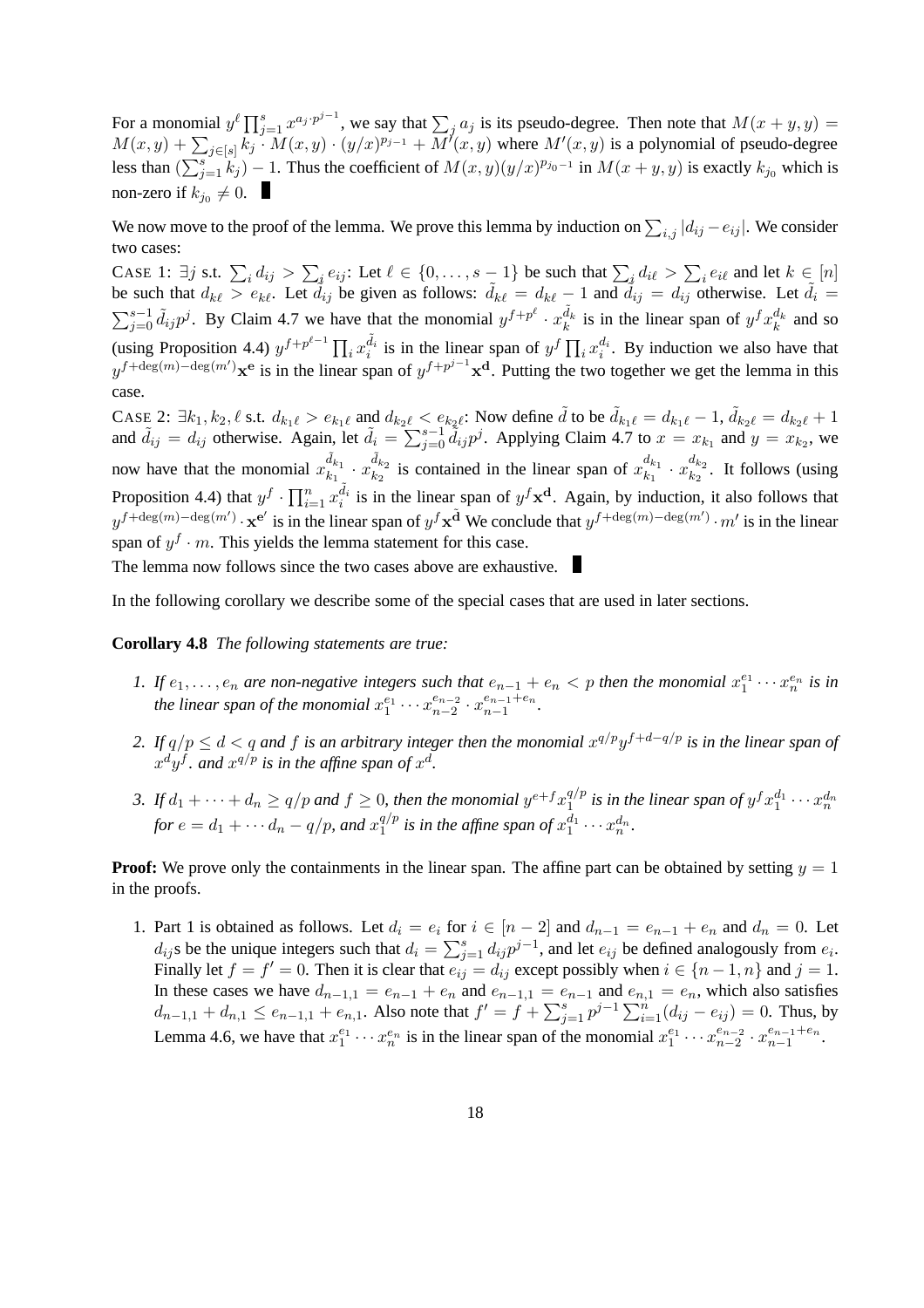- 2. For Part 2, we use Lemma 4.6 with  $d_{1j}$  such that  $d = \sum_{j=1}^{s} d_{1j} p^{j-1}$  and  $e_{1j} = 0$  except when  $j = s$ in which case  $e_{1s} = 1$ . Since  $d \ge q/p$  we have  $d_{1s} \ge 1 = e_{1s}$ , satisfying the condition of the corollary.
- 3. For Part 3, assume  $d_1 \geq d_2 \geq \cdots \geq d_n$ . Let  $k \geq 1$  be the smallest index such that  $\frac{q}{p} \leq \sum_{i=1}^k d_i < q$ . (Note that such a k exists since either  $q/p \leq d_1 < q$  in which case  $k = 1$ , or  $d_i < q/p$  for every i and so for the first k such that  $\sum_{i=1}^{k} d_i \ge q/p$ , this sum is also less than  $2q/p$ .) Let  $e = \sum_{i=1}^{k} d_i$ . Consider the linear transformation that sets  $x_1, \dots, x_k$  to  $x_1$  and  $x_{k+1}, \dots, x_n$  to y. This shows that the monomial  $m_1 = x_1^e y \sum_{i=1}^n d_n - e + f$  is in L-SPAN $(y^f x_1^{d_1} \cdots x_n^{d_n})$ . Applying, Part 2 to  $m_1$  we get this part.

**Lemma 4.9** *Let*  $m \in \mathbb{F}[\mathbf{x}, y]$  *be a monomial of degree d. Let*  $\ell = \lfloor d/q \rfloor$ *. Then*  $\prod_{i=1}^{\ell} x_i^{q/p}$ i *is contained*  $\text{in A-SPAN}(m)$ , Furthermore,  $\{y^{d_1} \cdot m' | m' \in A\text{-SPAN}(\prod_{i=1}^{\ell} x_i^{q/p_i})\}$  $\binom{q}{i}$ ,  $d_1 + \deg(m') \equiv d \mod (q-1)$  *is contained in* L-SPAN(m)*.*

**Proof:** We prove only the containment for the assertion about  $A$ -SPAN $(m)$  and the containment in the linear span follows using Proposition 4.5.

Let  $m = x_1^{d_1} \cdots x_n^{d_n}$  and let  $d_1 \geq d_2 \geq \cdots \geq d_n$ . Partition the variables  $x_i$  into blocks where the total degree of the variables within each block (except at most one) is at least  $q/p$  and less than q. The number of full blocks (ones of total degree at least  $q/p$ ) is at least  $\ell$ . Inductively, with  $\ell$  applications of Part 3 of  $\frac{q}{p}$  is in A-SPAN( $\mathbf{x}^{\mathbf{d}}$ ).

Corollary 4.8 (and using Proposition 4.4), we get that  $\prod_{i=1}^{\ell} x$ 

П

We also prove a characterization of affine-invariant families over prime fields, showing that a family of functions over a prime field is affine-invariant if and if only it forms a "Generalized Reed-Muller code".

**Corollary 4.10**  $\mathcal F$  *is an affine invariant family mapping*  $\mathbb F_p^n \to \mathbb F_p$  *if and only if there exists an integer d such that*  $\mathcal F$  *is the family of all polynomials over*  $\mathbb F_p$  *in n*-variables of degree at most d.

**Proof:** It is obvious that the set of degree d polynomials form an affine-invariant family, giving one direction. For the other direction, let d be the maximum degree of any polynomial in  $\mathcal{F}$ , and let m be the monomial of degree d in the support of this polynomial. Then by the Monomial extraction lemma  $m \in \mathcal{F}$ . Furthermore, using the affine part of Lemma 4.6 (with  $s = 1$ ) we see that every monomial  $x^e$  of degree at most d is contained in F. We conclude that every polynomial of degree d is in F. Finally, F contains no other functions (since the highest degree of any polynomial in  $\mathcal F$  is d). We conclude that  $\mathcal F$  is the set of polynomials of degree  $d$ , as asserted.

# **5 Bounding the Locality of Characterization for Aff/Lin**

In this section we prove Theorems 2.10 and 2.11 for the special case when  $\mathbb{K} = \mathbb{F}$ . In the process we give upper and lower bounds on the locality of formal characterizations of affine-invariant and linear-invariant families, in terms of the degree patterns of the monomials in their support.

Our (upper bounds on) characterizations are obtained by considering the values of a given function on some small dimensional subspace and verifying that these values agree with the values of some function in the family. Keeping this in mind, we define the restriction of a function family to a smaller dimension.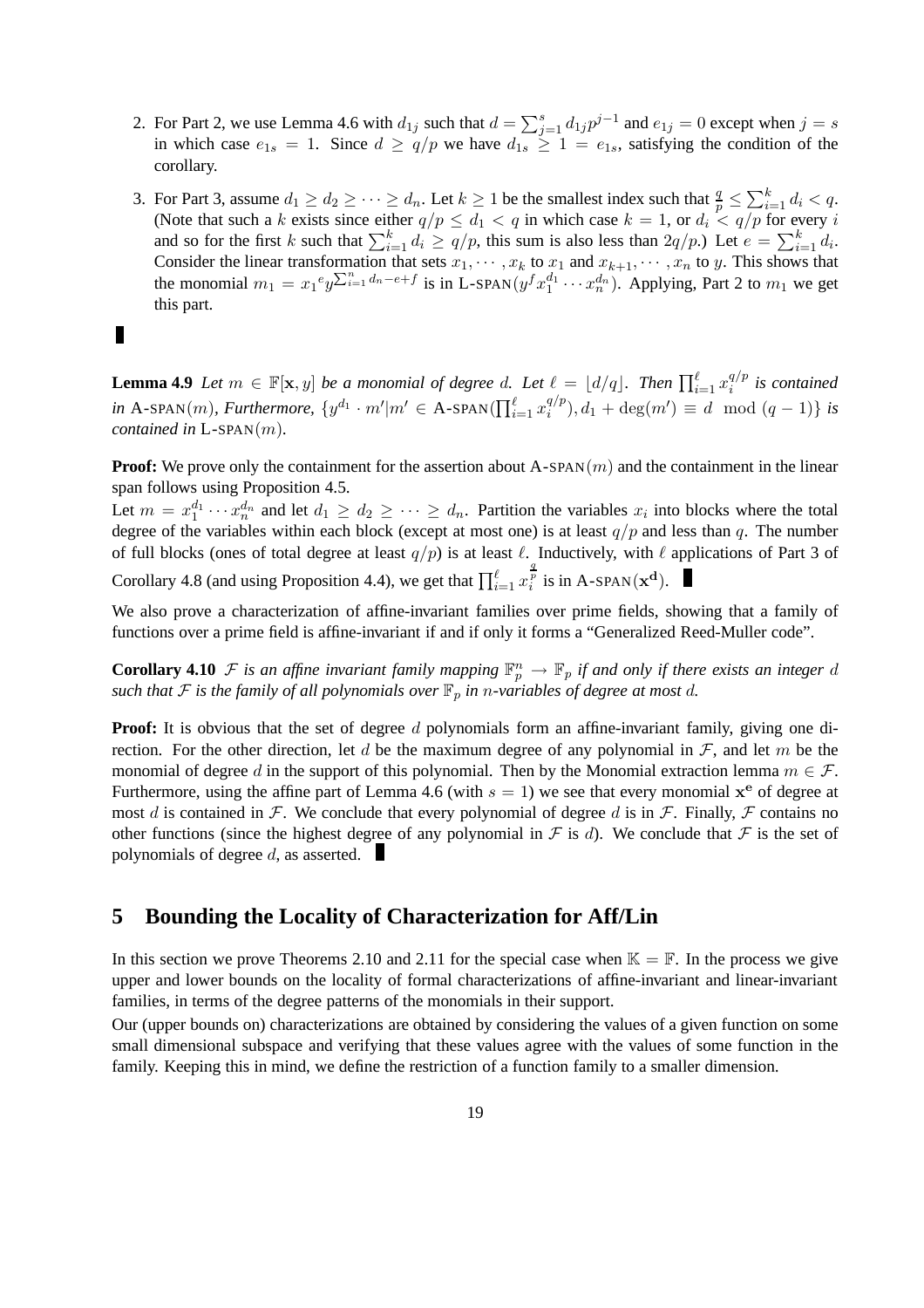**Definition 5.1 (Projections of function families)** For positive integers  $\ell$  and  $n$ , and for a linear-invariant *family of functions*  $\mathcal{F} \subseteq \{ \mathbb{K}^n \to \mathbb{F} \}$ , the  $\ell$ -dimensional restriction (extension) of  $\mathcal{F}$ , denoted  $\mathcal{F}|_{\ell}$  is the *family*  $\mathcal{F}|_{\ell} = \{f \circ L | f \in \mathcal{F}, L : \mathbb{K}^{\ell} \to \mathbb{K}^n \text{ linear}\}.$ 

Note that we don't insist that  $\ell \leq n$  and indeed the definition above makes sense also in this case. However in all our usage below, we think of  $\ell \leq n$ .

For affine-invariant families our characterizations depend simply on the maximum degree of functions in the family. For linear invariant functions this is no longer true. For instance, the family of functions supported on all monomials in  $x_1, \ldots, x_n$  of degree 3 mod 4 over  $\mathbb{F}_5$  has a 2-local characterization even though it contains polynomials of degree  $\Omega(n)$ . For linear-invariant families, the characterizations depend on a more refined parameter that we define next.

**Definition 5.2** *For a linear invariant family*  $\mathcal F$  *properly contained in*  $\{\mathbb F^n \to \mathbb F\}$ *, let*  $d_{\text{lin}}(\mathcal F)$ *, the* linearinvariance degree *of* F, be the largest integer d such that F contains a monomial  $m_1$  of degree d, while *there also exists a monomial*  $m_2 \notin \mathcal{F}$  *of degree d' for some d'* > 0 *with*  $d' \equiv d(\mod q - 1)$ *.* 

### **5.1 Upper bounds on locality of characterizations**

The next lemma is the crux of our characterizations for linear-invariant as well as affine-invariant families.

**Lemma 5.3** *. Let*  $\mathcal{F} \subseteq \{\mathbb{F}^n \to \mathbb{F}\}$  *be a linear-invariant family of linear-invariance degree*  $d_{\text{lin}}(\mathcal{F}) = d$ . *Suppose*  $f : \mathbb{F}^n \to \mathbb{F}$  *is not in F. Then, if*  $n \geq 1 + \left(\frac{2}{p}\right)$  $\frac{2}{p} \cdot (d+q)$ ), then there exists a linear function  $L: \mathbb{F}^{n-1} \to \mathbb{F}^n$  such that  $f \circ L \notin \mathcal{F}|_{n-1}$ .

**Proof:** Let  $m = x_1^{d_1} \cdots x_n^{d_n}$  be a monomial of maximal degree in the support of f that is not contained in F. We show that there is a linear map  $L : \mathbb{F}^{n-1} \to \mathbb{F}^n$  such that  $m \circ L$  is not in  $\mathcal{F}|_{n-1}$ . We consider two cases:

**Case 1:** *There exist distinct indices* i, j *such that*  $d_i + d_j < p$ : Without loss of generality assume  $i = n - 1$ and  $j = n$ . Let m' be the monomial  $m' = x_1^{d_1} \cdots x_{n-2}^{d_{n-2}}$  $rac{d_{n-2}}{n-2} \cdot x_{n-1}^{d_{n-1}+d_n}$  $\binom{a_{n-1}+a_n}{n-1}$ . First note by the Monomial Spread Lemma (in particular, by Part 1 of Corollary 4.8) that  $m \in L$ -SPAN $(m')$ . So  $m' \notin \mathcal{F}$  and hence  $m' \notin \mathcal{F}|_{n-1}$ . We claim that for some choice of  $\alpha, \beta \in \mathbb{F}$ , the map  $L_{\alpha,\beta}(x_1, \ldots, x_{n-1}) = \langle x_1, \ldots, x_{n-2}, \alpha x_{n-1}, \beta x_{n-1} \rangle$ leaves the monomial m' with non-zero support in  $f \circ L_{\alpha,\beta}$ , which would suffice to prove the lemma (in this case).

To see this, let  $c_i$  be the coefficient of the monomial  $x_1^{d_1} \cdots x_{n-2}^{d_{n-2}}$  $a_{n-2}^{d_{n-2}} \cdot x_{n-1}^{i} x_n^{d_{n-1}+d_n-i}$  in f. Let  $h(x, y) =$  $\sum_{i=0}^{d_{n-1}+d_n} c_i x^i y^{d_{n-1}+d_n-i}$ . It can be verified that the coefficient of m' in  $f \circ L_{\alpha,\beta}$  is exactly  $h(\alpha,\beta)$ . Furthermore,  $h(\alpha, \beta)$  is a non-zero polynomial since the coefficient  $c_{d_{n-1}}$  is the coefficient of m in f which is non-zero. Thus there must exist  $\alpha$ ,  $\beta$  such that  $h(\alpha, \beta) \neq 0$  and this yields the claim.

**Case 2:** *For every pair of distinct* i, j,  $d_i + d_j \geq p$ . Let e denote the degree of m. For every t, we have  $d_{2t-1} + d_{2t} \geq p$ , and so e, the total degree of m, is at least  $p|n/2 \geq d+q$ .

We first note that no monomial m' of degree e or  $e - (q - 1)$  is in F. Otherwise the linear-invariance degree of F would be the degree of m'. For example, if m' has degree  $e - (q - 1) > d$ , then m' satisfies the role of the monomial  $m_1$  in the definition of the linear-invariance degree and m of degree  $e = e - (q - 1)(q - 1)$ mod  $q - 1$ ) satisfies the role of  $m_2$  in the definition of linear-invariance degree thereby yielding  $d_{\text{lin}}(\mathcal{F}) =$  $e - (q - 1) > d$ . So we conclude m' can not be in  $\mathcal{F}$ .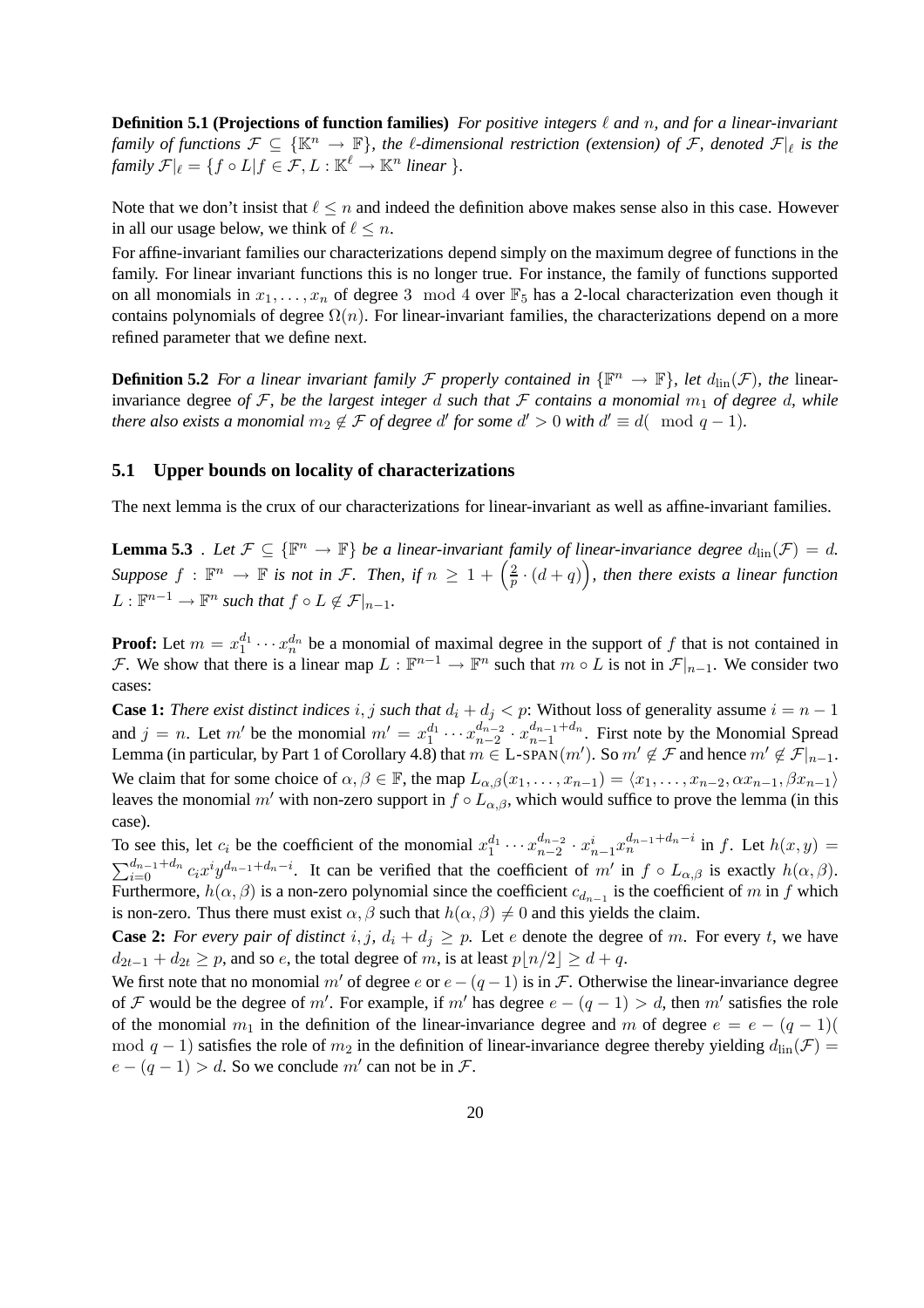But now consider the linear map  $L_{\alpha,\beta}$  as in the previous case, i.e.,  $L_{\alpha,\beta}(x_1,\ldots,x_{n-1}) = \langle x_1,\ldots,x_{n-2}, \alpha x_{n-1}, \beta x_{n-1}\rangle$ . Let m' be the monomial  $x_1^{d_1} \cdots x_{n-2}^{d_{n-2}}$  $a_{n-2}^{d_{n-2}} \cdot x_{n-1}^f$  where  $f = d_{n-1} + d_n$  if  $d_{n-1} + d_n < q$  and  $f = d_{n-1} + d_n (q-1)$  otherwise. The degree of m' is thus e or  $e - (q-1)$ . We claim that for some  $\alpha, \beta$ , the coefficient of  $m'$  is non-zero in  $f \circ L_{\alpha,\beta}$  and this will yield the lemma in this case.

To verify the claim, note that the coefficient of m' in  $f \circ L_{\alpha,\beta}$  is exactly  $h'(\alpha,\beta)$  where  $h'(x,y) =$  $\sum_{i=0}^{\min\{q-1,d_n+d_{n-1}\}} c_i x^i y^{d_n+d_{n-1}-i}$  and  $c_i$  is the coefficient of the monomial  $x_1^{d_1} \cdots x_{n-2}^{d_n-2} \cdot x_{n-1}^{i} x_n^{d_n+d_{n-1}-i}$ in f. Again, we have  $h'(x, y)$  is not identically zero (the coefficient  $c_{d_{n-1}}$  is non-zero) and so there exists  $\alpha, \beta$  such that  $h'(\alpha, \beta) \neq 0$ .

We can now give a characterization for linear-invariant families.

**Lemma 5.4** *Let*  $\mathcal F$  *be a linear invariant family, properly contained in*  $\{\mathbb F^n \to \mathbb F\}$ *, of linear-invariance* degree  $d_{\text{max}}$ . Then F has a  $q^{\ell}$ -local formal characterization for  $\ell = \frac{2(d+q)}{p}$  $\frac{(p+q)}{p}$ .

**Proof:** We claim that the characterization is simply the one that  $f \in \mathcal{F}$  if and only if  $f \circ L$  is in  $\mathcal{F}|_{\ell}$  for every linear map  $L : \mathbb{F}^{\ell} \to \mathbb{F}^n$ .

It is easy to verify that (if this indeed characterizes the family correctly) this is a  $q^{\ell}$ -local *formal* characterization. We analyze the correctness below.

In one direction, it is obvious that every  $f \in \mathcal{F}$  and  $L : \mathbb{F}^{\ell} \to \mathbb{F}^n$  satisfies  $f \circ L \in \mathcal{F}|_{\ell}$ . The other direction is a simple induction based on Lemma 5.3. Fix  $f \notin \mathcal{F}$ . Let m be any integer between  $\ell + 1$  and n. Assume by induction on  $n-m$  that there a linear map  $L_m : \mathbb{F}^m \to \mathbb{F}^n$  such that  $f \circ L_m \notin \mathcal{F}|_m$ . Now we prove that there is a map  $L_{m-1}: \mathbb{F}^{m-1} \to \mathbb{F}^n$  such that  $f \circ L_{m-1} \not\in \mathcal{F}|_{m-1}$ . Since  $\mathcal{F}$  is linear-invariant, so is  $\mathcal{F}|_m$ . Also the linear-invariance degree of  $\mathcal{F}|_m$  is at most  $d_{\max}$ . By Lemma 5.3 there is a linear map  $L: \mathbb{F}^{m-1} \to \mathbb{F}^m$  such that  $(f \circ L_m) \circ L \notin (\mathcal{F}|_m)|_{m-1} = \mathcal{F}|_{m-1}$ . Thus  $f \circ L_{m-1} \notin \mathcal{F}|_{m-1}$  for  $L_{m-1} = L_m \circ L$ . We conclude that the linear map  $L_\ell : \mathbb{F}^\ell \to \mathbb{F}^n$  derived from setting  $m = \ell + 1$ , satisfies  $f \circ L_\ell \notin \mathcal{F}|_{\ell}$ .

Immediately, we also get a characterization for affine-invariant families (since every affine invariant family with polynomials of degree at most  $d_{\text{max}}$  is also a linear-invariant family of linear-invariance degree at most  $d_{\text{max}}$ ).

**Lemma 5.5** Let F be a proper subset of  $\{\mathbb{F}^n \to \mathbb{F}\}$  and let  $d_{\max}$  denote the maximum degree of any function in F. Then F has a  $q^{\ell}$ -local formal characterization for  $\ell \leq \frac{2(d+q)}{p}$ p *.*

### **5.2 Lower bounds on locality of characterizations for affine-invariant families**

We now turn to proving lower bounds on the locality of constraints (and thus characterizations) in affineinvariant families. The lower bound is eventually derived from the study of Generalized Reed-Muller codes where it is known that the family of polynomials of degree d has no  $q^{\lfloor d/q \rfloor}$ -local characterizations. Specifically we have:

**Lemma 5.6** ([14, 8])  $\mathcal{F} = A$ -SPAN( $\prod_{i=1}^{d} x_i$ ) *has no*  $q^{\lfloor d/q \rfloor}$ -local constraints.

**Proof:** Note that every monomial  $x^e$  of degree at most d is contained in F. Suppose  $e = \langle e_1, \dots, e_n \rangle$  then we can substitute  $x_j$  for  $e_j$  variables in  $\prod_i x_i$  for every j, and substitute 1 for the remaining variables to get an affine transormation that transforms  $\prod_{i=1}^{d} x_i$  to  $\mathbf{x}^e$ . Thus the family  $\mathcal{F}_1$  of *d*-variate polynomials of degree at most d is contained in  $\mathcal{F}$ .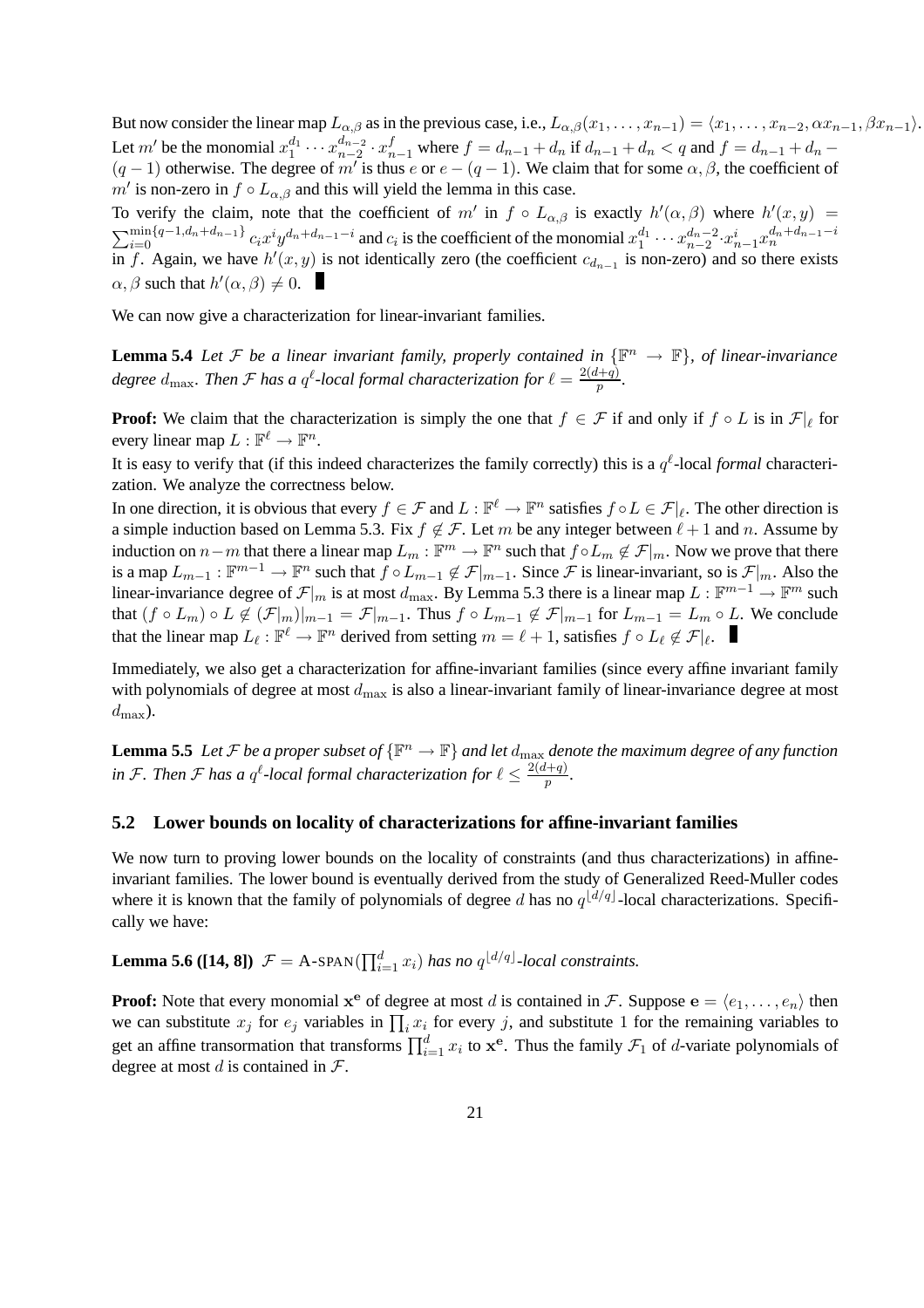We can now invoke well-known results from the study of the "Generalized Reed-Muller codes", in particular [14, Theorem 5] (see also [8, Theorems 2.2.1 and 2.6.2]), which state that the class of degree d polynomials in d variables have no constraints of locality  $q^{\lfloor d/q \rfloor}$ . In other words  $\mathcal{F}_1$  has no  $q^{\lfloor d/q \rfloor}$ -local constraints. Using Claim 5.8 we get that  $\mathcal F$  also has no  $q^{\lfloor \frac{d}{q} \rfloor}$ -local constraints.

We are now ready to prove lower bounds on the locality of constraints in affine-invariant families.

**Lemma 5.7** *Let*  $F$  *be an affine invariant family properly contained in*  $\{\mathbb{F}^n \to \mathbb{F}\}$  *containing a polynomial of degree d. Then*  $\mathcal F$  *has no*  $q^{\ell}$ -local constraints for  $\ell \leq (d - q^2)/q^2$ .

**Proof:** Before proving the lower bound, we provide generic conditions under which the absence of local constraints in one family of functions imply the absence of local constraints in another family.

**Claim 5.8** *Let*  $\mathcal{F}_1$  *and*  $\mathcal{F}_2$  *be non-trivial families of functions from*  $\mathbb{F}^n \to \mathbb{F}$ *. Suppose*  $\mathcal{F}_1$  *has no k*-*local constraints. Then, if there exists a function*  $g : \mathbb{F}^n \to \mathbb{F}^n$  such that for every  $f \in \mathcal{F}_1$  it is the case that  $f \circ g \in \mathcal{F}_2$ , then  $\mathcal{F}_2$  also has no k-local constraints. In particular, if  $\mathcal{F}_1 \subseteq \mathcal{F}_2$  then  $\mathcal{F}_2$  has no k-local *constraints.*

**Proof:** Suppose  $\mathcal{F}_2$  has a k-local constraint of the form  $\langle x_1, \ldots, x_k; S \rangle$  where  $x_i \in \mathbb{F}^n$  and S is a proper subset of  $\mathbb{F}^k$ . (I.e.,  $f \in \mathcal{F}_2$  implies  $\langle f(x_1), \ldots, f(x_k) \rangle \in S$  for every  $f \in \mathcal{F}_2$ .) Then we can use g to translate this into the constraint  $\langle g(x_1), \ldots, g(x_k); S \rangle$  for  $\mathcal{F}_1$  (since  $\langle h(g(x_1)), \ldots, h(g(x_k)) \rangle \in S$  for every  $h \in \mathcal{F}_1$ , which would be a contradiction.

In particular, if  $\mathcal{F}_1 \subseteq \mathcal{F}_2$ , then using the identity function  $g(x) = x$ , we get that  $\mathcal{F}_2$  has no k-local constraints.

We now apply Claim 5.8 to the conclusion of Lemma 5.6 to derive a lower bound on the constraints of a family of functions that is slightly more convenient for us to work with.

**Claim 5.9** *The family*  $\mathcal{F} = A$ -SPAN( $\prod_{i=1}^{d} x$  $\int_{i}^{\frac{q}{p}}$  *has no*  $q^{\lfloor d/q \rfloor}$ *-local constraints.* 

**Proof:** By Lemma 5.6 we have that  $\mathcal{F}_1 = A$ -SPAN( $\prod_{i=1}^d x_i$ ) has no  $q^{\lfloor d/q \rfloor}$ -local constraints. Let  $g(x_1, \ldots, x_n) =$  $\langle x_1^{q/p}$  $\langle x_1^{q/p}, \ldots, x_n^{q/p} \rangle$ . Note that  $g^{-1}(x_1, \ldots, x_n) = \langle x_1^p \rangle$  $\binom{p}{1}, \ldots, x_n^p$ . Note that for every  $n \times n$  matrix A and vector  $b \in \mathbb{F}^n$ , we have  $Ag(x) + b = g(g^{-1}(A)x + g^{-1}(b))$  (where  $g^{-1}(A)$  simply applies  $g^{-1}$  to every column of A). This implies that every  $f \in \mathcal{F}_1 = A$ -SPAN( $\prod_i x_i$ ) satisfies  $f \circ g \in \mathcal{F}$ . So we can apply Claim 5.8 to conclude that  $\mathcal F$  also has no  $q^{\lfloor d/q \rfloor}$ -local constraints.

We ready to prove Lemma 5.7. Recall that we are given a family  $\mathcal F$  with some monomial, say  $m_1$ , of degree d. By Lemma 4.9 the monomial  $m_1$  has  $\mathcal{F}_1 = \prod_{i=1}^{\ell} x_i^{q/p}$  $\int_{i}^{q/p}$  in its affine span for  $\ell = \lfloor d/q \rfloor$ . By Claim 5.9, we have that  $\mathcal{F}_1$  has no  $q^{\lfloor \ell/q \rfloor}$ -local constraints. Since  $\mathcal{F} \supset \mathcal{F}_1$ , we can now apply Claim 5.8 again (with the identity function g) to conclude that  $\mathcal F$  has no  $q^{\lfloor \ell/q \rfloor}$ -local constraints either. The lemma follows using the fact that  $\lfloor \lfloor d/q \rfloor/q \rfloor \geq (d - q^2)/q^2$ .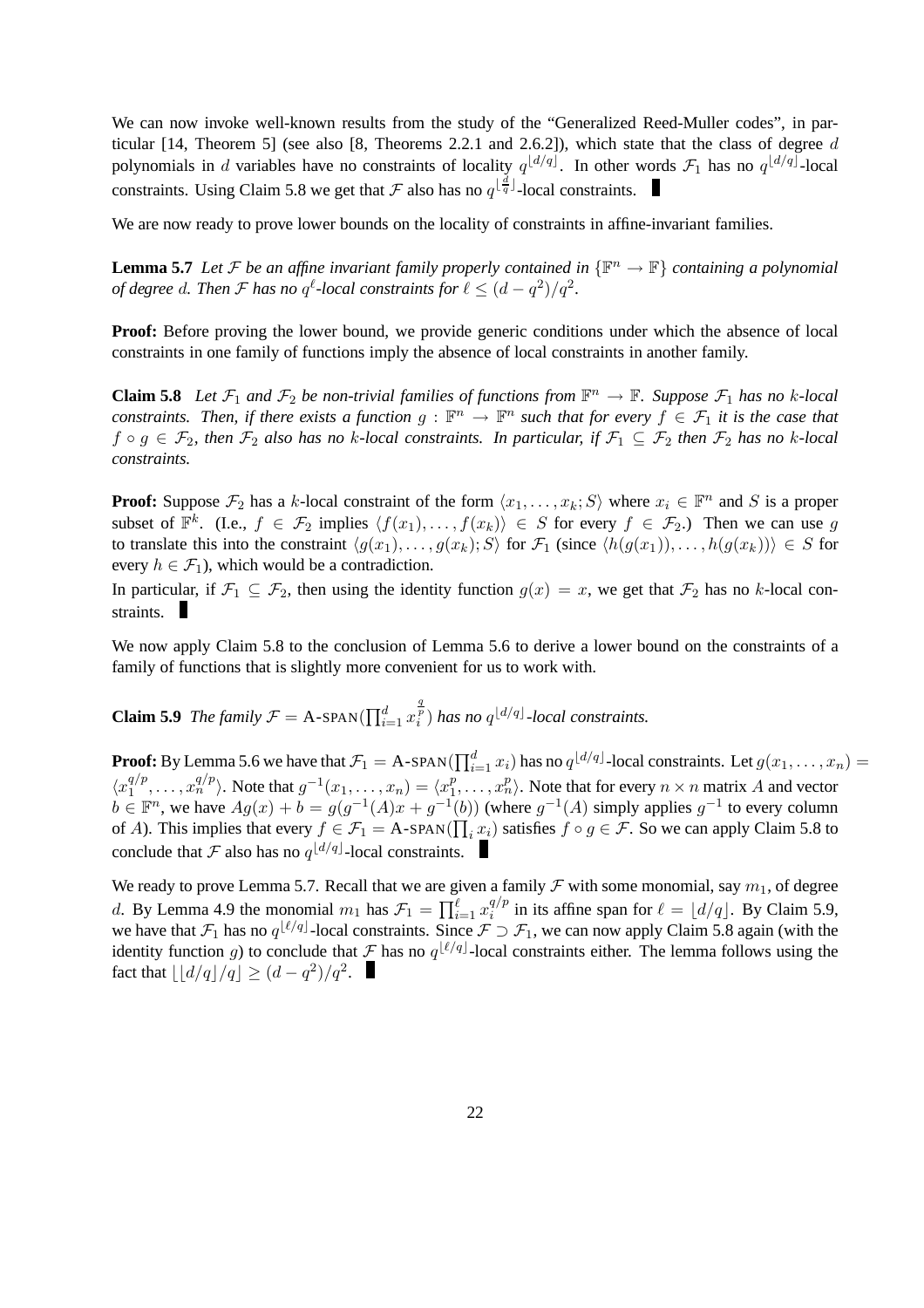### **5.3 Lower bounds for Linear-Invariant Families**

In this section we provide lower bounds on the locality of characterizations of linear-invariant families, based on their "linear-invariance degree" (see Definition 5.2). As shown in Section 5.1, this parameter also yields upper bounds and thus together we find that this parameter governs (in some weak sense, since the bounds are far apart) the locality of characterizations for linear-invariant families.

In order to understand the locality of characterizations, we introduce the notion of a constraint on a family  $\mathcal{F}_1$  relative to a family  $\mathcal{F}_2$ .

**Definition 5.10** For families  $\mathcal{F}_1, \mathcal{F}_2 \subseteq \{\mathbb{F}^n \to \mathbb{F}\}$ , with  $\mathcal{F}_1 \subsetneq \mathcal{F}_2$ , we say that a constraint C is a constraint *on*  $\mathcal{F}_1$  relative to  $\mathcal{F}_2$  *if every function*  $f \in \mathcal{F}_1$  *satisfies* C *and there exists a function*  $g \in \mathcal{F}_2$  *that does not satisfy* C*.*

The following straightforward fact explains the relevance of constraints relative to other families when analyzing characterizations.

**Proposition 5.11** *If*  $C_1, \ldots, C_m$  *form a characterization of*  $\mathcal{F}_1$ *, then for every family*  $\mathcal{F}_2 \supsetneq \mathcal{F}_1$ *, there exists an index j such that the constraint*  $C_j$  *is a constraint on*  $\mathcal{F}_1$  *relative to*  $\mathcal{F}_2$ *.* 

In what follows, we will consider a family  $\mathcal F$  of linear invariance degree d. We will construct families  $\mathcal F_1$  and  $\mathcal{F}_2$  related to d such that  $\mathcal{F}_1$  has no constraints of small locality relative to  $\mathcal{F}_2$ . We will then use reductions to tranfer this result to showing that  $\mathcal F$  has no constraints of small locality relative to some family  $\mathcal F_3$  which will yield a lower bound on the locality of its characterizations.

Throughout this section we will consider functions from  $\mathbb{F}^{n+1} \to \mathbb{F}$ , and we will associate them with polynomials from  $\mathbb{F}[\mathbf{x}, y]$  where  $\mathbf{x} = \langle x_1, \dots, x_n \rangle$  is a collection of n variables.

For a set of functions  $\mathcal{G} \subseteq {\mathbb{F}}^m \to \mathbb{F}$ , let  $\text{SPAN}(\mathcal{G})$  denote the span of the functions in  $\mathcal{G}$ , i.e.,  $\text{SPAN}(\mathcal{G}) =$  $\{\sum_{i=1}^t \alpha_i g_i | \alpha_i \in \mathbb{F}, g_i \in \mathcal{G}\}.$ 

**Lemma 5.12** *Let* d and  $\ell$  be positive integers and let  $\mathcal{F}_1 = \text{SPAN}(\{y^{d_1} \cdot m | m \in A \text{-SPAN}(\prod_{i=1}^{\ell} x_i^{q/p_i})\})$  $i^{q/p}$ ,  $d_1 +$  $deg(m) \equiv d \mod (q-1), 1 \leq d_1 \leq q-1$ }). Let  $\mathcal{F}_2 = \text{SPAN}\{m|m \text{ monomial in } \mathbb{F}[\mathbf{x}, y], deg(m) \equiv d$  $\mod$   $(q-1)$ ,  $\deg_y(m)$  ≥ 1}, be the collection of all polynomials supported on monomials of degree  $d$  $\mod$   $(q-1)$ , with positive degree in y. Then  $\mathcal{F}_1$  has no constraints of locality  $q^{\lfloor \ell/q \rfloor}$  relative to  $\mathcal{F}_2$ .

**Proof:** Note by the definitions of  $\mathcal{F}_1$  and  $\mathcal{F}_2$  that  $\mathcal{F}_1 \subseteq \mathcal{F}_2$ . (In particular the degree in y of every monomial in the support of  $\mathcal{F}_1$  is positive.) If  $\mathcal{F}_1 = \mathcal{F}_2$  then the claim is trivial since there can be no function in  $\mathcal{F}_2 - \mathcal{F}_1$  and so none violating any given constraint. So assume  $\mathcal{F}_1 \subsetneq \mathcal{F}_2$ .

Let  $C = (\mathbf{z}_1, \dots, \mathbf{z}_k; S)$ , where S, be a constraint on  $\mathcal{F}_1$  relative to  $\mathcal{F}_2$ . We will show that  $k \ge q^{\ell/q}$ . To show this we will map (most points of)  $\mathbb{F}^{n+1}$  to  $\mathbb{F}^n$  in a way that maps homogenous polynomials of positive degree in  $y$  to generic polynomials over  $x$ .

For a point  $\mathbf{z} = \langle x_1, \dots, x_n, y \rangle \in \mathbb{F}^{n+1}$ , let  $\pi(\mathbf{z}) = \langle x_1/y, \dots, x_n/y \rangle$  if  $y \neq 0$  and some special symbol  $\perp$ if  $y = 0$ .

Note that for any function  $f \in \mathcal{F}_2$  and point  $\mathbf{z} \in \mathbb{F}^{n+1}$ ,  $f(\mathbf{z}) = 0$  if  $\pi(\mathbf{z}) = \perp$ . Further, note that if  $\pi(\mathbf{z}_1) = \pi(\mathbf{z}_2)$  then there exists a  $\lambda \in \mathbb{F} - \{0\}$  such that  $\mathbf{z}_2 = \lambda \mathbf{z}_1$  and  $f(\mathbf{z}_2) = \lambda^d f(\mathbf{z}_1)$ . We use these observations to "simplify" the constraint C while maintaining the property that it remains a constraint on  $\mathcal{F}_1$  relative to  $\mathcal{F}_2$ .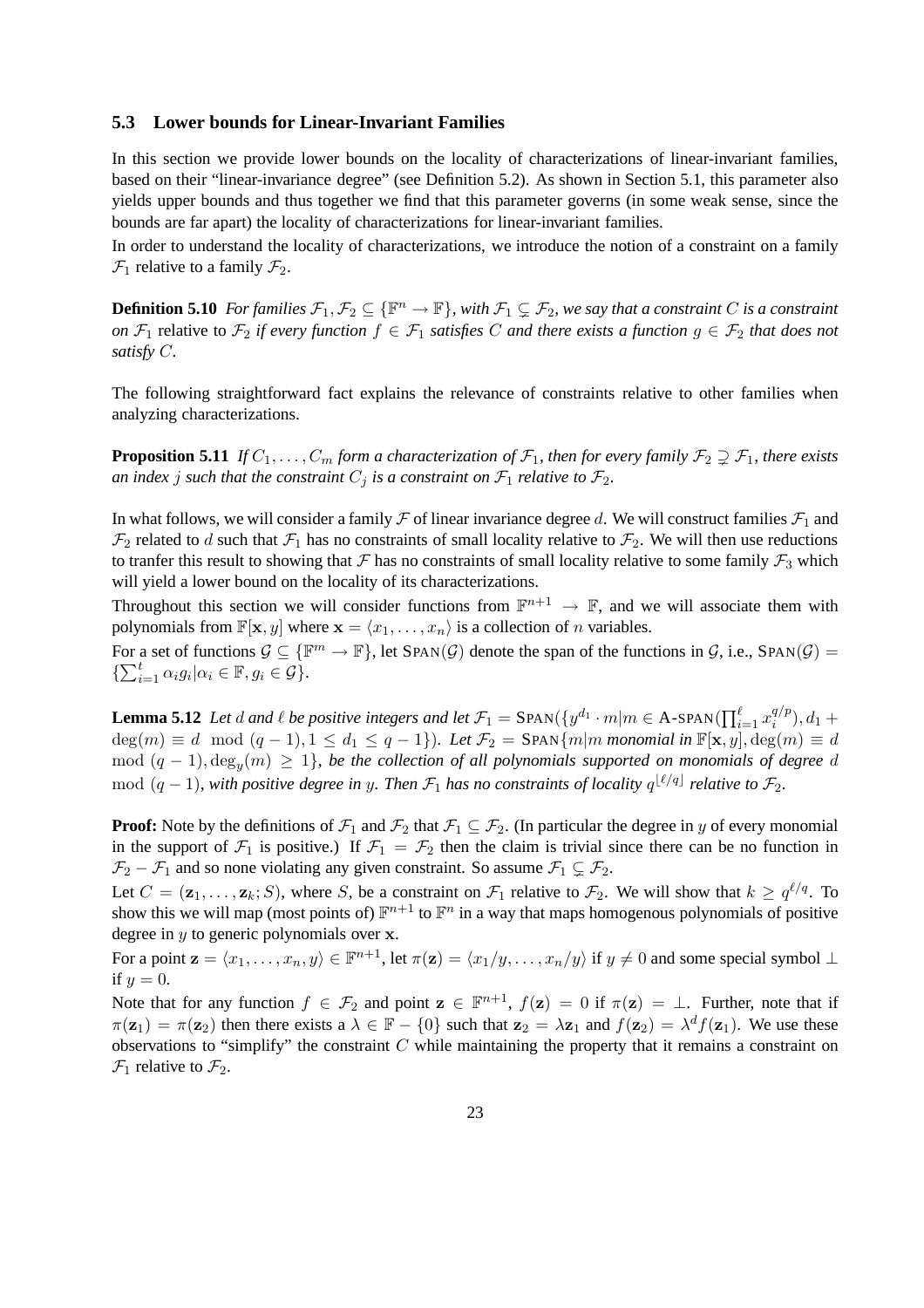First note that we can assume w.l.o.g. that  $\pi(\mathbf{z}_i) \neq \bot$  for every  $i \in [k]$ . To see this, suppose  $\pi(\mathbf{z}_k) = \bot$ . Then it can be verified that the constraint  $C' = (\mathbf{z}_1, \dots, \mathbf{z}_{k-1}; S')$  is a constraint on  $\mathcal{F}_1$  relative to  $\mathcal{F}_2$ , where  $S' = {\langle \langle \alpha_1, \ldots, \alpha_{k-1} \rangle | \langle \alpha_1, \ldots, \alpha_{k-1}, 0 \rangle \in S}$ . (We omit the simple verification steps.)

Next, we also note that we can assume that  $\pi(\mathbf{z}_i)$ 's are all distinct for distinct  $i \in [k]$ . Again to see this, suppose  $\pi(\mathbf{z}_{k-1}) = \pi(\mathbf{z}_k)$ . Then it must be that  $\mathbf{z}_k = \lambda \mathbf{z}_{k-1}$ . Once again it can be verified that the constraint  $C' = (\mathbf{z}_1, \dots, \mathbf{z}_{k-1}; S')$  is a constraint on  $\mathcal{F}'_1$  relative to  $\mathcal{F}_2$ , where  $S' = \{(\alpha_1, \dots, \alpha_{k-1}) | \langle \alpha_1, \dots, \alpha_{k-1}, \lambda^d \alpha_{k-1} \rangle \in$  $S$ . (Again, we omit the simple verification steps.)

Note that in the "simplification" process above, we may have potentially lost the property that  $S \neq \mathbb{F}^k$ . But we note that the fact that C is a constraint on  $\mathcal{F}_1$  relative to  $\mathcal{F}_2$  implies  $S \neq \mathbb{F}^k$  as follows: Suppose C is violated by some function  $g \in \mathcal{F}_2$ . Then we have that  $\langle g(\mathbf{z}_1), \dots, g(\mathbf{z}_k) \rangle \notin S$  and so  $S \neq \mathbb{F}^k$ .

So we may now assume that the  $\pi(\mathbf{z}_i)$ 's are distinct elements of  $\mathbb{F}^n$  and that  $S \neq \mathbb{F}^k$ . Let  $\mathbf{z}_i = \langle x_{i1}, \dots, x_{in}, y_i \rangle$ . Now consider the constraint  $C' = (\pi(\mathbf{z}_1), ..., \pi(\mathbf{z}_k), S')$ , for  $S' = \{\langle \alpha_1/y_1^d, ..., \alpha_k/y_k^d \rangle | \langle \alpha_1, ..., \alpha_k \rangle \in \mathbb{R} \}$ S}. Since  $S \neq \mathbb{F}^k$ , we also have  $S' \neq \mathbb{F}^k$ . We claim that C' is a k-local constraint on the family A-SPAN $(\prod_{i=1}^{\ell} x_i^{q/p})$  $\binom{q}{p}$ . To verify this claim, we need to show that every  $f \in A$ -SPAN( $\prod_{i=1}^{\ell} x_i^{q/p}$ )  $i^{q/p}$ ) satisfies  $\langle f(\pi(\mathbf{z}_i)), \dots, f(\pi(\mathbf{z}_k)) \in S'.$ 

Consider the following map from polynomials in  $\mathbb{F}[\mathbf{x}]$  to  $\mathcal{F}_2$ , where a monomial  $m \in \mathbb{F}[\mathbf{x}]$  is mapped to the monomial  $\hat{m} = m \cdot y^i$  where  $i \in [q-1]$  is chosen so that  $\deg(m) + i = d \mod (q-1)$ . This map can be extended linearly to every polynomial  $\mathbb{F}[\mathbf{x}]$  mapping the polynomial p to  $\hat{p}$ . Note that since functionally  $y^{j(q-1)+i} = y^i$  we can w.l.o.g. think of the monomial  $\hat{m}$  as having degree  $\geq d$ . In particular for monomials from A-SPAN( $\prod_{i=1}^{\ell} x_i^{q/p}$  $\binom{q}{i}$  the corresponding monomial has degree exactly d. Thus, for any function  $f \in A$ -SPAN $(\prod_{i=1}^{\ell} x_i^{q/p})$  $\hat{i}^{q/p}$ ), the corresponding function  $\hat{f} \in \mathcal{F}_1$ . Thus we have that  $\hat{f}$  satisfies the constraint C, i.e.,  $\langle \hat{f}(\mathbf{z}_1), \dots, \hat{f}(\mathbf{z}_k) \rangle \in S$ . By the definition of  $\pi$  and  $\hat{f}$ , we have that  $\hat{f}(\mathbf{z}_i) = y_i^d \cdot f(\pi(\mathbf{z}_i))$ . Thus  $\langle y_1^d \cdot f(\pi(\mathbf{z}_1)), \dots, y_k^d \cdot f(\pi(\mathbf{z}_k)) \rangle \in S$  and so Thus  $\langle f(\pi(\mathbf{z}_1)), \dots, f(\pi(\mathbf{z}_k)) \rangle \in S'.$ 

Thus C' is a non-trivial constraint on A-SPAN( $\prod_{i=1}^{\ell} x_i^{q/p}$  $i^{q/p}$  and so, by Claim 5.9  $k > q^{\lfloor \ell/q \rfloor}$ .

**Lemma 5.13** Let  $\mathcal{F} \subsetneq \{ \mathbb{F}^{n+1} \to \mathbb{F} \}$  be a family of linear invariance degree d. Then  $\mathcal{F}$  has no characterizations of locality  $q^{(d-q^2)/q^2}$ .

**Proof:** Let  $m \in \mathcal{F} \subset \mathbb{F}[\mathbf{x}, y]$  be a monomial of degree d. Let  $m' \in \mathbb{F}[\mathbf{x}, y]$  be a monomial of degree  $d' \equiv d$ mod  $(q - 1)$  such that  $m' \notin \mathcal{F}$ . (Such monomials exists, by the definition of linear-invariance degree.) Assume without loss of generality that  $\deg_y(m') > 0$  (since we could rename variables to achieve this).

Let  $\ell = \lfloor d/q \rfloor$ . Let  $\mathcal{F}_1$  and  $\mathcal{F}_2$  be as in Lemma 5.12, so that  $\mathcal{F}_1$  has no constraints of locality  $q^{\lfloor \ell/q \rfloor}$  relative to  $\mathcal{F}_2$ . Note first that by Lemma 4.9 we have that  $\mathcal{F}_1$  is contained in L-SPAN $(m) \subseteq \mathcal{F}$ .

Let  $\mathcal{F}_3 = \mathcal{F} + \mathcal{F}_2$  consist of all functions  $\{\alpha f + \beta g | f \in \mathcal{F}, g \in \mathcal{F}_2, \alpha, \beta \in \mathbb{F}\}.$ 

Note that  $\mathcal{F} \subsetneq \mathcal{F}_3$ . The containment is by definition, while the propriety of the containment follows from the fact that  $m' \in \mathcal{F}_3 - \mathcal{F}$ .

We now claim that  $\mathcal F$  has no  $q^{\lfloor \ell/q \rfloor}$ -local constraints relative to  $\mathcal F_3$  and this (combined with Proposition 5.11) yields the lemma.

Suppose  $C = (\mathbf{z}_1, \dots, \mathbf{z}_k; S)$  is a constraint on F relative to  $\mathcal{F}_3$ . Without loss of generality, we can assume that S is a F-linear subspace of  $\mathbb{F}^k$  (since F is a linear subspace) [3]. On the one hand, since  $\mathcal{F}_1 \subseteq \mathcal{F}$  we have that C is also a constraint on  $\mathcal{F}_1$ . We now claim that C is actually a constraint on  $\mathcal{F}_1$  relative to  $\mathcal{F}_2$ . Now let  $h = \alpha f + \beta g \in \mathcal{F}_3$  not satisfy C, where  $f \in \mathcal{F}$  and  $g \in \mathcal{F}_2$ . Let  $v_f = \langle f(\mathbf{z}_1), \dots, f(\mathbf{z}_k) \rangle$ ,  $v_q = \langle g(\mathbf{z}_1), \dots, g(\mathbf{z}_k) \rangle$ , and  $v_h = \langle h(\mathbf{z}_1), \dots, h(\mathbf{z}_k) \rangle$ . Then we have  $v_h = \alpha v_f + \beta v_q$ . On the one hand,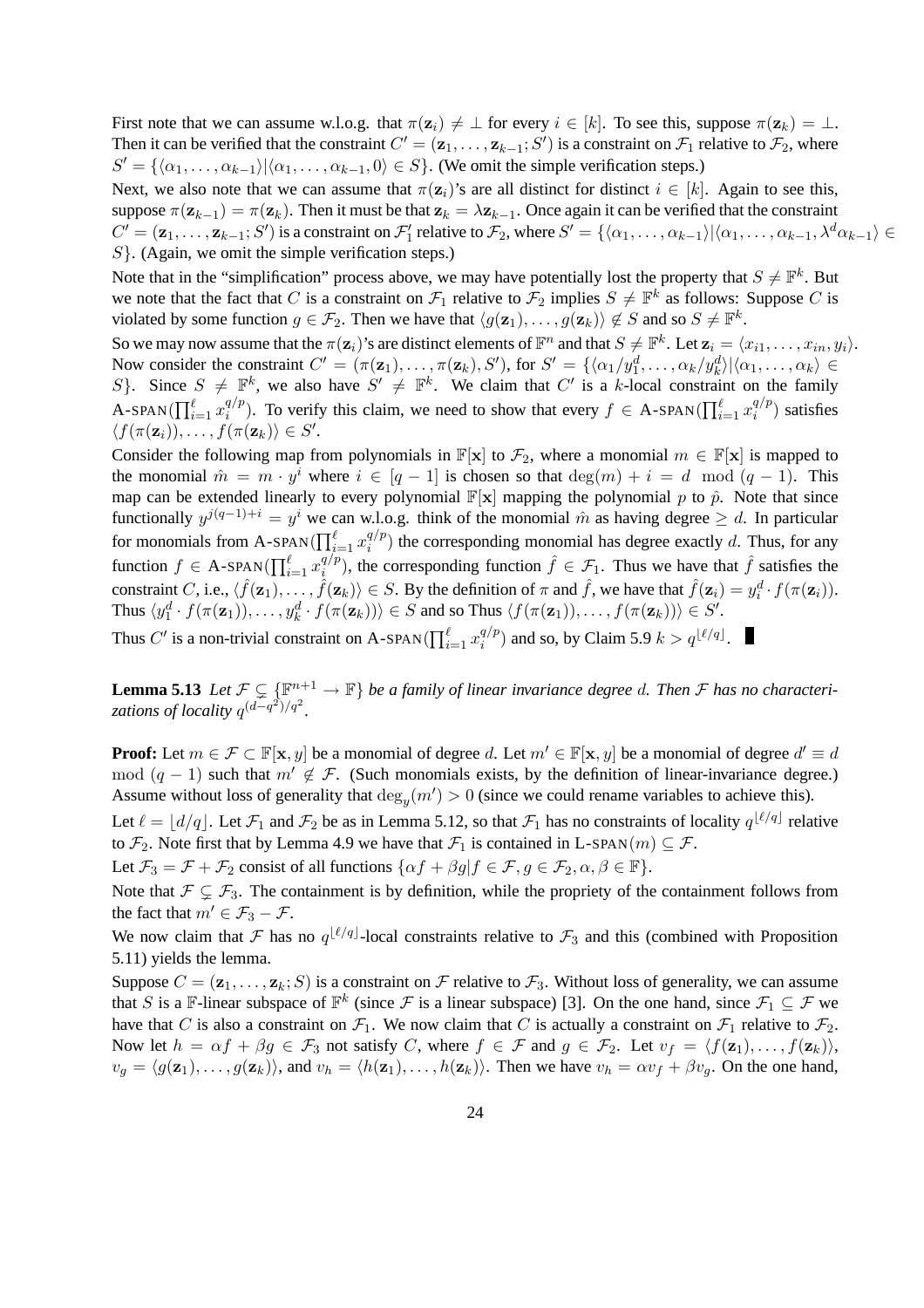we have  $v_f \in S$  (since  $f \in \mathcal{F}$ ) and on the other, we have  $v_h \notin S$ . Since S is a linear subspace, it must be that  $v_q \notin S$ . Thus  $g \in \mathcal{F}_2$  violates C and so C is a constraint on  $\mathcal{F}_1$  relative to  $\mathcal{F}_2$ . By Claim 5.9 we have  $k > q^{\lfloor \ell/q \rfloor}.$ 

#### **5.4 Testing Linear Invariant Families**

The formal characterization described in Section 5.1 can immediately be turned into an affine invariant characterization for affine-invariant families. Coupled with Theorem 2.9 this leads immediately to a tester for affine-invariant families. However the characterization does not immediately lead to a tester for linearinvariant families, since these characterizations are not necessarily 2-ary independent. In this section we fix this gap.

We start with a definition that isolates a seemingly problematic subclass of linear-invariant families, where the characterizations are necessarily not 2-ary independent.

**Definition 5.14** *A linear invariant family*  $\mathcal{F} \subseteq {\mathbb{F}^n \to \mathbb{F}}$  *is said to be projective if, for every pair of monomials*  $x^d$  *and*  $x^e$  *with*  $\sum_{i=1}^n d_i \equiv \sum_{i=1}^n e_i \mod (q-1)$ , *it is the case that*  $x^d$  *is in the support of*  $\mathcal F$ *if and only if*  $x^e$  *is in the support of*  $\mathcal{F}$ *.* 

Projective families have a very simple local formal characterization, which is unfortunately not 2-ary independent, as described below.

**Proposition 5.15** *A family*  $\mathcal F$  *is projective if and only if there exists a set of monomials*  $S \subseteq \{x^0, x^1, \dots, x^{q-1}\}$ *on a single variable* x *such that the following holds:* f ∈ F *if and only if for every* 1*-dimensional linear* function  $L : \mathbb{F} \to \mathbb{F}^n$ , the support of  $f \circ L$  is contained in S.

**Proof:** Let D be the set of degrees of monomials in the support of F reduced modulo  $q - 1$  (i.e., to the set  $\{1,\ldots,q-1\}$ , except if the monomial  $x^0$  is in the support of  $\mathcal F$ , in which case we include 0 in the set D). Let  $S = \{x^i | i \in D\}.$ 

On the one hand, it is clear that that if  $f \in \mathcal{F}$  then  $f \circ L$  has its support in S for every linear function  $L : \mathbb{F} \to \mathbb{F}^n$ . For the reverse direction, we reason as in the proof of Case 2 of Lemma 5.3. Let f be a polynomial not in  $\mathcal F$  and let m be a monomial of maximal degree in the support of f that is not in  $\mathcal F$ . Suppose the degree of m is d. By the definition of projective families, we have that d mod  $(q - 1) \notin D$ . We first note that there is a linear function  $L_n : \mathbb{F}^{n-1} \to \mathbb{F}^n$  such that  $f \circ L_n$  has a monomial in its support of degree d or  $d - (q - 1)$ . In either case the degree of this monomial (modulo  $(q - 1)$ ) is not in D. We continue this way to find a sequence of linear functions  $L_i$  :  $\mathbb{F}^{i-1} \to \mathbb{F}^i$  such that for  $L = L_n \circ \cdots \circ L_2$  it is the case that  $f \circ L$  has a monomial in its support of degree not in D.

Even though projective families do not have a 2-ary independent linear characterization, they turn out to have a simple local test: Namely pick a random line  $L : \mathbb{F} \to \mathbb{F}^n$  and verify  $f \circ L$  has its support in S. We won't prove the correctness of this test right now (it will follow from the general case). Instead we turn to showing that every linear invariant family can be written as the sum of a nice family (with a 2-ary independent formal characterization) and a projective family and this ends up leading to a test.

**Lemma 5.16** *Let* F *be a linear-invariant family of linear invariance degree* d*. Then there exists a linearinvariant family*  $\mathcal{F}_1$  *containing polynomials of degree at most d, and a projective family*  $\mathcal{F}_2$  *such that*  $\mathcal{F}$  =  $\mathcal{F}_1 + \mathcal{F}_2$ . Furthermore given an oracle to a function  $f : \mathbb{F}^n \to \mathbb{F}$  one can construct an oracle for a  $f$ unction  $g : \mathbb{F}^n \to \mathbb{F}$  where the oracle for g makes q oracle calls to f, such that  $g \in \mathcal{F}_1$  if  $f \in \mathcal{F}$  and  $\delta(f, \mathcal{F}) \leq \delta(g, \mathcal{F}_1).$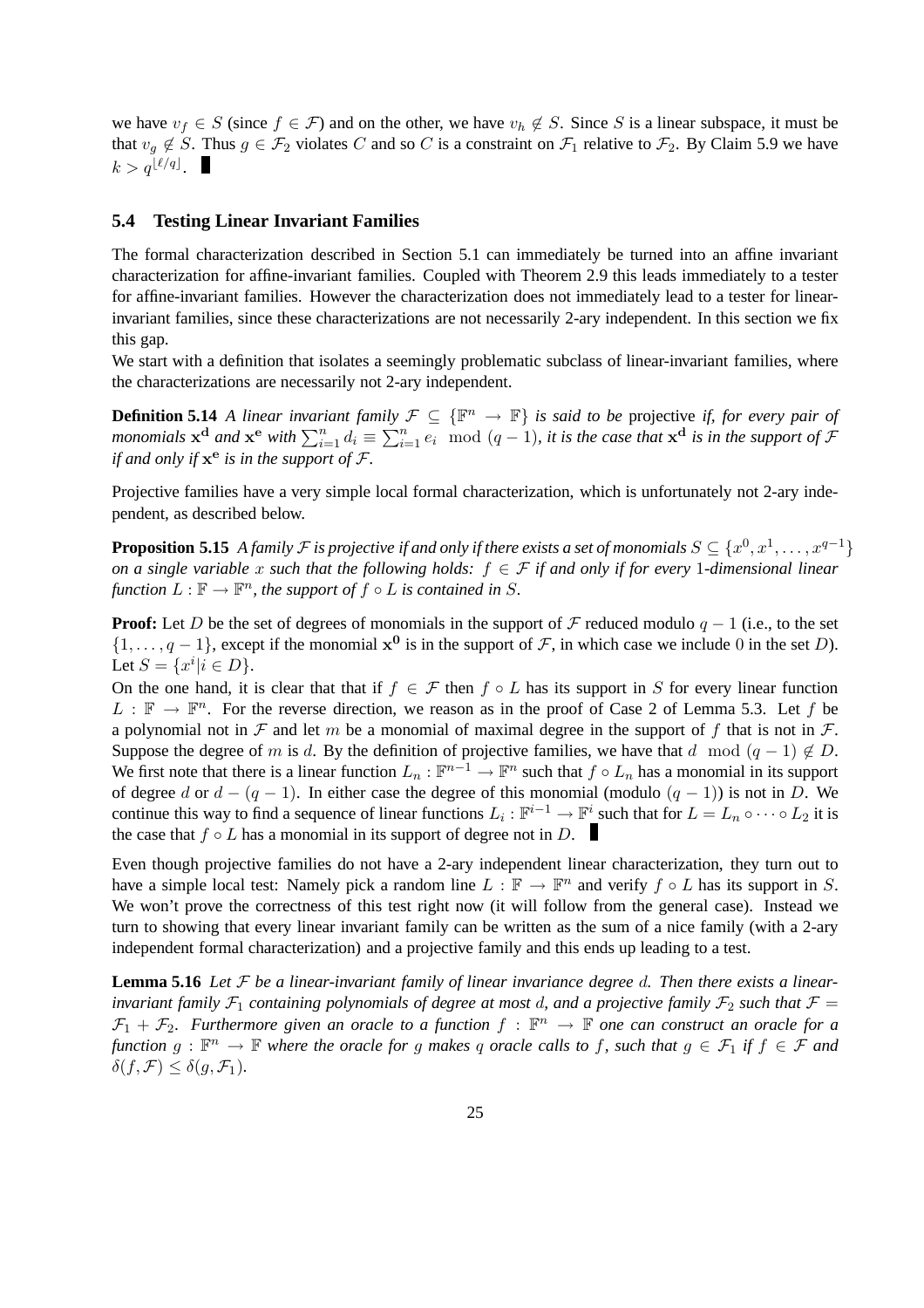**Proof:** The first part follows from the definition of linear invariance degree. Let  $D \subseteq \{1, \ldots, q-1\}$  be given by  $D = \{i | \exists \text{ monomial } m \in \mathcal{F} \text{ with } \deg(m) > d \text{ and } \deg(m) \equiv i \mod (q-1)\}.$  Let  $\mathcal{F}_1$  be the span of the set of monomials in F of degree at most d. Let  $\mathcal{F}_2$  be the span of set of the monomials m' of degree  $deg(m') \equiv i \mod (q-1)$  for some  $i \in D$ . By the definition of linear-invariance degree, we have that every monomial m' of degree  $\deg(m') \equiv i \mod (q-1)$  for some  $i \in D$  is contained in  $\mathcal F$  and so  $\mathcal{F}_2 \subseteq \mathcal{F}_2$ . It thus follows that  $\mathcal{F} = \mathcal{F}_1 + \mathcal{F}_2$ .

For the second part, we define  $g : \mathbb{F}^n \to \mathbb{F}$  as follows. Given  $\alpha = \langle \alpha_1, \dots, \alpha_n \rangle \in \mathbb{F}^n$ , Let  $f_\alpha(t) = f(t \cdot \alpha)$ . Further, let  $c_0, \ldots c_{q-1}$  be such that  $f_\alpha(t) = \sum_{i=0}^{q-1} c_i t^i$ . Finally let  $\tilde{f}_\alpha(t) = \sum_{i \notin D} c_i t^i$ . We define  $g(\alpha) =$  $\tilde{f}_{\alpha}(1)$ . Note by the definition of g that computing g at any point only requires g oracle calls to the oracle for f.

We claim that  $f - g \in \mathcal{F}_2$ . This is verified by noting that for linear functions  $L : \mathbb{F} \to \mathbb{F}^n$ , the function  $(f - g) \circ L$  has all of its support on monomials with degree in D. (For instance if  $L(t) = t \cdot \alpha$ , then  $(f - g) \circ L = f_{\alpha}(t) - \tilde{f}_{\alpha}(t) = \sum_{i \in D} c_i t^i$ . By Proposition 5.15, it follows that  $f - g \in \mathcal{F}_2$ .

It is immediate that  $\delta(f, \mathcal{F}) = \delta(g, \mathcal{F}) \leq \delta(g, \mathcal{F}_1)$ . To see that if  $f \in \mathcal{F}$  then  $g \in \mathcal{F}_1$ , note that  $g \circ L$  always has its monomials from  $\{0, \ldots, q-1\} - D$ . Applying Proposition 5.15, we find that  $g \in \mathcal{F}'$  where  $\mathcal{F}'$  is the projective space consisting of the span of monomials whose degree, modulo  $q - 1$ , is in  $\{0, \ldots, q - 1\} - D$ . But since  $g \in \mathcal{F}$  and the only monomials in  $\mathcal{F}$  whose degree modulo  $q - 1$  is not in D, are those of degree at most d, we conclude that g is of degree at most d and hence  $q \in \mathcal{F}_1$ .

Finally we use a simple proposition that can be used to give 2-ary independent localy characterizations for family  $\mathcal{F}_1$  above.

**Proposition 5.17** *Let*  $\mathcal{F} \subseteq \mathcal{F}'$  *have a*  $k_1$ *-local formal characterization. Furthermore suppose*  $\mathcal{F}'$  *has a* 2-ary independent  $k_2$ -local formal characterization. Then  $\mathcal F$  has a  $k_1 + k_2$ -local 2-ary independent formal *characterization.*

**Proof:** Let  $m, \ell_1, \ldots, \ell_{k_1}, V$  describe the characterization of  $\mathcal{F}$  i.e.,  $f \in \mathcal{F}$  iff for every  $x_1, \ldots, x_m \in \mathbb{K}^n$  it is the case that  $\langle f(y_1), \ldots, f(y_{k_1}) \rangle \in V$  for  $y_i = \ell_i(x_1, \ldots, x_m)$ .

Similarly let  $m', \ell'_1, \ldots, \ell'_{k_2}, V'$  denote the characterization of  $\mathcal{F}'.$ 

Then we claim that the characterization  $m' + m, \tilde{\ell}'_1, \ldots, \tilde{\ell}'_{k_2}, \tilde{\ell}_1, \ldots, \tilde{\ell}_{k_1}, \tilde{V}$  forms a 2-ary independent characterization of  $F$ , where

•  $\tilde{\ell}'_i(z_1,\ldots,z_{m'},x_1,\ldots,x_m) = \ell'_i(z_1,\ldots,z_{m'}),$ 

$$
\bullet \ \tilde{\ell}_i(z_1,\ldots,z_{m'},x_1,\ldots,x_m)=\ell_i(x_1,\ldots,x_m),
$$

• and  $\langle a_1, \ldots, a_{k_2}, b_1, \ldots, b_{k_1} \rangle \in \tilde{V}$  if and only if  $\langle a_1, \ldots, a_{k_2} \rangle \in V'$  and  $\langle b_1, \ldots, b_{k_1} \rangle \in V$ .

The claim is immediate: On the one hand, if  $f \notin \mathcal{F}$  then there must exist  $x_1, \ldots, x_m$  such that  $\langle f(y_1), \ldots, f(y_{k_1}) \rangle \notin$ V and thus for every  $z_1, \ldots, z_{m'} \langle f(y_1'), \ldots, f(y_{k_2}'), f(y_1), \ldots, f(y_{k_1}) \rangle \notin \tilde{V}$ , where  $y_i = \ell_i(x_1, \ldots, x_m)$ and  $y_i' = \ell_i'(z_1, \ldots, z_{m'})$ . On the other hand if  $f \in \mathcal{F}$  then f is also in  $\mathcal{F}'$  and so for every  $x_1, \ldots, x_{m}$ ,  $z_1, \ldots, z_{m'}$ we have  $\langle f(y_1'), \ldots, f(y_{k_2}), f(y_1), \ldots, f(y_{k_1}) \rangle \in \tilde{V}$ . Finally, it is straightforward to verify that  $\tilde{\ell}'_1$  is linearly independent of all the other linear functions: it is independent of  $\tilde{\ell}'_i$  by th 2-ary independence of the characterization of  $\mathcal{F}'$ ; and it is independent of  $\tilde{\ell}_i$  since it operates on a disjoint set of formal variables.

Putting all the ingredients together we get: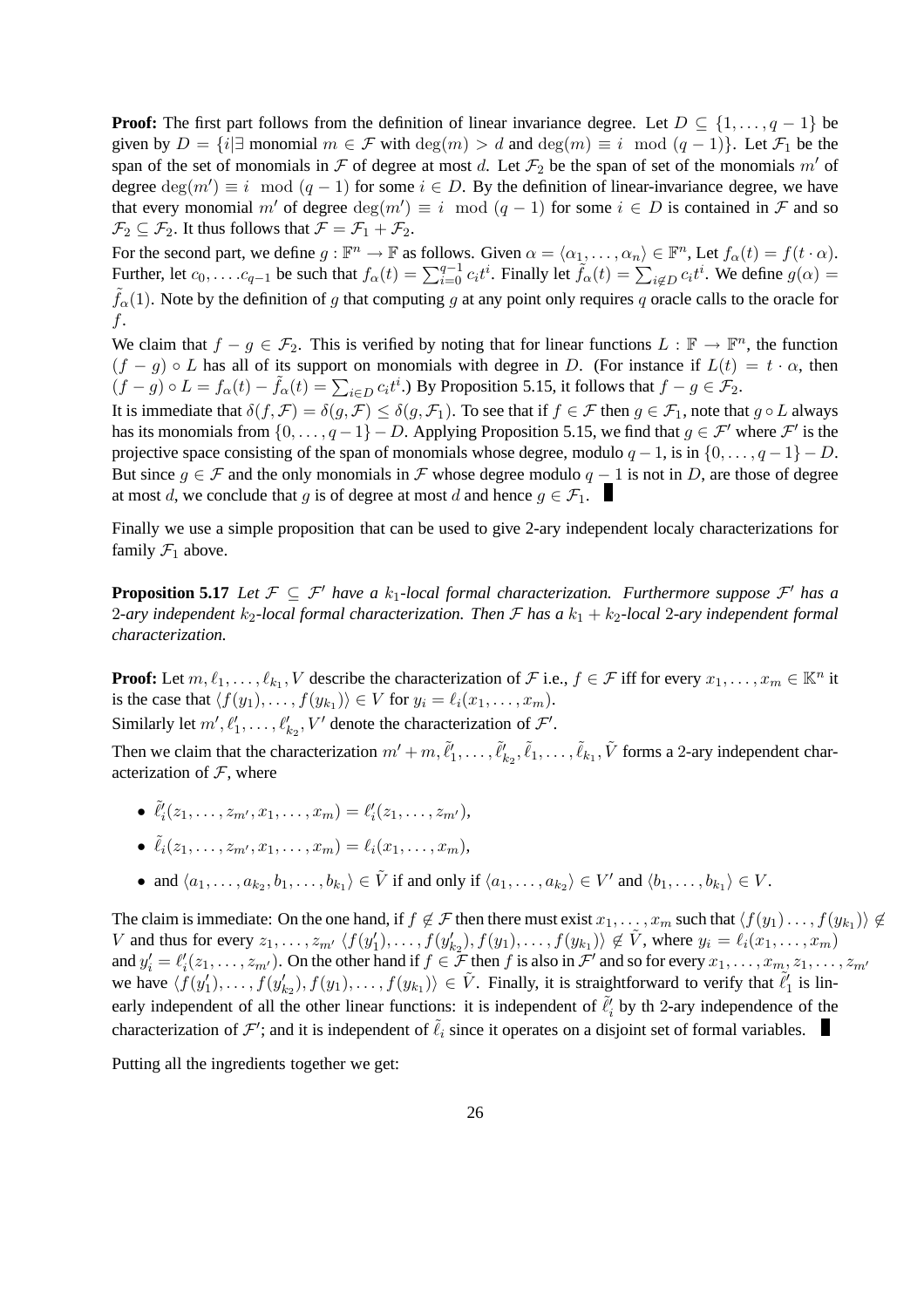**Lemma 5.18** *Let*  $\mathcal{F} \subseteq {\mathbb{F}^n \to \mathbb{F}}$  *be a linear-invariant family of linear-invariance degree d. Then it is*  $k' = 2q \cdot q^{2(d+q)/p}$ -locally testable. Specifically, there is  $k'$ -query local test that accepts members of  $\mathcal F$  with *probability* 1 *and rejects functions that are*  $\delta$ *-far from*  ${\cal F}$  *with probability*  $\min\left\{\frac{\delta}{2}\right\}$  $\frac{\delta}{2}, \frac{q^2}{(2k'+q)}$  $\frac{q^2}{(2k'+q)(k'+q)}\bigg\}.$ 

**Proof:** By Lemma 5.16 there exists a linear-invariant family  $\mathcal{F}_1$  of polynomials of degree at most d and a projective family  $\mathcal{F}_2$  such that  $\mathcal{F} = \mathcal{F}_1 + \mathcal{F}_2$ .

Since the linear invariance degree of  $\mathcal{F}_1$  is at most d, it has, by Lemma 5.4 a  $q^{2(d+q)/p}$ -local formal characterization. Since  $\mathcal{F}_1$  is contained in the family of degree d polynomials it also has a 2-ary independent (in fact, affine)  $q^{2(d+q)/p}$ -local formal constraint (now using the fact that any constraint on the family of degree d polynomials is a constraint on  $\mathcal{F}_1$  and using Lemma 5.4 again to see that the family of degree d polynomials has an affine invariant  $q^{2(d+q)/p}$ -local constraint). Using Proposition 5.17, we conclude that  $\mathcal{F}_1$ has a  $2q^{2(d+q)/p}$ -local 2-ary independent formal characterization. By Theorem 2.9, we have that  $\mathcal{F}_1$  has a  $k_1 = 2q^{2(d+q)/p}$ -local test that accepts members of  $\mathcal{F}_1$  and rejects a member that is  $\delta$ -far with probability  $\min\left\{\frac{\delta}{2}\right\}$  $\frac{\delta}{2}, \frac{1}{(2k_1+1)(k_1+1)}\bigg\}.$ 

We now describe the test for membership in  $\mathcal F$ . Given oracle access to a function f, we invoke Lemma 5.16 to get oracle access to the function g such that  $\delta(f, \mathcal{F}) \leq \delta(g, \mathcal{F}_1)$  and such that  $f \in \mathcal{F}$  implies  $g \in \mathcal{F}_1$ . We test if  $g \in \mathcal{F}_1$  using the test for  $\mathcal{F}_1$  from the previous paragraph. This test makes  $q \cdot k_1$  queries into the oracle for f (to simulate the  $k_1$  queries to g). If  $f \in \mathcal{F}$  then  $g \in \mathcal{F}_1$  and this test accepts with probability 1. If f is δ-far from F, then g is also δ-far from  $\mathcal{F}_1$  and so the test rejects with probability min  $\left\{\frac{\delta}{2}\right\}$  $\frac{\delta}{2}, \frac{1}{(2k_1+1)(k_1+1)}\bigg\}.$ The lemma follows using  $k' = qk_1$ .

### **5.5 Summarizing: Constraints, Characterizations and Tests**

The lemmas proved in the earlier parts of this section combine to prove Theorems 2.10 and Theorems 2.11 for the special case when  $\mathbb{K} = \mathbb{F}$ . Specifically, we get that affine invariant families have local formal characterizations and local tests if and only if they have a single local constraints. For linear invariant families we get the same conclusion under the stronger hypothesis that they have a local characterization. For the sake of completeness we include a formal statement and proof below.

**Theorem 5.19** *If*  $\mathcal{F} \subseteq {\mathbb{R}^n \to \mathbb{F}}$  *is an affine-invariant family with a k-local constraint, then it has a*  $k' = (q^2k)^{q^2}$ -local formal affine characterization, where  $q = |\mathbb{F}|$ . Furthermore F is k'-locally testable *where the test accepts members of* F *with probability* 1 *and rejects functions that are* δ*-far with probability*  $\min\left\{\frac{\delta}{2}\right\}$  $\frac{\delta}{2}, \frac{1}{(2k'+1)}$  $\frac{1}{(2k'+1)(k'+1)}\bigg\}.$ 

**Proof:** By Lemma 5.7 we have that if  $\mathcal F$  has a k-local constraint then every function of  $\mathcal F$  has degree  $d < q^2 + q^2 \log_q k$ . Now, from Lemma 5.5 we have that if every function in  $\mathcal F$  is a polynomial of degree at most d, then F has a  $k' = q^{2(d+q)/p}$  local formal characterization. Combining the two bounds with some crude manipulations, we get that  $k' \leq (q^2k)^{q^2}$ . Since every formal characterization of an affine invariant family can be converted into an affine formal characterization, and hence a 2-ary independent formal characterization, with the same locality, we can now apply Theorem 2.9 to conclude that  $F$  is  $k'$ locally testable.

Similarly, by combining Lemmas 5.13, 5.4, and 5.18, we also get an analogous theorem for linear-invariant families where the hypothesis of k-local constraint is replaced by the hypothesis of a k-local characterization, and the parameter of interest in the proof is now the linear-invariance degree of  $\mathcal{F}$ .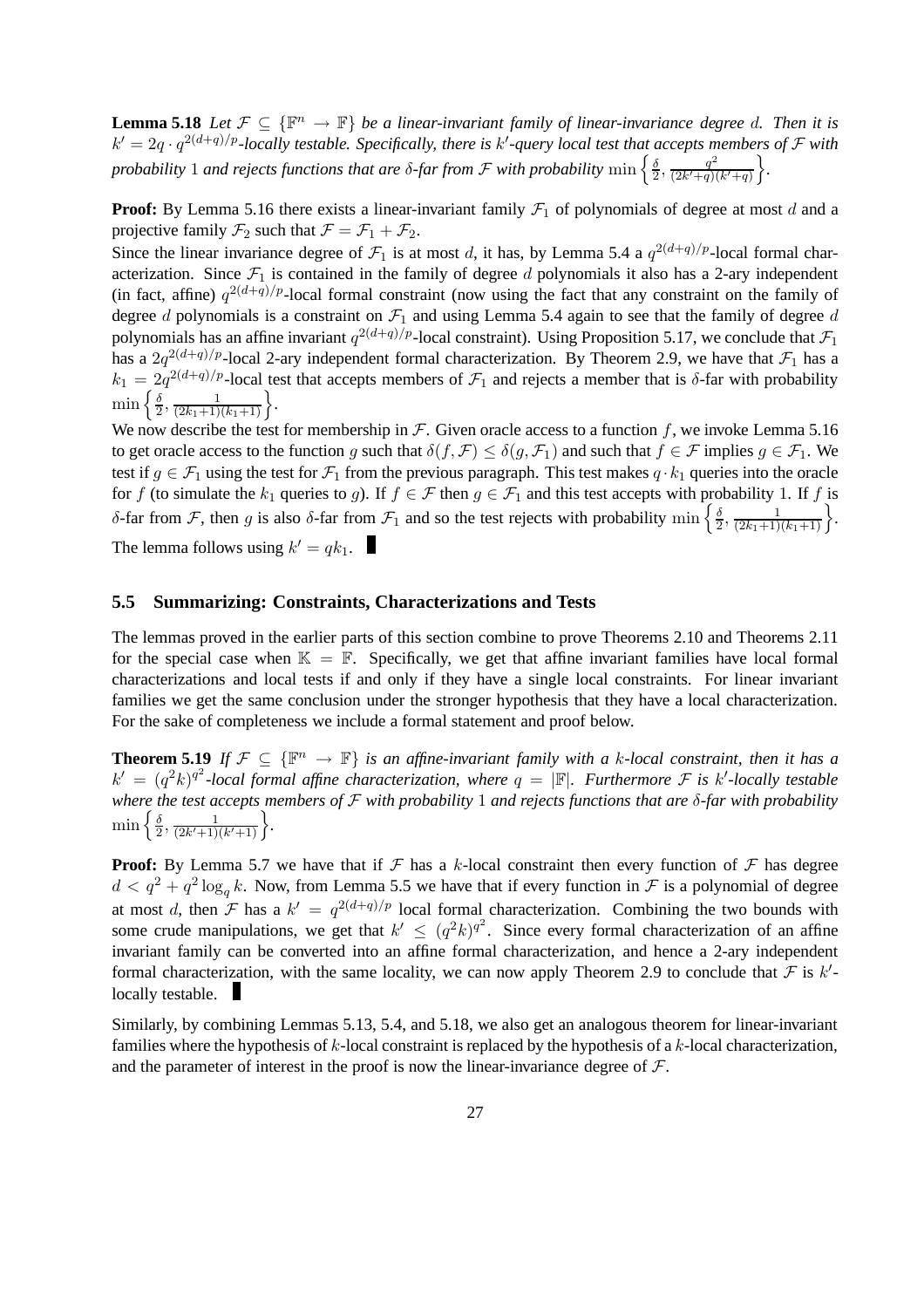**Theorem 5.20** *If*  $\mathcal{F} \subseteq {\mathbb{R}^n \to \mathbb{F}}$  *is a linear-invariant family with a k-local characterization then it has a*  $k'=(q^2k)^{q^2}$ -local formal characterization for  $q=|\mathbb{F}|$ . Furthermore  $\mathcal F$  is  $k_0$ -locally testable for  $k_0=2qk'$ *where the test accepts members of* F *with probability* 1 *and rejects functions that are* δ*-far with probability*  $\min\left\{\frac{\delta}{2}\right\}$  $\frac{\delta}{2}, \frac{q^2}{(2k_0+q)}$  $\frac{q^2}{(2k_0+q)(k_0+q)}\bigg\}.$ 

**Proof:** By Lemma 5.13, we have that the linear-invariance degree of  $\mathcal F$  is at most  $d < q^2 + q^2 \log_q k$ . By Lemma 5.4, we have that F has a  $k' = q^{2(d+q)/p}$ -local formal characterization. It follows that  $k' \leq (q^2k)^{q^2}$ . Finally, by Lemma 5.18, we have that  $\mathcal F$  is  $k_0 = 2qk'$ -locally testable.

### **6 Function Families over Extension Fields**

In this section we now generalize our study of function families to the case of general fields  $\mathbb K$  and  $\mathbb F$ with  $K \supseteq F$ . We extend the results from Sections 4 and 5 to this setting. Throughout the section we let  $q = |\mathbb{F}| = p^s$  and  $Q = |\mathbb{K}| = q^t$  (though sometimes we will repeat this fact, for redundancy). We start by describing a basis for functions from  $\mathbb{K}^n$  to  $\mathbb F$  that extends the role played by monomials in the

case of functions from  $\mathbb{F}^n$  to  $\mathbb{F}$ . Two well-known functions mapping  $\mathbb{K}$  to  $\mathbb{F}$  are the "Trace" function, which we will denote  $Trace_0(\cdot)$ , and the "Norm" function. The standard Trace function is given by  $Trace_0(x) =$  $x + x^q + \cdots + x^{q^{t-1}}$ . The Norm function  $N(x)$  is given by  $N(x) = x^{1+q+\cdots+q^{t-1}}$ . We wish to find a "basis" of all functions that map from  $\mathbb{K}^n$  to  $\mathbb{F}$ , we need a family which generalizes both these families, hopefully in a nice algebraic way. We describe such a generalization below. We refer to the functions we work with as the 'Traces of monomials". (We are not aware of previous use of this family.)

**Definition 6.1** *For a vector*  $\mathbf{d} = \langle d_1, \ldots, d_n \rangle$  *of non-negative integers, let*  $b(\mathbf{d})$  *denote the smallest positive*  $\mathit{integer}\; b \; such \; that \; d_i \cdot q^b \equiv d_i \mod (Q-1) \; for \; every \; i \in [n]$ *. Note that*  $b \leq t$ *. We say that*  $c \in \mathbb{K}$  *is* d-admissible if  $c^{q^b}$ (d) = c. For a vector d and d-admissible coefficient  $c \in K$ , the Trace of the monomial  $m = c \cdot \mathbf{x}^{\mathbf{d}}$ , denoted  $\text{Trace}(m)$ , is the polynomial  $m + m^{q} + \cdots + m^{q^{b}-1}$  for  $b = b(\mathbf{d})$ .

In what follows it is critical that we do not confuse the monomial Trace function  $Trace(m): \mathbb{K}^n \to \mathbb{F}$  from the function Trace<sub>0</sub> ∘ m :  $\mathbb{K}^n \to \mathbb{F}$ . Whereas the latter is more commonly studied, it is the former that is central to this section. For example, over  $\mathbb{K} = \mathbb{F}_{16}$  and  $\mathbb{F} = \mathbb{F}_{2}$ ,  $\text{Trace}(x^3) = x^3 + x^6 + x^{12} + x^9$ ,  $\text{Trace}(y^5) = y^5 + y^{10}$ , and  $\text{Trace}(x^3y^5) = x^3y^5 + x^6y^{10} + x^{12}y^5 + x^9y^{10}$ .

In the definition above, we were careful with the coefficients of the monomials in the argument of the Trace function. This is important since the function  $Trace(\alpha x^d)$  could be linearly independent (over F) of the function  $Trace(\beta x^d)$ . However, for admissible coefficients,  $Trace(\alpha x^d)$  and  $Trace(\beta x^d)$  generate the same linear span, as we show below. (This proposition simplifies our life later, by letting us ignore the coefficients of the monomials in our basis functions.)

**Proposition 6.2** *For a vector*  $\mathbf{d} = \langle d_1, \ldots, d_n \rangle$  *of non-negative integers and* **d**-*admissible coefficients*  $\alpha, \beta \in \mathbb{K}^*$ , it is the case that  $\text{Trace}(\alpha \mathbf{x}^{\mathbf{d}}) \in \text{L-SPAN}(\text{Trace}(\beta \mathbf{x}^{\mathbf{d}})).$ 

**Proof:** Let  $b = b(d)$ . Note that admissibility of  $\alpha, \beta$  implies that they are contained in the field  $\mathbb{L} = \mathbb{F}_{q^b}$ (since  $\alpha^{q^b} = \alpha$  and  $\beta^{q^b} = \beta$ ). Let S denote the set of coefficients  $S = \{ \gamma | \text{Trace}(\gamma \mathbf{x^d}) \in \text{L-SPAN}(\text{Trace}(\beta \mathbf{x^d})).$ We will prove the proposition by proving  $S = \mathbb{L}$ .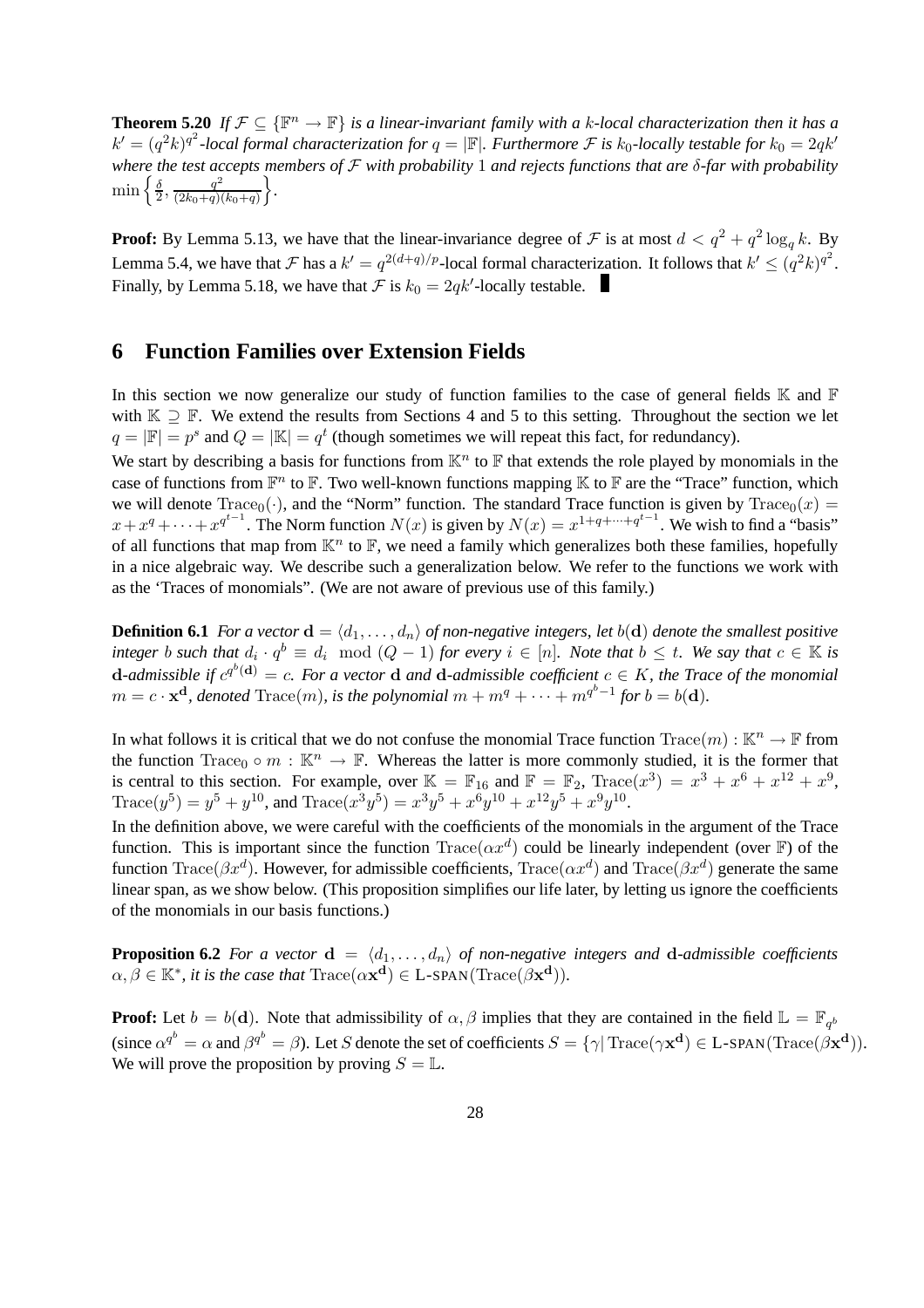First note that since the monomial-Trace function is additive, and the linear span of any set is closed under addition, we get that  $S$  is closed under addition.

Now we turn to its multiplicative properties. To do so, we need to understand  $b = bd$ . Notice that  $q<sup>t</sup> - 1$ divides  $d_i \cdot (q^b - 1)$  for every i. So if we let  $e = \gcd(d_1, \dots, d_n)$ , we have that  $q^t - 1$  divides  $e \cdot (q^b - 1)$ and furthermore b is the smallest positive integer that has this property. Let  $\omega$  be a primitive  $(q<sup>t</sup> - 1)$ th root of unity in K. Then, by the fact that b is the smallest integer such that  $q^t - 1$  divides  $e \cdot (q^b - 1)$ , we have that L is the smallest subfield of K that contains  $\omega^e$ . We claim that if  $\tau \in S$ , then  $\tau \cdot \omega^e \in S$ . To see this, let  $a_1, \ldots, a_n$  be integers such that  $e = \sum_{i=1}^n a_i d_i$ . Then note that  $\text{Trace}(\tau(\omega^{a_1} x_1)^{d_1} \cdots (\omega^{a_n} x_n)^{d_n}) \in$ L-SPAN(Trace( $\tau \mathbf{x}^d$ )) and so we have  $\tau \omega^e \in S$ . We thus conclude that S is closed under addition, and under multiplication by  $\omega^e$ . It follows that  $S = \mathbb{L}$ .

Thus from now on, whenever we refer to monomials, we may ignore the leading coefficient, since any admissible coefficient is equivalent to the coefficient 1. The central nature of the trace of monomials is explained by the following proposition.

**Proposition 6.3** Every function  $f : \mathbb{K}^n \to \mathbb{F}$  can be described by a set of monomials M such that  $f(\mathbf{x}) =$  $\sum_{m\in\mathcal{M}} \text{Trace}(m)$ .

**Proof:** Let  $f(\mathbf{x}) = \sum_{\mathbf{d}} c_{\mathbf{d}} \mathbf{x}^{\mathbf{d}}$ . We prove the lemma by induction on the size of the support of f. Let e be d a vector such that  $c_{\bf e} \neq 0$ . Then we note that  $c_{(q \cdot \bf e)}$  mod  $(Q-1) = c_{\bf e}^q$ . This is so since  $f(\bf x)^q = f(\bf x)$  (since  $f(\mathbf{x}) \in \mathbb{F}$ . Furthermore,  $f(\mathbf{x})^q = (\sum_{\mathbf{d}} c_{\mathbf{d}} \mathbf{x}_{\alpha}^{\mathbf{d}})^q = \sum_{\mathbf{d}} c_{\mathbf{d}}^q$  $\frac{q}{d}$ **x**<sup>*q*d</sup> mod (*Q*−1). By considering the coefficient of  $c_{q \cdot \mathbf{e}}$  mod (Q−1) we get  $c_{(q \cdot \mathbf{e}) \mod (Q-1)} = c_{\mathbf{e}}^q$ . Note further that since  $q^{b(\mathbf{e})} \mathbf{e} \equiv \mathbf{e} \mod (Q-1)$  it follows that  $c_e^{q^{b(e)}} = c_e$  and so  $c_e$  is e-admissible. It follows that if we subtract  $Trace(c_e \mathbf{x}^e)$  from  $f(\mathbf{x})$  we get a function on a smaller support. We conclude that  $f$  can be decomposed into a sum of traces of monomials. и

In what follows, we start by giving an extraction lemma for linear-invariant families of function mapping  $\mathbb{K}^n$  to  $\mathbb{F}$ , which shows that the trace of any monomial that is in the support of a function in the family is also in the family. We then use this, along with standard monomial "spread" properties to give upper bounds (see Section 6.2) and lower bounds (Sections 6.3 and 6.4) on the constraints and characterizations of affineinvariant and linear-invariant families mapping  $\mathbb{K}^n$  to  $\mathbb{F}$ . In Section 6.5 we use the characterizations to build a tester for the linear-invariant case. The resulting theorems are summarized in Section 6.6.

### **6.1 Extracting Traces of Monomials**

For a set of functions  $S \subseteq \{K^n \to \mathbb{F}\}\$ , recall the notions of  $SPAN(S) = SPAN_{\mathbb{F}}(S)$  and L-SPAN(S) and A-SPAN(S) (see Definition 4.1 in Section 4 for the formal definitions). These notions will be used in this and subsequent sections.

**Lemma 6.4 (Trace of Monomial Extraction Lemma)** Let  $f : \mathbb{K}^n \to \mathbb{F}$ . Then for every monomial m in *the support of* f*, we have*  $Trace(m) \in L\text{-SPAN}(f)$ *.* 

**Proof:** Let m be a monomial in the support of f. Let  $m = c\mathbf{x}^e$  where  $e = \langle e_1, \dots, e_n \rangle$  and  $c \in \mathbb{K}$  is e-admissible. Let  $b = b(e)$ , so that  $Trace(m) = m + m^q + \cdots + m^{q^{b-1}}$ . We wish to show  $Trace(m) \in$  $L$ -SPAN $(f)$ .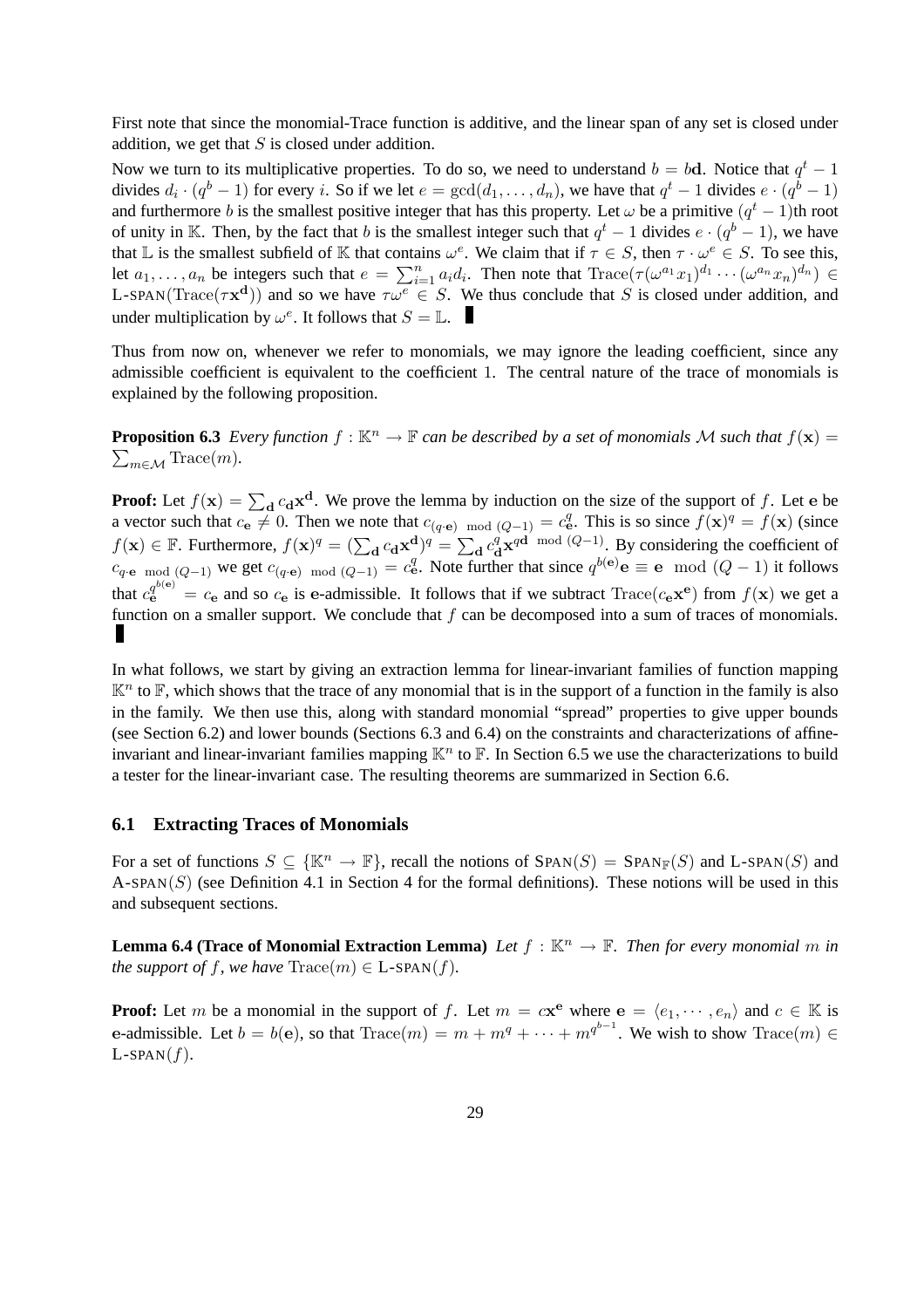We first claim that we can assume w.l.o.g. that  $e_i \neq 0$  for every  $i \in [n]$ . If not, and suppose  $e_n = 0$ , then we are done by induction on the number of variables, since  $g(x_1, \ldots, x_{n-1}) \triangleq f(x_1, \ldots, x_{n-1}, 0)$  has the feature that m is in the support of g and g depends on fewer variables. So Trace(m)  $\in$  L-SPAN(g) and  $g \in$  L-SPAN(f) yielding Trace(m)  $\in$  L-SPAN(f).

Next we claim that we can assume that for every  $i \in [n]$  and for every monomial  $c_d \mathbf{x}^d$  in the support of f, it is the case that  $d_i \neq 0$ . We prove this by induction on i. Assume the statement is true for  $j \in [i]$  (i.e.,  $d_j \neq 0$  for every  $j \in [i]$  and every monomial  $\mathbf{x}^d$  with non-zero coefficient in f). Now consider the function  $\tilde{f}(x_1,\ldots,x_n) = f(x_1,\ldots,x_n) - f(x_1,\ldots,x_i,0,x_{i+2},\ldots,x_n)$ .  $\tilde{f}$  now has no support on monomials of the form  $x^d$  with  $d_j = 0$  for any  $j \in [i + 1]$ . But m is still in the support of  $\tilde{f}$  and  $\tilde{f} \in L$ -SPAN $(f)$ . So proving Trace(m)  $\in$  L-SPAN( $\tilde{f}$ ) suffices to prove Trace(m)  $\in$  L-SPAN( $f$ ).

Finally we get to the real case: We now have a monomial  $m = c\mathbf{x}^e$  in the support of f. For every monomial  $c_{\mathbf{d}} \mathbf{x}^{\mathbf{d}}$  in the support of f and every  $i \in [n]$  we have  $d_i \neq 0$ . We'd like to show  $\text{Trace}(m) \in \text{L-span}(f)$ . Let  $f = \sum_{\mathbf{d}} c_{\mathbf{d}} \mathbf{x}^{\mathbf{d}}$ . Let  $\mathbb{K}^* = \mathbb{K} - \{0\}$ . Consider the following expression.

$$
g(\mathbf{x}) = \sum_{s=0}^{b-1} \sum_{\langle \alpha_1, \dots, \alpha_n \rangle \in (\mathbb{K}^*)^n} (\alpha_1)^{-e_1 \cdot q^s} \cdots (\alpha_n)^{-e_n \cdot q^s} f(\alpha_1^{-1} x_1, \dots, \alpha_n^{-1} x_n).
$$

We claim that  $g(x) \in L$ -SPAN $(f)$  and that  $g(x) = (-1)^n \cdot \text{Trace}(c_e \mathbf{x}^e)$  thereby showing that  $\text{Trace}(m) \in$  $L$ -SPAN $(f)$ .

For the first part, it is obvious that  $g(x)$  is in L-SPAN<sub>K</sub> $(f)$ , but this is not what we want. We need to show that  $g(\mathbf{x}) \in L$ -SPAN<sub>F</sub> $(f)$ . To see this we use the property of the monomial  $m_0 = \mathbf{x}^e$ . Note that  $\text{Trace}(m_0) = m_0 + m_0^q + \cdots + m_0^{q^{b-1}}$  $\int_0^{q^2}$  since  $b = b(e)$  is independent of c. Note that

$$
g(\mathbf{x}) = \sum_{\alpha \in (\mathbb{K}^*)^n} \text{Trace}(m_0(\alpha)) \cdot f(\alpha_1^{-1}x_1, \alpha_2^{-1}x_2, \cdots, \alpha_n^{-1}x_n).
$$

Since  $Trace(m_0)$  maps  $\mathbb{K}^n$  to  $\mathbb{F}$ , we have that the expression for g forms an  $\mathbb{F}$ -linear combination of f applied to K-linear transforms of the vector x. By definition of L-SPAN we have  $g \in L$ -SPAN<sub>F</sub>(f). Next to see that  $g(\mathbf{x}) = (-1)^n \text{Trace}(c_\mathbf{e} \mathbf{x}^\mathbf{e}),$  we write  $g(\mathbf{x}) = \sum_{s=0}^{b-1} g_s(\mathbf{x}),$  where  $g_s(\mathbf{x}) = \sum_{\alpha \in (\mathbb{K}^*)^n} m_0(\alpha)^{q^s}.$  $f(\alpha_1^{-1}x_1,\dots,\alpha_n^{-1}x_n)$ . We claim that  $g_s(\mathbf{x}) = (-1)^n c_{q^s} e^{m_0(\mathbf{x})q^s} = c_{\mathbf{e}}^{q^s} m_0(\mathbf{x})^{q^s}$  and this implies  $g(\mathbf{x}) =$ Trace(*m*). But then the identity  $g_s(\mathbf{x}) = (-1)^n c_{q^s \cdot \mathbf{e}} m_0(\mathbf{x})^{q^s}$ , follows easily from the Fourier Transform. Specifically:

$$
g_s(\mathbf{x}) = \sum_{\alpha \in (\mathbb{K}^*)^n} \alpha^{q^s \cdot \mathbf{e}} \cdot f(\alpha_1^{-1}x_1, \dots, \alpha_n^{-1}x_n)
$$
  
\n
$$
= \sum_{\alpha \in (\mathbb{K}^*)^n} \alpha^{q^s \cdot \mathbf{e}} \cdot \sum_{\mathbf{d}} c_{\mathbf{d}} \alpha^{-\mathbf{d}} \mathbf{x}^{\mathbf{d}}
$$
  
\n
$$
= \sum_{\mathbf{d}} c_{\mathbf{d}} \mathbf{x}^{\mathbf{d}} \sum_{\alpha \in (\mathbb{K}^*)^n} \alpha^{q^s \cdot \mathbf{e} - \mathbf{d}}
$$
  
\n
$$
= \sum_{\mathbf{d}} c_{\mathbf{d}} \mathbf{x}^{\mathbf{d}} \prod_{i=1}^n \left( \sum_{\alpha_i \in \mathbb{K}^*} \alpha_i^{(q^s \cdot e_i - d_i)} \right).
$$

Now the summation  $\sum_{\alpha_i \in \mathbb{K}^*} \alpha_i^{(q^s \cdot e_i - d_i)}$  $\sum_{i=1}^{(q^3 \cdot e_i - d_i)}$  equals  $-1$  if  $q^s e_i = d_i$  and 0 otherwise. So the final quantity above equals  $(-1)^n c_{q^s \mathbf{e}} \mathbf{x}^{q^s \mathbf{e}}$  as desired.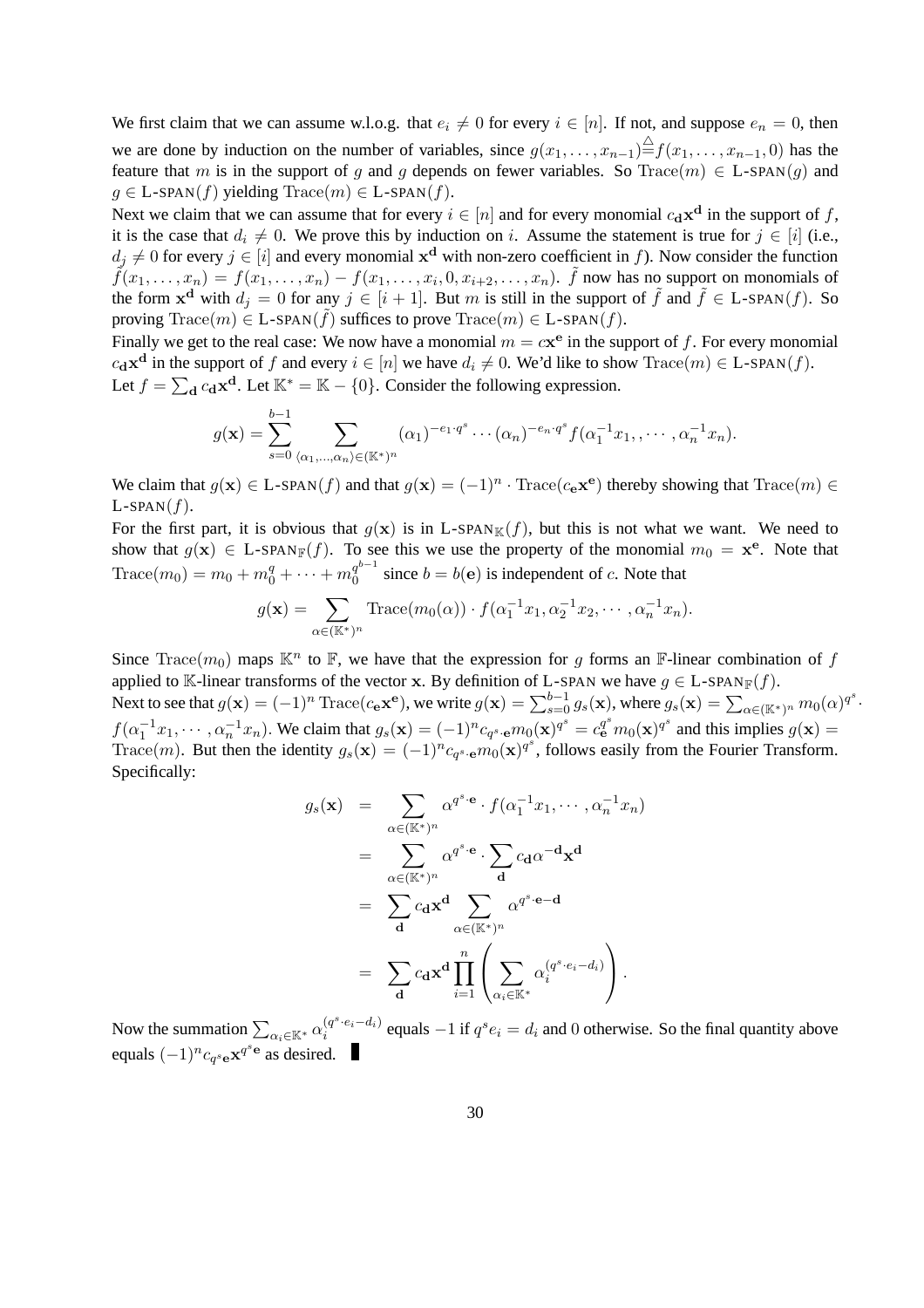#### **6.2 Upper bounds on the characterizations of linear-invariant families**

In this section we give characterizations, and thus upper bounds on the locality of characterizations, of affine-invariant and linear-invariant families mapping  $\mathbb{K}^n$  to  $\mathbb{F}$ . As in the case when  $\mathbb{K} = \mathbb{F}$ , the affineinvariance locality is a function of the degree of the highest degree polynomial contained in the family under consideration. In the linear-invariant case we need to extend the notion of the linear-invariance degree and we do so below.

**Definition 6.5** *For a linear invariant family F properly contained in*  $\{K^n \to \mathbb{F}\}$ *, let*  $d_{\text{lin}}(\mathcal{F})$ *, the* linearinvariance degree *of* F, be the largest integer d such that F contains a monomial  $m_1$  of degree d in its support, while there also exists a monomial  $m_2$  that is not in the support of  $\mathcal F$ , whose degree is  $d'$  for some  $d' > 0$  with  $d' \equiv d \mod (Q-1)$ , where  $Q = |\mathbb{K}|$ .

To get an upper bound, we first give a simple monomial spread lemma for functions from  $\mathbb{K}^n$  to  $\mathbb{F}$ .

**Lemma 6.6** *Let*  $m = \mathbf{x}^d$  *be a monomial with*  $d_{n-1} < p$  *and*  $d_n = 0$ *. For*  $i \in \{0, \ldots, d_{n-1}\}$ *, let*  $\tilde{m}$  *be the monomial*  $x_1^{d_1} \cdots x_{n-2}^{d_{n-2}}$  $\binom{d_{n-2}}{n-2} \cdot x_{n-1}^i \cdot x_n^{d_{n-1}-i}$ . Then the function Trace( $\tilde{m}$ ) ∈ L-SPAN(Trace( $m$ )).

**Proof:** Let  $f(\mathbf{x}) = \text{Trace}(m(\mathbf{x}))$ . Note that since  $d_{n-1} < p \le q$ , we have that  $q^{t-1}d_{n-1} < q^t$  and so  $b(\mathbf{d})$ must equal t. Thus  $Trace(m(\mathbf{x})) = Trace_0(m(\mathbf{x}))$ . So we need to show  $Trace(\tilde{m}) \in L\text{-SPAN}(Trace_0(m))$ . Now consider  $\tilde{f}(\mathbf{x}) = f(x_1, \dots, x_{n-2}, x_{n-1} + x_n, 0) \in \text{L-span}(f)$ . We have  $\tilde{f}(\mathbf{x}) = \sum_{\ell=0}^{t-1} \sum_{i=0}^{d_{n-1}} {d_{n-1} \choose i}$  $\binom{n}{i} (x_1^{d_1} \cdots x_{n-2}^{d_{n-2}})$  $n-2$  $x_{n-1}^i \cdot x_n^{d_{n-1}-i}$ , We note that the coefficient of  $\tilde{m}$  in this expression is exactly  $\binom{d_{n-1}}{i}$  $\binom{n-1}{i}$  which is non-zero. It follows from the monomial extraction lemma that  $\tilde{m}$  is in L-SPAN( $\tilde{f}$ )  $\subseteq$  L-SPAN( $f$ ).

The following lemma now shows that one can project non-members of a family  $F$  to smaller dimensional subspaces while preserving non-membership in  $\mathcal{F}$ .

**Lemma 6.7** *Let*  $\mathcal{F} \subseteq {\mathbb{K}^n \to \mathbb{F}}$  *be a linear-invariant family of linear-invariance degree*  $d_{\text{lin}}(\mathcal{F}) = d$ *. Suppose*  $f : \mathbb{K}^n \to \mathbb{F}$  *is not in F. Then, if*  $n \geq 1 + \left(\frac{2(d+Q)}{p}\right)$  $\left(\frac{+Q}{p}\right)$ , then there exists a linear function  $L$  :  $\mathbb{K}^{n-1} \to \mathbb{K}^n$  *such that*  $f \circ L \notin \mathcal{F}|_{n-1}$ *.* 

**Proof:** The proof is exactly the same as that of Lemma 5.3 with notational changes. We include it below for completeness.

Let  $m = x_1^{d_1} \cdots x_n^{d_n}$  be a monomial of maximal degree in the support of f that is not contained in the support of F. We show that there is a linear map  $L : \mathbb{K}^{n-1} \to \mathbb{K}^n$  such that  $m \circ L$  is not in the support of  $\mathcal{F}|_{n=1}$ . We consider two cases:

**Case 1:** *There exist distinct indices* i, j such that  $d_i + d_j < p$ : Without loss of generality assume  $i = n - 1$ and  $j = n$ . Note first that for the the monomial  $m' = x_1^{d_1} \cdots x_{n-2}^{d_{n-2}}$  $rac{d_{n-2}}{n-2} \cdot x_{n-1}^{d_{n-1}+d_n}$  $\binom{a_{n-1}+a_n}{n-1}$ , we have, by Lemma 6.6, Trace $(m') \notin \mathcal{F}$  (and hence Trace $(m') \notin \mathcal{F}|_{n-1}$ ). We claim that for some choice of  $\alpha, \beta \in \mathbb{F}$ , the map  $L_{\alpha,\beta}(x_1,\ldots,x_{n-1}) = \langle x_1,\ldots,x_{n-2}, \alpha x_{n-1}, \beta x_{n-1} \rangle$  leaves the monomial m' with non-zero support in  $f \circ L_{\alpha,\beta}$ , which would suffice to prove the lemma (in this case).

To see this, let  $c_i$  be the coefficient of the monomial  $x_1^{d_1} \cdots x_{n-2}^{d_{n-2}}$  $a_{n-2}^{d_{n-2}} \cdot x_{n-1}^{i} x_n^{d_{n-1}+d_n-i}$  in f. Let  $h(x, y) =$  $\sum_{i=0}^{d_{n-1}+d_n} c_i x^i y^{d_{n-1}+d_n-i}$ . It can be verified that the coefficient of m' in  $f \circ L_{\alpha,\beta}$  is exactly  $h(\alpha,\beta)$ . Furthermore,  $h(\alpha, \beta)$  is a non-zero polynomial since the coefficient  $c_{d_{n-1}}$  is the coefficient of m in f which is non-zero. Thus there must exist  $\alpha, \beta \in \mathbb{K}$  such that  $h(\alpha, \beta) \neq 0$  and this yields the claim.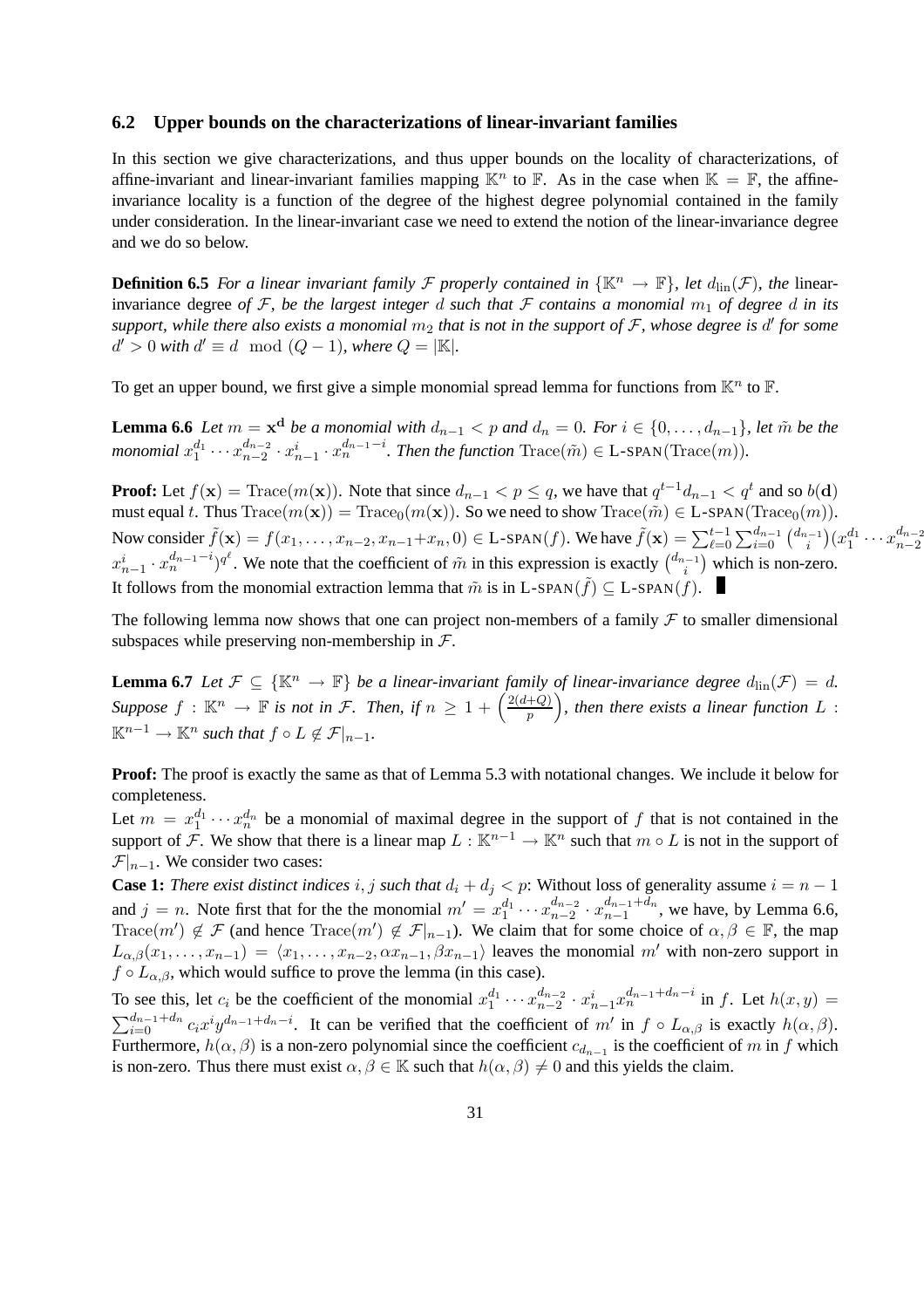**Case 2:** *For every pair of distinct* i, j,  $d_i + d_j \geq p$ . Let e denote the degree of m. For every t, we have  $d_{2t-1} + d_{2t} \geq p$ , and so e, the total degree of m, is at least  $p|n/2 \geq d + Q$ .

We first note that no monomial m' of degree e or  $e-(Q-1)$  is in F. Otherwise the linear-invariance degree of F would be the degree of m'. For example, if m' has degree  $e - (Q - 1) > d$ , then m' satisfies the role of the monomial  $m_1$  in the definition of the linear-invariance degree and m of degree  $e = e - (Q - 1)(\frac{1}{2})$ mod  $Q - 1$ ) satisfies the role of  $m_2$  in the definition of linear-invariance degree thereby yielding  $d_{\text{lin}}(\mathcal{F}) =$  $e - (Q - 1) > d$ . So we conclude m' can not be in F.

But now consider the linear map  $L_{\alpha,\beta}$  as in the previous case, i.e.,  $L_{\alpha,\beta}(x_1,\ldots,x_{n-1}) = \langle x_1,\ldots,x_{n-2}, \alpha x_{n-1}, \beta x_{n-1}\rangle$ . Let m' be the monomial  $x_1^{d_1} \cdots x_{n-2}^{d_{n-2}}$  $\begin{array}{l} d_{n-2} \cdot x_{n-1}^f$  where  $f = d_{n-1} + d_n$  if  $d_{n-1} + d_n < Q$  and  $f =$  $d_{n-1} + d_n - (Q - 1)$  otherwise. The degree of m' is thus e or  $e - (Q - 1)$ . We claim that for some  $\alpha, \beta$ , the coefficient of m' is non-zero in  $f \circ L_{\alpha,\beta}$  and this will yield the lemma in this case.

To verify the claim, note that the coefficient of m' in  $f \circ L_{\alpha,\beta}$  is exactly  $h'(\alpha,\beta)$  where  $h'(x,y) =$  $\sum_{i=0}^{\min\{Q-1,d_n+d_{n-1}\}} c_i x^i y^{d_n+d_{n-1}-i}$  and  $c_i$  is the coefficient of the monomial  $x_1^{d_1} \cdots x_{n-2}^{d_n-2} \cdot x_{n-1}^i x_n^{d_n+d_{n-1}-i}$ in f. Again, we have  $h'(x, y)$  is not identically zero (the coefficient  $c_{d_{n-1}}$  is non-zero) and so there exists  $\alpha, \beta$  such that  $h'(\alpha, \beta) \neq 0$ .

We are now ready to give the characterization for linear-invariant families.

**Lemma 6.8** Let F be a linear invariant family, properly contained in  $\{\mathbb{K}^n \to \mathbb{F}\}$ , of linear-invariance degree d. Then  $\mathcal F$  has a  $(Q)^{\ell}$ -local formal characterization for  $\ell = \frac{2(d+Q)}{p}$  $\frac{+Q}{p}$ .

**Proof:** We claim that the characterization is simply the that  $f \in \mathcal{F}$  if and only if  $f \circ L$  is in  $\mathcal{F}|_{\ell}$  for every linear map  $L : \mathbb{K}^{\ell} \to \mathbb{K}^n$ .

It is again easy to verify that, if correct, this is indeed a  $q^{\ell}$ -local *formal* characterization. We analyze the correctness below.

In one direction, it is obvious that every  $f \in \mathcal{F}$  and  $L : \mathbb{K}^{\ell} \to \mathbb{K}^n$  satisfies  $f \circ L \in \mathcal{F}|_{\ell}$ . The other direction is a simple induction based on Lemma 5.3. Fix  $f \notin \mathcal{F}$ . Let m be any integer between  $\ell + 1$  and n. Assume by induction on  $n - m$  that there a linear map  $L_m : \mathbb{K}^m \to \mathbb{K}^n$  such that  $f \circ L_m \notin \mathcal{F}|_m$ . Now we prove that there is a map  $L_{m-1} : \mathbb{K}^{m-1} \to \mathbb{K}^n$  such that  $f \circ L_{m-1} \notin \mathcal{F}|_{m-1}$ . Since  $\mathcal F$  is linearinvariant, so is  $\mathcal{F}|_m$ . Also the linear-invariance degree of  $\mathcal{F}|_m$  is at most  $d_{\text{max}}$ . By Lemma 5.3 there is a linear map  $L : \mathbb{K}^{m-1} \to \mathbb{K}^m$  such that  $(f \circ L_m) \circ L \notin (\mathcal{F}|_m)|_{m-1} = \mathcal{F}|_{m-1}$ . Thus  $f \circ L_{m-1} \notin \mathcal{F}|_{m-1}$  for  $L_{m-1} = L_m \circ L$ . We conclude that the linear map  $L_\ell : \mathbb{K}^\ell \to \mathbb{K}^n$  derived from setting  $m = \ell + 1$ , satisfies  $f \circ L_{\ell} \not\in \mathcal{F}|_{\ell}.$ 

Again, using the fact that the maximum total degree of a polynomial in the family  $\mathcal F$  is an upper bound on the linear-invariance degree of  $F$ , we also get the following corollary for affine-invariant families.

**Lemma 6.9** *Let*  $\mathcal F$  *be a proper subset of*  $\{ \mathbb K^n \to \mathbb F \}$  *and let d denote the maximum degree of any function* in F. Then F has a  $Q^{\ell}$ -local formal characterization for  $\ell \leq \frac{2(d+Q)}{p}$  $\frac{+Q}{p}$ .

#### **6.3 Lower bounds on the locality of constraints for Affine Invariant Families**

We now move to lower bounds on the locality of constraints for affine-invariant families. Our starting point is Claim 5.9 which shows that the family A-SPAN<sub>K</sub>( $\prod_{i=1}^{\ell} x_i^{Q/p} \subseteq {\{\mathbb{K}^n \to \mathbb{K}\}}$  has no  $Q^{\lfloor \ell/Q \rfloor}$ -local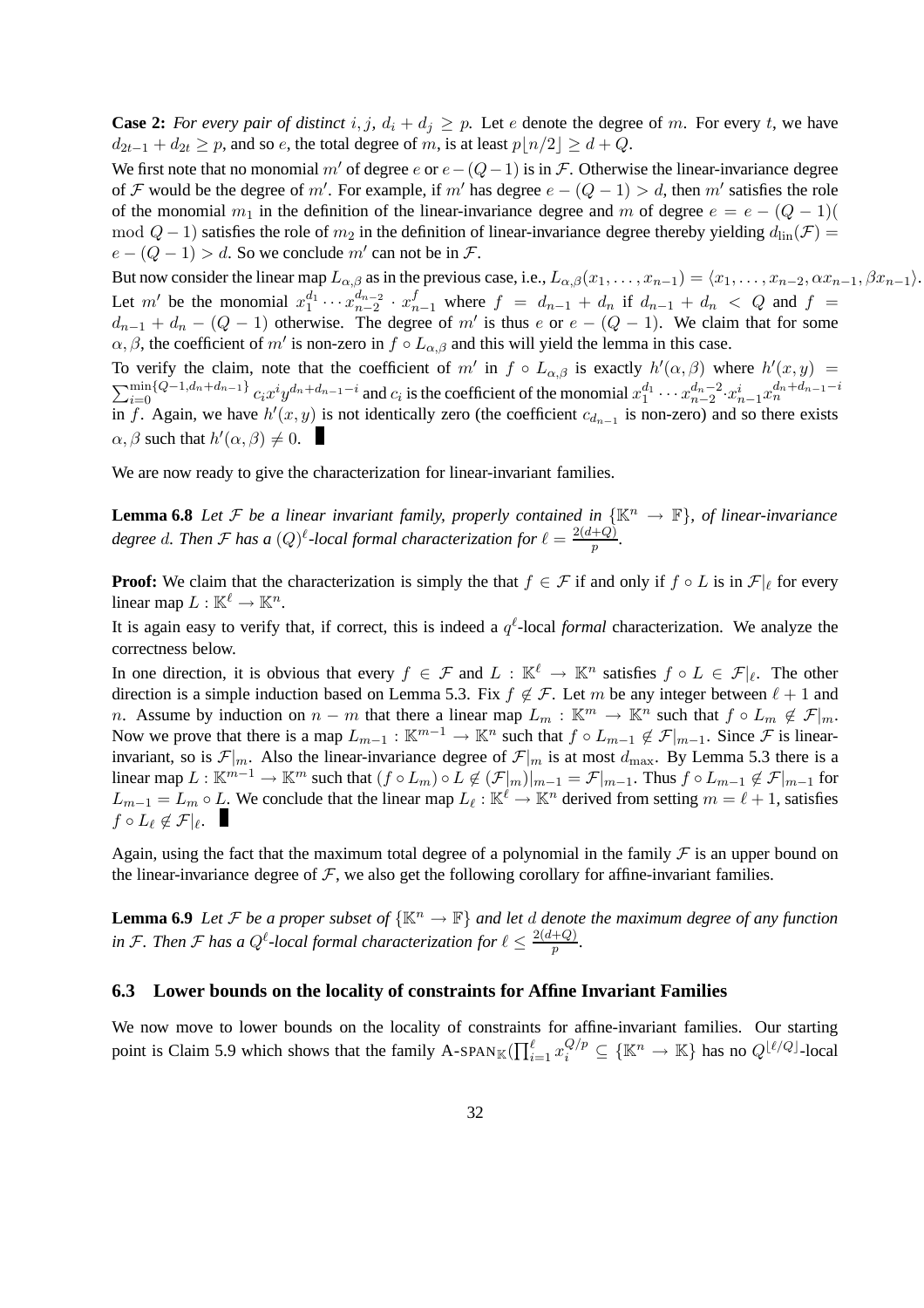constraints. We start with a simple proposition that turns this into a lower bound on a family mapping  $\mathbb{K}^n$ to F. First we recall some definitions.

Recall that Trace<sub>0</sub> : K  $\rightarrow$  F denotes the standard trace function given by Trace<sub>0</sub> $(x) = \sum_{n=0}^{\infty} i = 0^{t-1}x^{q}$ . We extend this to functions and function families as follows. For  $f : \mathbb{K}^n \to \mathbb{K}$ , Trace<sub>0</sub>(f) is the function that maps  $\mathbf{x} \in \mathbb{K}^n$  to Trace<sub>0</sub>( $f(\mathbf{x})$ ). For  $\mathcal{F} \subseteq {\mathbb{K}^n \to \mathbb{K}}$ , let Trace<sub>0</sub>( $\mathcal{F}$ ) = {Trace<sub>0</sub>( $f$ )| $f \in \mathcal{F}$ }.

We also extend the notion of the trace of monomials to functions and function families. We say that a monomial  $c\mathbf{x}^e$  is admissible if c is e-admissible. For a function  $f : \mathbb{K}^n \to \mathbb{K}$  which is the sum of admissible monomials, we define  $Trace(f)$  to be the sum of the traces of the monomials in its support. Finally, for a function family F, we let  $Trace(\mathcal{F}) = {\text{Trace}(f)|f \in \mathcal{F}}$ .

The following proposition relates  $Trace_0(\mathcal{F})$  to  $Trace(\mathcal{F})$ .

**Proposition 6.10** *For a linear-invariant family*  $\mathcal{F} \subseteq {\mathbb{K}}^n \to {\mathbb{K}}$ *,*  $\text{Trace}_0(\mathcal{F}) \subset \text{Trace}(\mathcal{F})$ *.* 

**Proof:** Note that it suffices to show that  $\text{Trace}_0(m) \in \text{Trace}(\mathcal{F})$  for every monomial  $m \in \mathcal{F}$ . Let  $m = c \mathbf{x}^{\mathbf{d}}$ and let  $b = b(\mathbf{d})$ . Note that  $\text{Trace}_0(m) = \text{Trace}(m')$  where  $m' = c' \mathbf{x}^{\mathbf{d}}$  and  $c' = c + c^{q^b} + c^{q^{2b}} + \cdots + c^{q^{t-b}}$ . In particular note that  $(c')^{q^b} = c'$  and so  $c'$  is d-admissible. Also note that  $m'$  is an admissible monomial and a member of F and so  $Trace(m) \in Trace(\mathcal{F})$ . We thus conclude that  $Trace_0(m) \in Trace(\mathcal{F})$ . The proposition follows.

The next proposition shows that a lower bound on the locality of (relative) constraints for a family  $\mathcal{F} \subset$  $\{\mathbb{K}^n \to \mathbb{K}\}\$ also yields a lower bound for  $\text{Trace}_0(\mathcal{F})$ .

**Proposition 6.11** *Let*  $\mathcal{F}_1, \mathcal{F}_2 \subseteq \{\mathbb{K}^n \to \mathbb{K}\}\$ *. If*  $\mathcal{F}_1$  *has no k*-*local constraints relative to*  $\mathcal{F}_2$ *, then*  $\text{Trace}_0(\mathcal{F}_1)$ *has no k-local constraints relative to*  $Trace_0(\mathcal{F}_2)$ *.* 

**Proof:** Let  $C = (\mathbf{x}_1, \dots, \mathbf{x}_k, S)$  with  $S \subseteq \mathbb{F}^k$  be a constraint on  $\text{Trace}_0(\mathcal{F}_1)$  relative to  $\text{Trace}_0(\mathcal{F}_2)$ . Then we claim that  $C' = (\mathbf{x}_1, \dots, \mathbf{x}_k, S')$ , where  $S' = \{ \langle \alpha_1, \dots, \alpha_k \rangle \in \mathbb{K}^k \mid \langle \text{Trace}_0(\alpha_1), \dots, \text{Trace}_0(\alpha_k) \rangle \in$ S, is a constraint on  $\mathcal{F}_1$  relative to  $\mathcal{F}_2$ . We omit the straightforward verification steps.

The above propositions immediately give a family of affine invariant functions with no constraints of small locality.

**Lemma 6.12** *For every*  $\ell$ , the family A-SPAN( $\text{Trace}(\prod_{i=1}^{\ell} x_i^{Q/p})$  $\binom{Q/p}{i}$  has no constraints of locality  $Q^{\lfloor \ell/Q \rfloor}$ .

**Proof:** Follows immediately by combining Claim 5.9 with Propositions 6.10 and 6.11.

We now turn to the task of showing that a family with some high degree monomial also contains other high degree monomials. We don't provide a very general lemma, but rather one that is sufficient for our purposes.

**Lemma 6.13** *For every vector*  $\mathbf{d} = \langle d_1, \ldots, d_n \rangle$  *of non-negative integers and index*  $i \in [n]$ *, the monomial*  $Trace(\mathbf{x}^{\mathbf{e}}) \in A\text{-SPAN}(Trace(\mathbf{x}^{\mathbf{d}})),$  where  $\mathbf{e} = \langle e_1, \ldots, e_n \rangle$  is given by  $e_i = Q/p$ , and  $e_j = d_j$  for  $j \in [n] - \{i\}$ *, provided*  $d_i \geq Q/p$ *.* 

**Proof:** For notational simplicity we assume  $i = 1$ .

Let  $b = b(d)$ . Note that since  $e_1 = Q/p$ , we have that the smallest integer b' such that  $e_1^{b'} \equiv e_1 \mod (Q-1)$ is t and thus  $Trace(\mathbf{x}^{\mathbf{e}}) = Trace_0(\mathbf{x}^{\mathbf{e}})$ . Our goal is thus to show that  $Trace_0(\mathbf{x}^{\mathbf{e}})$  is in the affine span of Trace( $\mathbf{x}^{\mathbf{d}}$ ). If  $d_1 = Q/p$ , then this is trivial, and so assume  $d_1 > Q/p$ .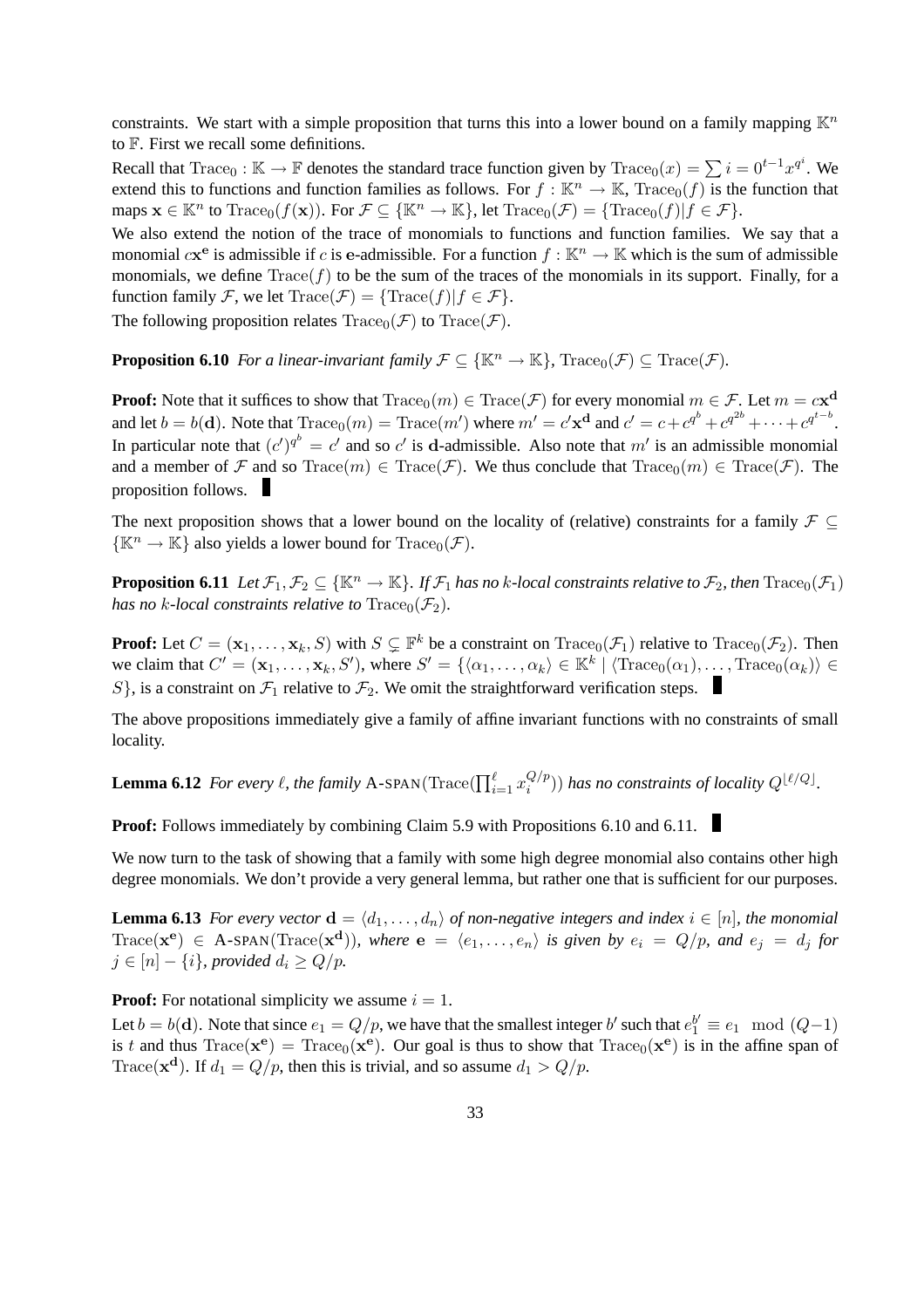We claim that, for some  $\gamma \in \mathbb{K}$ , the monomial  $x^e$  has a non-zero coefficient in the polynomial  $g(x) =$  $Trace(\langle x_1 + \gamma, x_2, \dots, x_n \rangle^d)$ . Assuming this claim, using the fact that  $g(\mathbf{x}) \in A\text{-span}(Trace(\mathbf{x}^d))$  and that every monomial m in the support of  $g(x)$  is in A-SPAN $(g)$ , we get that for some admissible  $\beta \in \mathbb{K}^*$ , Trace( $\beta \cdot \mathbf{x}^e$ ) is in A-SPAN(Trace( $\mathbf{x}^d$ )). Combining with Proposition 6.2 we see that we can drop the coefficient  $\beta$  and get that  $Trace(x^e)$  is also in A-SPAN( $Trace(x^d)$ ). It thus suffices to prove the claim. Note that

$$
g(\mathbf{x}) = \text{Trace}\left(\left(\sum_{i=0}^{d_1} {d_1 \choose i} \gamma^{d_1-1} x_1^i\right) \cdot \prod_{j=2}^n x_j^{d_j}\right)
$$

$$
= \sum_{\ell=0}^{b-1} \left(\sum_{i=0}^{d_1} {d_1 \choose i}^{q^{\ell}} \gamma^{q^{\ell} \cdot (d_1-i)} x_1^{i \cdot q^{\ell}}\right) \cdot \prod_{j=2}^n x_j^{d_j \cdot q^{\ell}}
$$

To determine the coefficient of  $x^e$  in the above expression, let  $S = \{(i, \ell)|0 \le i < b, i \cdot q^\ell = Q/p\}$ mod  $(Q-1)$  and  $d_j \cdot q^{\ell} = d_j \mod (Q-1)$ ,  $\forall j \in \{2, ..., n\}$ . Then the coefficient of  $\mathbf{x}^e$  in  $g(\mathbf{x})$  is  $\sum_{(i,\ell) \in S} {d_1 \choose i}$  $\delta_{i}^{l_{1}}\big)\cdot\gamma^{q^{\ell}\cdot(d_{1}-i)}=\gamma^{-Q/p}\cdot\sum_{(i,\ell)\in S}\big(\tfrac{d_{1}}{i}\big)$  $\mathcal{U}_i^{l_1}$ )  $\cdot \gamma^{q^{\ell} \cdot d_1}$ . This coefficient is itself a polynomial in  $\gamma$  and we prove that it is a non-zero polynomial. To see this we focus on the coefficient of  $\gamma^{d_1}$ . Note that, by the definition of the index b (and Trace( $\mathbf{x}^d$ )), the only index  $\ell$  for which  $q^{\ell} \cdot d_1 = d_1(\mod Q - 1)$  (and  $q^{\ell} \cdot d_j = d_j(\mod Q - 1)$  for all other j's) is  $\ell = 0$ . Furthermore, the only i for which  $i \cdot q^0 = Q/p$  is  $Q/p$ . Thus the pair  $(Q/p, 0)$  is the unique pair in S that contributes to the coefficient of  $\gamma_1^d$  in the expression above and this coefficient is  $\binom{d_1}{Q/p}$  which can be verified to be non-zero. Thus the coefficient of  $x^e$  is a non-zero polynomial in  $\gamma$  and thus there exists a  $\gamma$  for which this coefficient is non-zero. This proves the claim, and hence the lemma.

The two lemmas above can be combined to derive a lower bound on the locality of constraints for any affine-invariant family containing any high-degree polynomial, as shown next.

**Lemma 6.14** *If an affine-invariant family*  $\mathcal{F} \subsetneq {\mathbb{K}^n \to \mathbb{F}}$  *contains a polynomial of degree d, then it has no constraints of locality*  $Q^{(d-Q^2)/Q^2}$ .

**Proof:** Fix a monomial m such that  $Trace(m)$  is in F and the degree of m is d. Partition the variables in x so that the degree of m in each block,except at most one, is between  $Q/p$  and  $Q-1$  (again this can be done by putting variables of degree greater than  $Q/p$  into blocks of their own, and greedily packing the remaining variables into blocks till a block size exceeds  $Q/p$ . The number of blocks is thus strictly greater than  $d/Q$ . Now replace all variables in block i by the variable  $x_i$  to get a new monomial  $m' = \mathbf{x}^d$  such that Trace $(m') \in \mathcal{F}$  and the degree of at least  $Q/p$  variables in m' is at least  $Q/p$ . Applying Lemma 6.13 to these variables in turn shows that  $\text{Trace}(\prod_{i=1}^{\ell} x_i^{Q/p})$  $\binom{Q/p}{i}$  is contained in F for  $\ell = \lfloor d/Q \rfloor$ . Applying Lemma 6.12 we conclude that  $\mathcal F$  has no  $Q^{(d-Q^2)/Q^2}$ -local constraints.

#### **6.4 Lower Bound in the Linear Invariant Case**

We now give a lower bound for the the case of linear-invariant families. We do so by reducing to the lower bound for functions from  $\mathbb{K}^n \to \mathbb{K}$ .

**Lemma 6.15** *Let*  $d \in (\mathbb{Z}^+)^n$ ,  $i \in [n]$ , and let f be a non-negative integer, such that  $d_i \geq Q/p$ . Let  $e$  be given by  $e_j = d_j$ , except when  $j = i$  in which case  $e_i = Q/p$ . Then  $\mathbf{x}^{\mathbf{e}} \cdot y^{f + d_i - Q/p} \in L$ -SPAN( $\mathbf{x}^{\mathbf{d}} \cdot y^f$ ).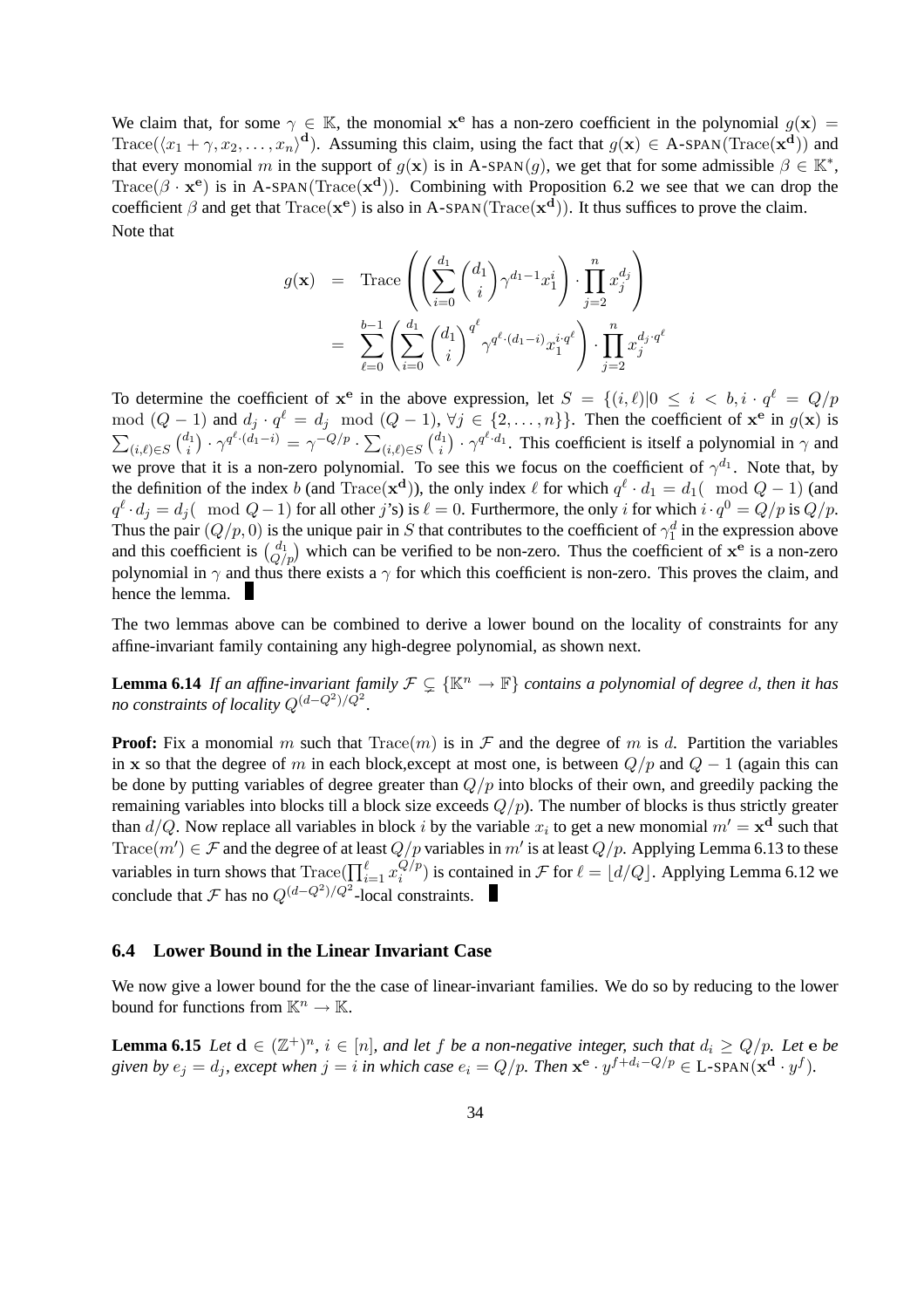**Proof:** Similar to the proof of Lemma 6.13.

**Lemma 6.16** *. Let*  $\mathcal{F} \subsetneq {\mathbb{K}^n \to \mathbb{F}}$  *be a linear invariant family of linear invariance degree d. Then*  $\mathcal F$  *does not have a* Q(d−Q<sup>2</sup> )/Q<sup>2</sup> *-local characterization.*

**Proof:** We proceed as in the proof of Lemma 5.13. Let  $m \in \mathbb{K}[\mathbf{x}]$  be a monomial of degree d such that Trace(m)  $\in \mathcal{F}$ . Let m' be a monomial of degree  $d' \equiv d \mod (Q-1)$  such that Trace(m')  $\notin \mathcal{F}$ . Let  $x_1$  be a variable of positive degree in m'. Then note that the monomial  $\tilde{m} = m'y/x_1 \in \mathbb{K}[\mathbf{x}, y]$  also satisfies Trace( $\tilde{m}$ )  $\notin \mathcal{F}$  (since  $\tilde{m}$  is in the linear span of  $\tilde{m}$ ). Since the degree in y of  $\tilde{m}$  is 1, we have that Trace( $\tilde{m}$ ) = Trace<sub>0</sub>( $\tilde{m}$ ). We now use m and  $\tilde{m}$  to get a lower bound on the characterization of  $\mathcal{F}$ .

Let  $\ell = \lfloor d/Q \rfloor$ . Let  $\mathcal{F}_1 = \text{SPAN}(\lbrace y^{d_1} \cdot m_1 | m_1 \text{ monomial in } \in \text{A-SPAN}(\prod_{i=1}^{\ell} x_i^{q/p_i}) \rbrace$  $i^{q/p}$ ,  $d_1 + \deg(m_1) \equiv d$ mod  $(q-1), 1 \le d_1 \le q-1$ }). Let  $\mathcal{F}_2 =$  SPAN $\{m_2|m_2 \text{ monomial in } \mathbb{F}[\mathbf{x}, y], \deg(m_2) \equiv d \mod (q-1)\}$ 1),  $\deg_y(m_2) \ge 1$ , be the collection of all polynomials supported on monomials of degree d mod  $(q-1)$ , with positive degree in y. Recall, by Lemma 5.12, that  $\mathcal{F}_1$  has no constraints of locality  $Q^{[\ell/Q]}$  relative to  $\mathcal{F}_2$ . By Propositions 6.10 and 6.11, we also have that  $Trace(\mathcal{F}_1)$  has no constraints of locality  $Q^{\lfloor \ell/Q\rfloor}$ relative to Trace<sub>0</sub>( $\mathcal{F}_2$ ). Furthermore, since Trace<sub>0</sub>( $\tilde{m}$ ) ∈ Trace<sub>0</sub>( $\mathcal{F}_2$ ), we have that Trace<sub>0</sub>( $\mathcal{F}_2$ ) is not contained F. Thus it suffices to show that  $Trace(\mathcal{F}_1)$  is contained in F.

For this part, we proceed as in the proof of Lemma  $6.14$ . We collect the variables of x in blocks with each block having degree between  $Q/p$  and  $Q$  in m. By identifying the variables within a block with copies of a single variable, we get a monomial  $m_1$  of degree between  $Q/p$  and Q in at least  $\ell$  variables such that Trace( $m_1$ )  $\in \mathcal{F}$ . Repeatedly applying Lemma 6.13 to it, we get that for every monomial  $m_2 \in \text{Trace}(\mathcal{F}_1)$ , Trace( $m_2$ )  $\in \mathcal{F}$ , and thus Trace( $\mathcal{F}_1$ )  $\subseteq \mathcal{F}$ .

It follows that F has no constraints of locality  $Q^{\lbrack \ell/Q \rbrack}$  relative to  $\mathcal{F} + \text{Trace}_0(\tilde{m})$  and hence does not have a  $Q^{[\ell/Q]}$ -local characterization. The lemma follows by noting that  $\lfloor \ell/Q \rfloor = \lfloor q/Q^2 \rfloor \geq (d - Q^2)/Q^2$ .

#### **6.5 Testing for linear invariant families**

We conclude, as in Section 5.4, by giving a testing theorem for linear-invariant families. Again we remark that the test does not follow immediately from the characterization results, since the characterization are not necessarily 2-ary independent.

However, it follows directly from the results of Section 5.4, and the characterization of Section 6.2, that every linear invariant family of linear invariance degree d is  $Q^{2(d+Q)/p}$ -locally testable. Specifically we note that:

- Definition 5.14 of "projective" families is still applicable to families mapping  $\mathbb{K}^n \to \mathbb{F}$ , being subsets of  $\{\mathbb{K}^n \to \mathbb{K}\}.$
- Proposition 5.15 characterizing projective families still applies.
- Lemma 5.16 giving a decomposition of every linear invariant family  $\mathcal F$  into the sum of a family  $\mathcal F_1$ of bounded degree and a projective family  $\mathcal{F}_2$ , along with a local reduction to compute a function g whose distance from  $\mathcal{F}_1$  estimates the distance of f from  $\mathcal{F}_2$ , also still applies.
- The family  $\mathcal{F}_1$  derived in the previous step does have a 2-ary independent local formal characterization and thus a local test.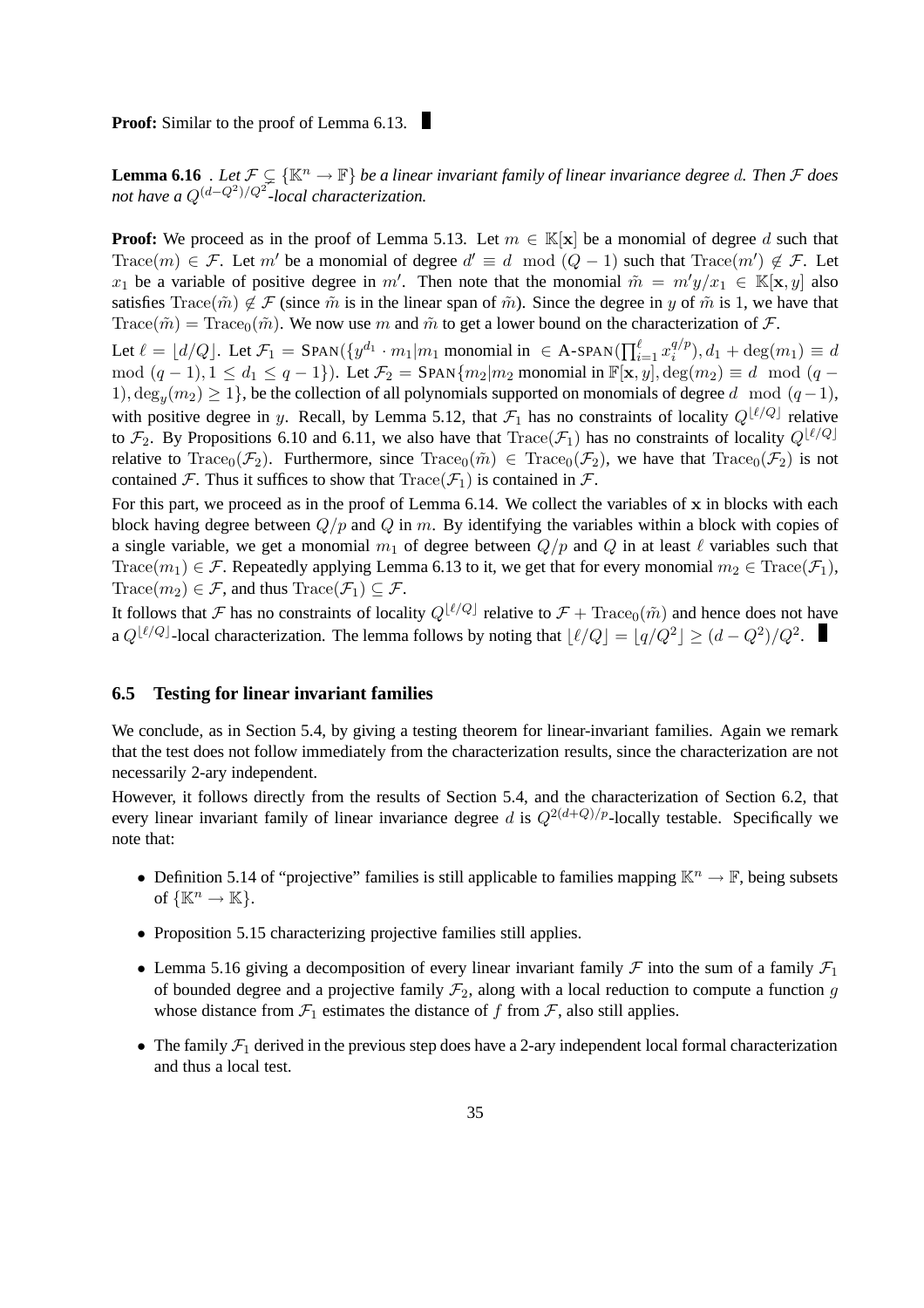Putting that above observations together, as in the proof of Lemma 5.18 we get:

**Lemma 6.17** *Let*  $\mathcal{F} \subseteq {\mathbb{K}^n \to \mathbb{F}}$  *be a linear-invariant family with a k-local characterization. Then has a*  $k' = 2Q \cdot (Q^2k)^{Q^2}$ -local test that accepts members of  $\mathcal F$  with probability 1, while rejecting  $\delta$ -far members with probability at least  $\min\left\{\frac{\delta}{2}\right\}$  $\frac{\delta}{2}, \frac{Q^2}{(2k'+Q)}$  $\frac{Q^2}{(2k'+Q)(k'+Q)}\bigg\}.$ 

# **6.6 Putting the results together**

Combining Lemmas 6.14 and 6.9 and Theorem 2.9 we get a proof of Theorem 2.10. Similarly, by combining Lemmas 6.16, 6.8, and 6.17, we get a proof of Theorem 2.11.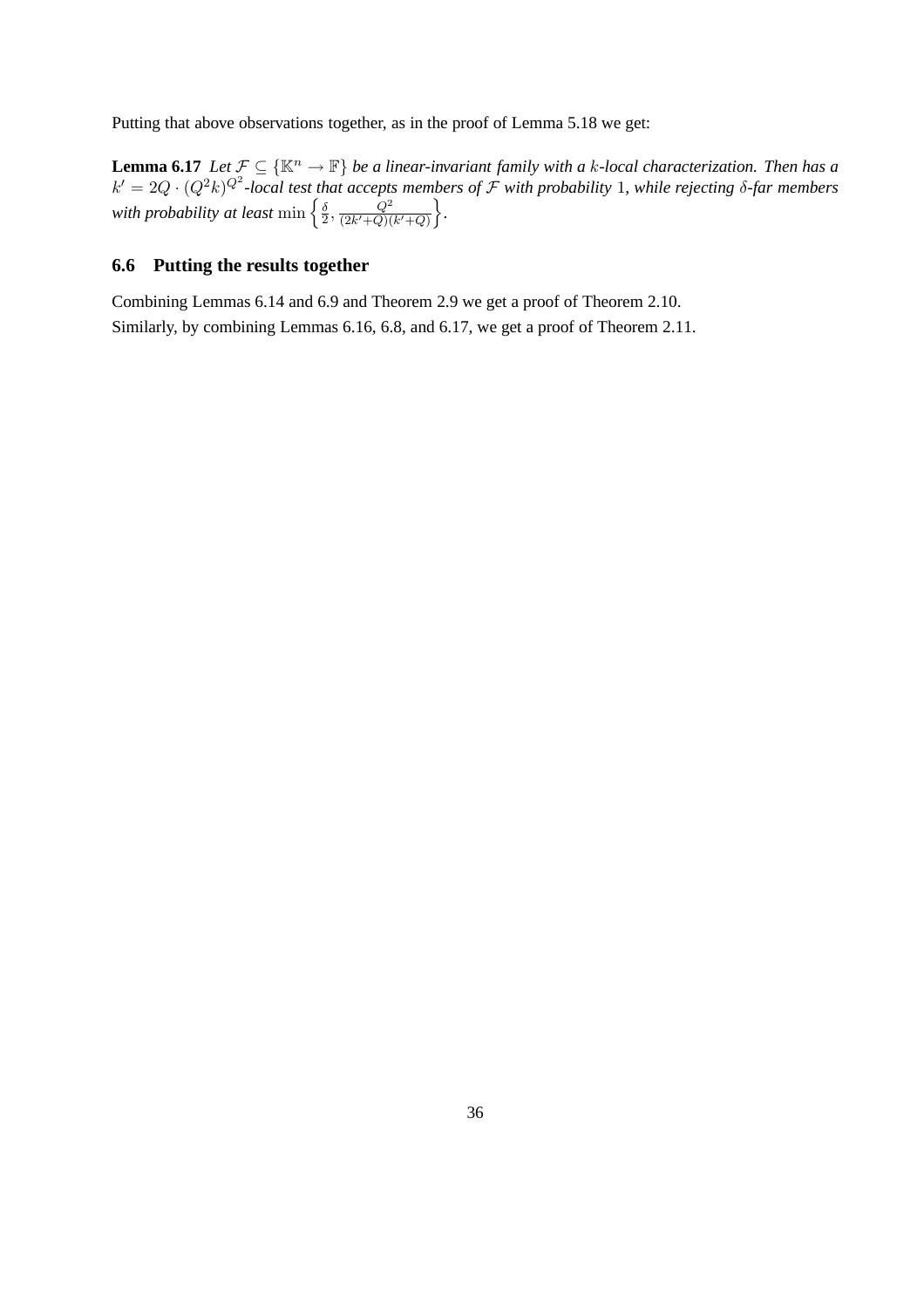# **Part III**

# **7 A non-trivial local formal characterization**

In this section we consider a set of polynomials, of potentially very large degrees, which is affine invariant. We show that this set has a formal characterization of very small locality.

Let  $\mathbb{F}_q^d[x_1,\ldots,x_n]$  denote the space of polynomials of degree at most d in n variables over  $\mathbb{F}_q$ . For  $q = p^s$ , let  $\mathbb{F}_q^{\text{char},d}[x_1,\ldots,x_n]$  be the space of functions

 $\{f \in \mathbb{F}_q[x_1, \ldots, x_n] | \exists g \in \mathbb{F}_q^d[z_{11}, \ldots, z_{sn}] \text{ s.t. } f(x_1, \ldots, x_n) = g(x_1, x_1^p) \}$  $x_1^p, \ldots, x_1^{p^{s-1}}$  $x_1^{p^{s-1}}, x_2, \ldots, x_n^{p^{s-1}}$  $\binom{p^{\circ}}{n}$  ) }.

When  $d = 1$ , and g is homogenous, then we get the class of linearized polynomials. Extending this terrible nomenclature, we refer to elements of  $\mathbb{F}_q^{\text{char},d}[\mathbf{x}]$  as *d-ized polynomials*. We claim below that the property of being a d-ized polynomial is locally testable with  $(d + 2)$ -local tests.

**Theorem 7.1** *For*  $q = p^m$  *with* p *being prime and for an integer*  $d \leq p-2$ *, the family of d-ized polynomials* has a  $(d+2)$ -local formal affine characterization. Specifically a function  $f:\mathbb{F}_q^n\to\mathbb{F}_q$  is a  $d$ -ized polynomial *if and only if*  $\forall$ **x**,  $y \in \mathbb{F}_q^n$ ,  $\sum_{i=0}^{d+1} \alpha_{i,d} f(\mathbf{x} + i\mathbf{y}) = 0$ , where  $\alpha_{i,d} = (-1)^i {d+1 \choose i}$  $i^{+1}$ ).

We remark that the degree of a d-ized polynomial over  $p^m$  may be as high as  $d \cdot p^{s-1}$  and so the characterization can be quite local even when the polynomial has high degree. To prove Theorem 7.1 we use heavily the characterization from [18, 9] that for a prime field  $\mathbb{F}_p$ , a function  $g : \mathbb{F}_p^n \to \mathbb{F}_p$  is a degree d polynomial if and only if  $\sum_{i=0}^{d+1} \alpha_i g(\mathbf{x} + i\mathbf{y}) = 0$  for every  $\mathbf{x}, \mathbf{y} \in \mathbb{F}_p^n$ .

To translate results about  $\mathbb{F}_p$  to results about  $\mathbb{F}_q$  for  $q = p^m$ , we use the following correspondence from  $\mathbb{F}_q$ to  $\mathbb{F}_p^m$  using linearized polynomials. (For this part we also use the fact that  $\mathbb{F}_p$  is contained in  $\mathbb{F}_q$ , given by the solutions of the equation  $x^p - x = 0$ .)

**Proposition 7.2** *There exist maps*  $b : \mathbb{F}_q \to \mathbb{F}_p^m$  *and*  $b^{-1} : \mathbb{F}_p^m \to \mathbb{F}_q$  *satisfying*:

- *For every*  $\beta \in \mathbb{F}_q$ ,  $\beta = b^{-1}(b(\beta)).$
- $b = \langle b_1, \ldots, b_m \rangle$ , where  $b_i : \mathbb{F}_q \to \mathbb{F}_q$  is a linearized polynomial (i.e., a polynomial of the form  $b_i(x) = \sum_{j=0}^{m-1} c_{ij} x^{p^j}$ ) with its image being  $\mathbb{F}_p$ . In particular, the  $b_i$ 's are  $\mathbb{F}_p$ -linear maps.
- $b^{-1}$  *is an*  $\mathbb{F}_p$ -linear map. In particular,  $b^{-1}(0) = 0$ .

We extend the maps b and  $b^{-1}$  to apply to vectors in  $\mathbb{F}_q^n$  and  $\mathbb{F}_q^{mn}$  using the extension  $b(x_1,\ldots,x_n)$  =  $\langle b(x_1), \ldots, b(x_n) \rangle$ , and  $b^{-1}$  being its inverse. Using these maps we can create an alternate characterization of the d-ized polynomials.

**Lemma 7.3**  $f: \mathbb{F}_q^m \to \mathbb{F}_q$  is a d-ized polynomial if and only if there exists polynomials  $g_1, \ldots, g_m: \mathbb{F}_p^{mn} \to$  $\mathbb{F}_p$  *of degree at most d such that*  $f(\mathbf{x}) = b^{-1}(g_1(b(\mathbf{x})), \ldots, g_m(b(\mathbf{x}))).$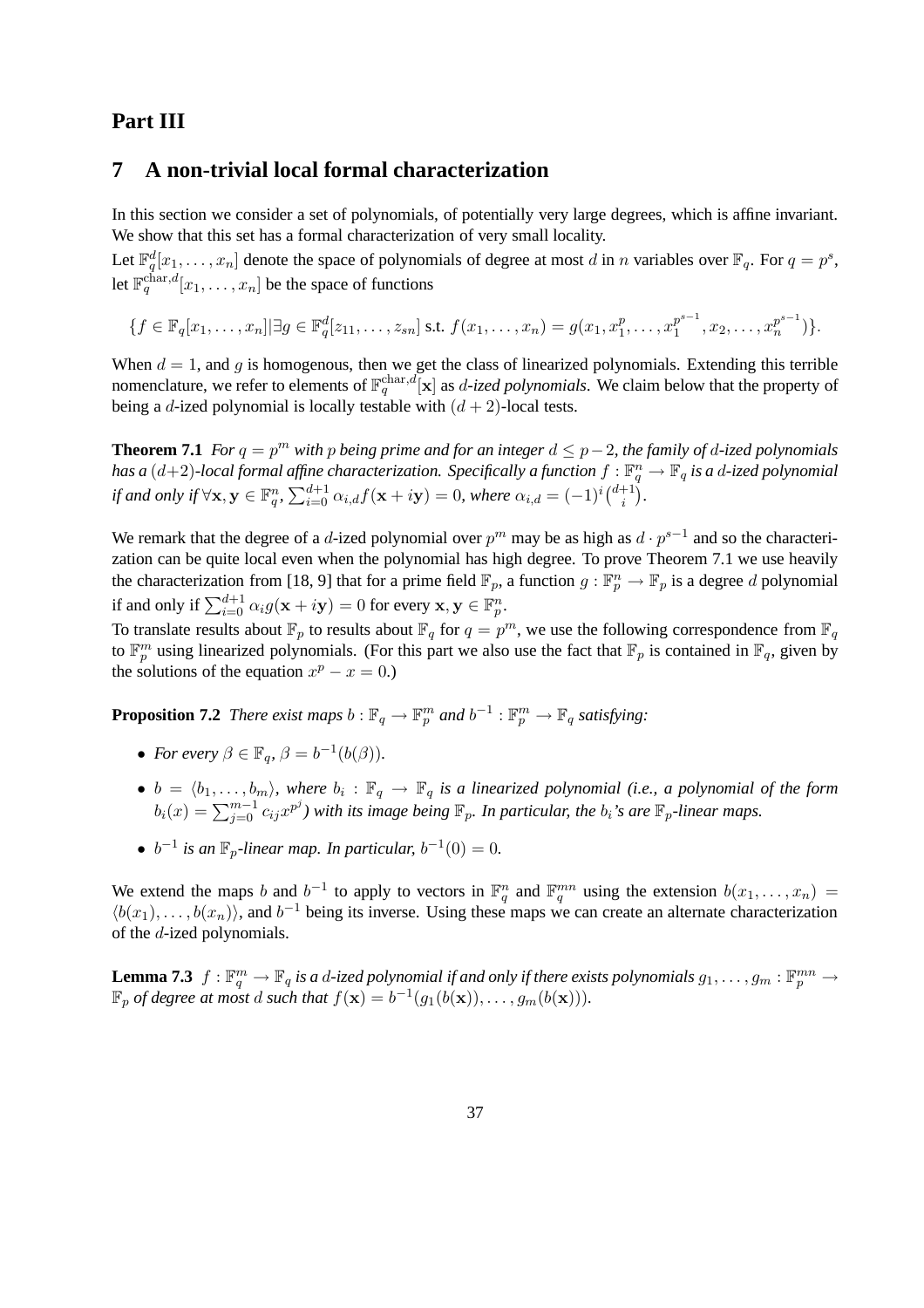**Proof:** We start with the forward direction, i.e., Assume such  $g_1, \ldots, g_m$  exist and prove that f is d-ized in such a case.

For both parts it is useful to see a "more" explicit version of  $b^{-1}$ . Since  $b^{-1}$  is linear, we have that there exists  $w_1, \ldots, w_m \in \mathbb{F}_q$  such that  $b^{-1}(\alpha_1, \ldots, \alpha_m) = \sum_{i=1}^m \alpha_i w_i$  (for all  $\alpha_1, \ldots, \alpha_m \in \mathbb{F}_p$ ). Using this we see that  $f(\mathbf{x}) = b^{-1}(g_1(b(\mathbf{x})), \dots, g_m(b(\mathbf{x}))) = \sum_{i=1}^m g_i(b(\mathbf{x}))w_i$ . But  $b(\mathbf{x})$  is just a collection of mn linear forms in  $x_1, \ldots, x_1^{p^{m-1}}$  $p^{m-1}$ , ...,  $x_n^{p^{m-1}}$ , and  $g_i$  is a degree d polynomial in its arguments, and so their composition is degree d-ized polynomial in x. Thus we get each  $g_i(b(\mathbf{x}))$  is a d-ized polynomial in x and so  $f$ , which is a linear combination of such polynomials, is also a  $d$ -ized polynomial.

For the other direction, assume f is d-ized. So  $f(x_1, \ldots, x_n) = g(x_1, \ldots, x_1^{p^{m-1}})$  $x_1^{p^{m-1}}, \ldots, x_n^{p^{m-1}}$ ) for some degree  $d$  polynomial  $g$ . Note that

$$
g_i(\mathbf{y}) = b_i(f(b^{-1}(\mathbf{y})))
$$
  
=  $b_i(f(\sum_j y_{1j}w_j, ..., \sum_j y_{nj}w_j))$   
=  $b_i \left( g\left(\left(\sum_j y_{1j}w_j\right), ..., \left(\sum_j y_{1j}w_j\right)^{p^{m-1}}, ..., \left(\sum_j y_{nj}w_j\right)^{p^{m-1}}\right) \right)$   
=  $b_i(\tilde{g}(y_1, ..., y_{mn}))$ 

for some degree d polynomial in mn variables with coefficients from  $\mathbb{F}_q$ . (For the last step we use the fact that  $y_i^p = y_i$  when  $y_i \in \mathbb{F}_p$ .) Finally we use the fact that we are only interested in the evaluations of  $\tilde{g}$  over elements of  $\mathbb{F}_p^{mn}$ . Note that  $b_i(\tilde{g})$  has the same degree as  $\tilde{g}$  in this case, since  $b_i$  is  $\mathbb{F}_p$ -linear (and so for a monomial of the form  $c \cdot \prod y_{jk}^{e_{jk}}$ , we have  $b_i(c \cdot \prod y_{jk}^{e_{jk}}) = b_i(c) \cdot \prod y_{jk}^{e_{jk}})$ .

We are now ready to prove Theorem 7.1.

**Proof:** We prove the forward direction first. Suppose  $f \in \mathbb{F}_q^{\text{char},d}[{\bf x}]$ . We wish to show that for every  ${\bf x},{\bf y} \in \mathbb{F}_q^{\text{char},d}[{\bf x}]$ .  $\mathbb{F}_q^n$ ,  $\sum_{i=0}^{d+1} \alpha_i f(\mathbf{x} + i\mathbf{y}) = 0$ . By Lemma 7.3 we have that there exist degree d polynomials  $g_1, \ldots, g_m$ :  $\mathbb{F}_p^{mn} \to \mathbb{F}_p$  such that  $f(\mathbf{x}) = b^{-1}(g_1(b(\mathbf{x})), \dots, g_m(b(\mathbf{x})))$ . So we have

$$
\sum_{i=0}^{d+1} \alpha_i f(\mathbf{x} + i\mathbf{y})
$$
\n
$$
= \sum_{i=0}^{d+1} \alpha_i b^{-1} (g_1(b(\mathbf{x} + i\mathbf{y})), \dots, g_m(b(\mathbf{x} + i\mathbf{y})))
$$
\n
$$
= b^{-1} \left( \sum_{i=0}^{d+1} \alpha_i g_1(b(\mathbf{x} + i\mathbf{y})), \dots, \sum_{i=0}^{d+1} \alpha_i g_m(b(\mathbf{x} + i\mathbf{y})) \right) \text{ (By the linearity of } b^{-1})
$$
\n
$$
= b^{-1} \left( \sum_{i=0}^{d+1} \alpha_i g_1(b(\mathbf{x}) + ib(\mathbf{y})), \dots, \sum_{i=0}^{d+1} \alpha_i g_m(b(\mathbf{x}) + ib(\mathbf{y})) \right) \text{ (By the linearity of } b)
$$
\n
$$
= b^{-1}(0, \dots, 0) \text{ (By [18])}
$$
\n
$$
= 0 \text{ (By linearity of } b^{-1})
$$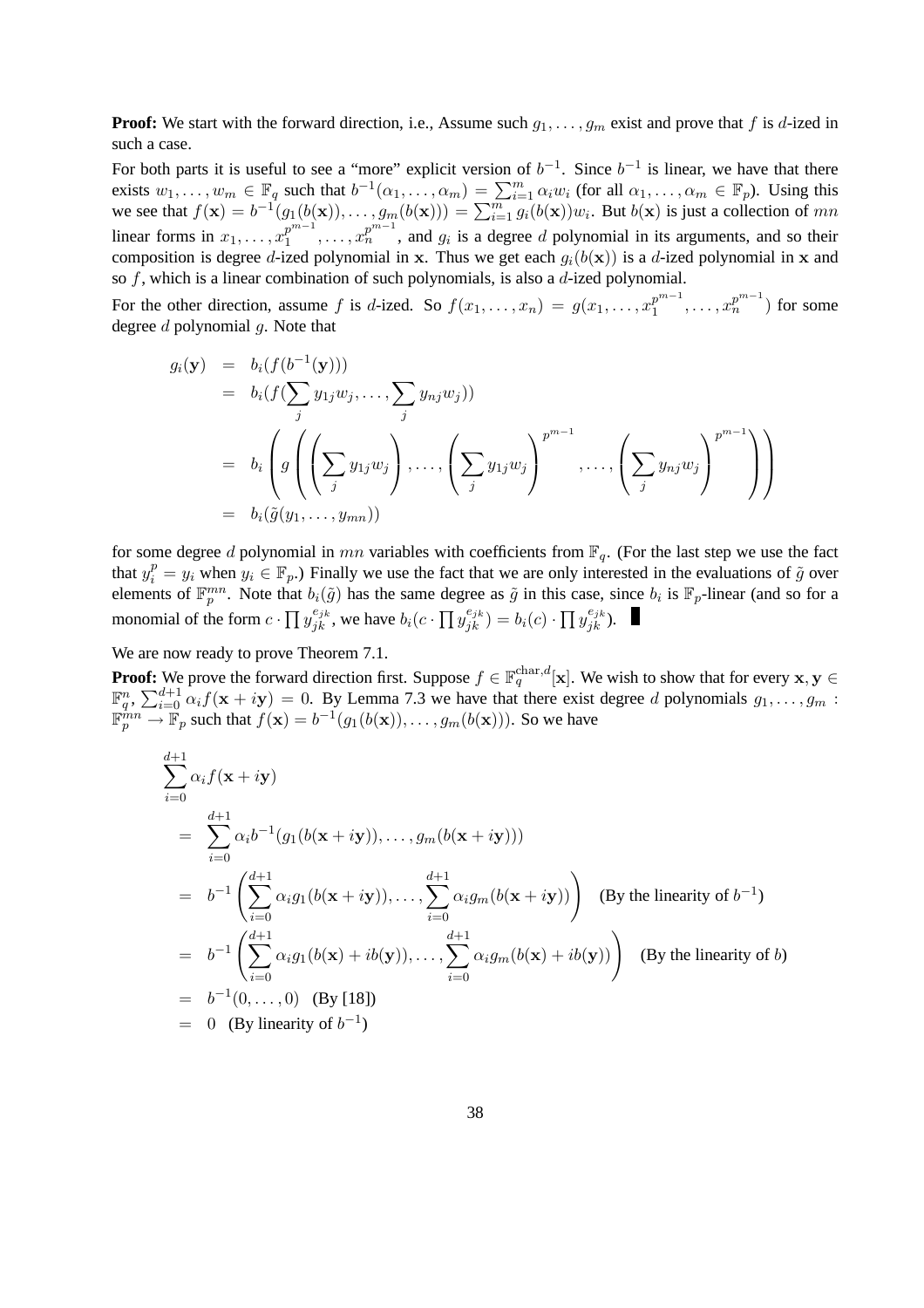Now for the reverse direction, suppose  $f: \mathbb{F}_q^n \to \mathbb{F}_q$  satisfies  $\sum_{i=0}^{d+1} \alpha_i f(\mathbf{x} + i\mathbf{y}) = 0$  for every  $\mathbf{x}, \mathbf{y} \in \mathbb{F}_q^n$ . Consider the function  $g_i: \mathbb{F}_p^{mn} \to \mathbb{F}_p$  given by  $g_i(\mathbf{z} = \langle z_{11}, \dots, z_{mn} \rangle) = b_i(f(b^{-1}(\mathbf{z})))$ . We now note that for any pair  $\mathbf{u}, \mathbf{v} \in \mathbb{F}_p^{mn}$ , we have

$$
\sum_{j=0}^{d+1} \alpha_j g_i(\mathbf{u} + j\mathbf{v}) = \sum_{j=0}^{d+1} \alpha_j b_i (f(b^{-1}(\mathbf{u} + j\mathbf{v})))
$$
  
=  $b_i \left( \sum_{j=0}^{d+1} \alpha_j f(b^{-1}(\mathbf{u} + j\mathbf{v})) \right)$   
=  $b_i \left( \sum_{j=0}^{d+1} \alpha_j f(b^{-1}(\mathbf{u}) + jb^{-1}(\mathbf{v})) \right)$   
=  $b_i(0)$   
= 0

We conclude that  $g_i$  is a degree d polynomial for every  $i \in [m]$ . But now since  $f(\mathbf{x})b^{-1}(g_1(\mathbf{x}), \dots, g_m(\mathbf{x})),$ we conclude that  $f$  must also be a  $d$ -ized polynomial.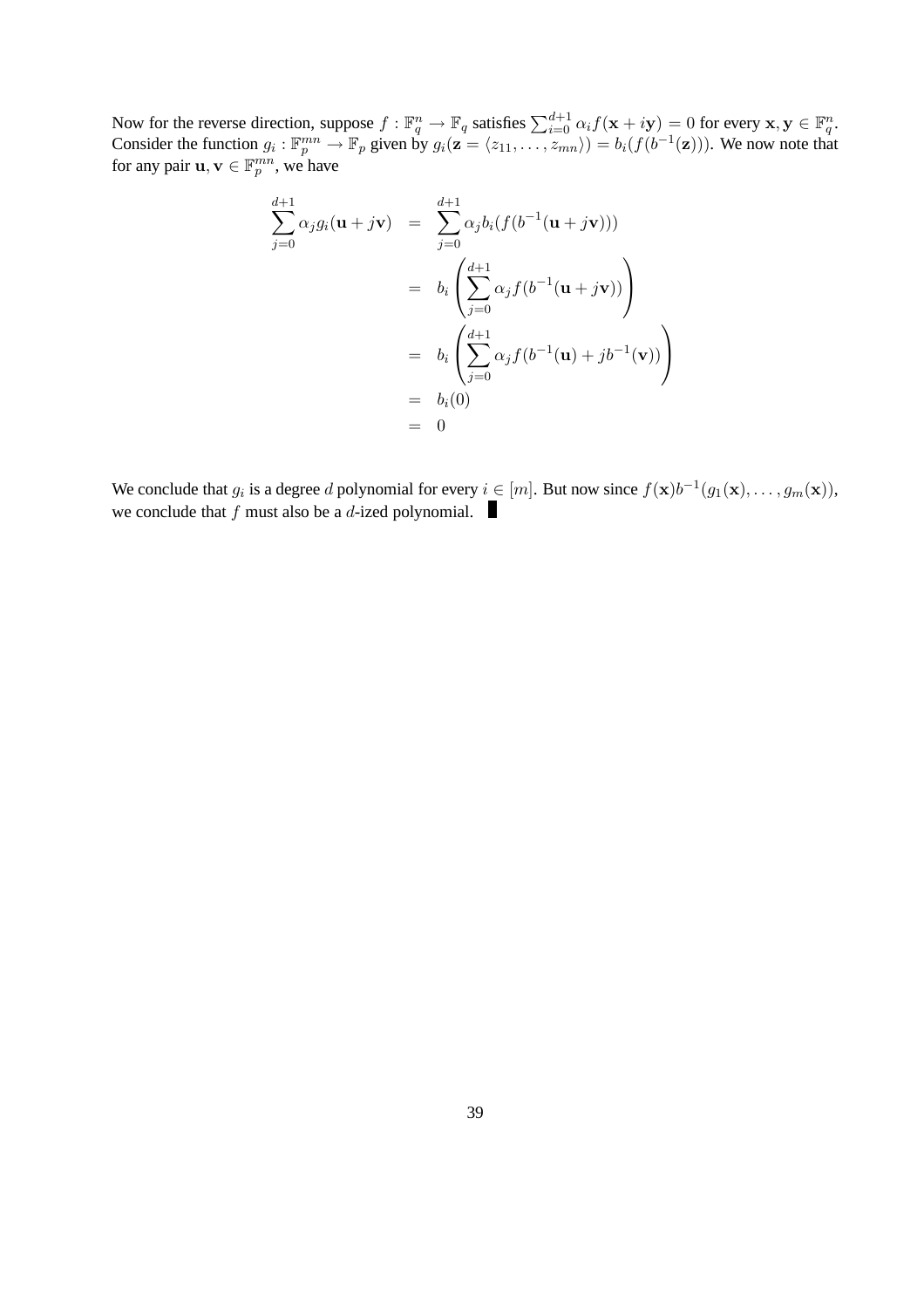## **Acknowledgments**

We would like to thank Oded Goldreich, Elena Grigorescu, Swastik Kopparty, Alex Samorodnitsky, and Avi Wigderson for many valuable discussions.

### **References**

- [1] Noga Alon, Eldar Fischer, Ilan Newman, and Asaf Shapira. A combinatorial characterization of the testable graph properties: It's all about regularity. In *STOC 2006*, pages 251–260, 2006.
- [2] Noga Alon, Tali Kaufman, Michael Krivelevich, Simon Litsyn, and Dana Ron. Testing low-degree polynomials over GF(2). In *Proceedings of the 7th International Workshop on Randomization and Approximation Techniques in Computer Science (RANDOM 2003), Lecture Notes in Computer Science, vol. 2764*, pages 188–199, New York, 2003. Springer.
- [3] Eli Ben-Sasson, Prahladh Harsha, and Sofya Raskhodnikova. Some 3CNF properties are hard to test. In *STOC '03: Proceedings of the thirty-fifth annual ACM symposium on Theory of computing*, pages 345–354, New York, NY, USA, 2003. ACM Press.
- [4] Manuel Blum, Michael Luby, and Ronitt Rubinfeld. Self-testing/correcting with applications to numerical problems. *Journal of Computer and System Sciences*, 47(3):549–595, 1993.
- [5] Andrej Bogdanov, Kenji Obata, and Luca Trevisan. A lower bound for testing 3-colorability in bounded-degree graphs. In *FOCS*, pages 93–102. IEEE Computer Society, 2002.
- [6] C. Borgs, J. Chayes, L. Lovasz, V.T. Sos, B. Szegedy, and K. Vesztergombi. Graph limits and parameter testing. In *STOC 2006*, pages 261–270, 2006.
- [7] Stephen D. Cohen. Functions and polynomials in vector spaces. *Archiv der Mathematik*, 48(5):409– 419, May 1987.
- [8] P. Delsarte, J.M. Goethals, and F.J. MacWilliams. On generalized Reed-Muller codes and their relatives. *Information and Control*, 16(5):403–442, 1970.
- [9] Katalin Friedl and Madhu Sudan. Some improvements to total degree tests. In *Proceedings of the 3rd Annual Israel Symposium on Theory of Computing and Systems*, pages 190–198, Washington, DC, USA, 4-6 January 1995. IEEE Computer Society. Corrected version available online at http://theory.csail.mit.edu/~madhu/papers/friedl.ps.
- [10] Oded Goldreich, Shari Goldwasser, and Dana Ron. Property testing and its connection to learning and approximation. *JACM*, 45(4):653–750, 1998.
- [11] Oded Goldreich and Or Sheffet. On the randomness complexity of property testing. In *Proceedings of RANDOM, 2007*, page to appear, 2007. Also available at http://www.wisdom.weizmann.ac.il/˜oded/p ors.html.
- [12] Elena Grigorescu, Tali Kaufman, and Madhu Sudan. Local constrained affine-invariant properties without local characterizations. Manuscript, In Preparation, 2007.